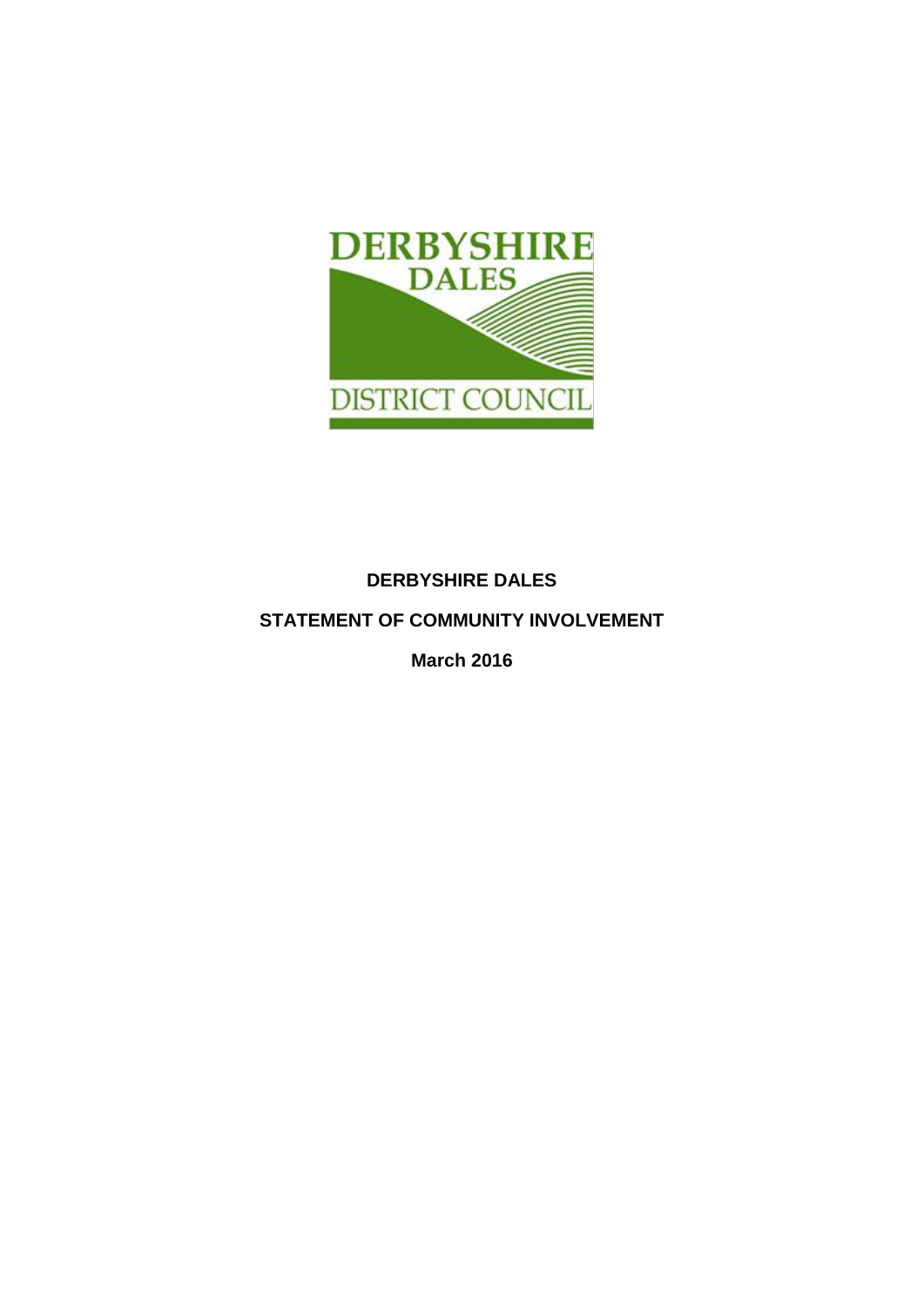# **CONTENTS**

| <b>Introduction</b>                                   | 4              |
|-------------------------------------------------------|----------------|
| <b>Our Commitment to Community Involvement</b>        | 5              |
| <b>Corporate Plan</b>                                 | 5              |
| <b>Consultation and Engagement Strategy 2014-2019</b> | 6              |
| <b>Area Community Forums</b>                          | $\overline{7}$ |
| <b>Communications and Marketing Strategy 2014</b>     | $\overline{7}$ |
| <b>Equality Plan: Action Plan 2015-2016</b>           | 8              |
| <b>Statement of Priorities 2015-2019</b>              | 9              |
| <b>Getting Involved In Planning</b>                   | 10             |
| <b>Information giving</b>                             | 10             |
| <b>Consultation and Learning</b>                      | 10             |
| <b>Involvement</b>                                    | 10             |
| The Role of Community Involvement in Planning         | 10             |
| <b>Consultation and the Planning Process</b>          | 11             |
| <b>Local Plan Documents</b>                           | 12             |
| <b>Preparation of the Local Plan</b>                  | 12             |
| <b>Publication of Local Plan</b>                      | 13             |
| Submission of Local Plan to Secretary of State        | 13             |
| and Examination in Public                             |                |
| <b>Report and Adoption</b>                            | 14             |
| <b>Sustainability Appraisal and</b>                   | 14             |
| <b>Habitat Regulations Assessment</b>                 |                |
| <b>Duty to Cooperate</b>                              | 15             |
| <b>Supplementary Planning Documents</b>               | 16             |
| <b>Commencement of Preparation Process</b>            | 16             |
| <b>Public Participation on Draft SPD</b>              | 16             |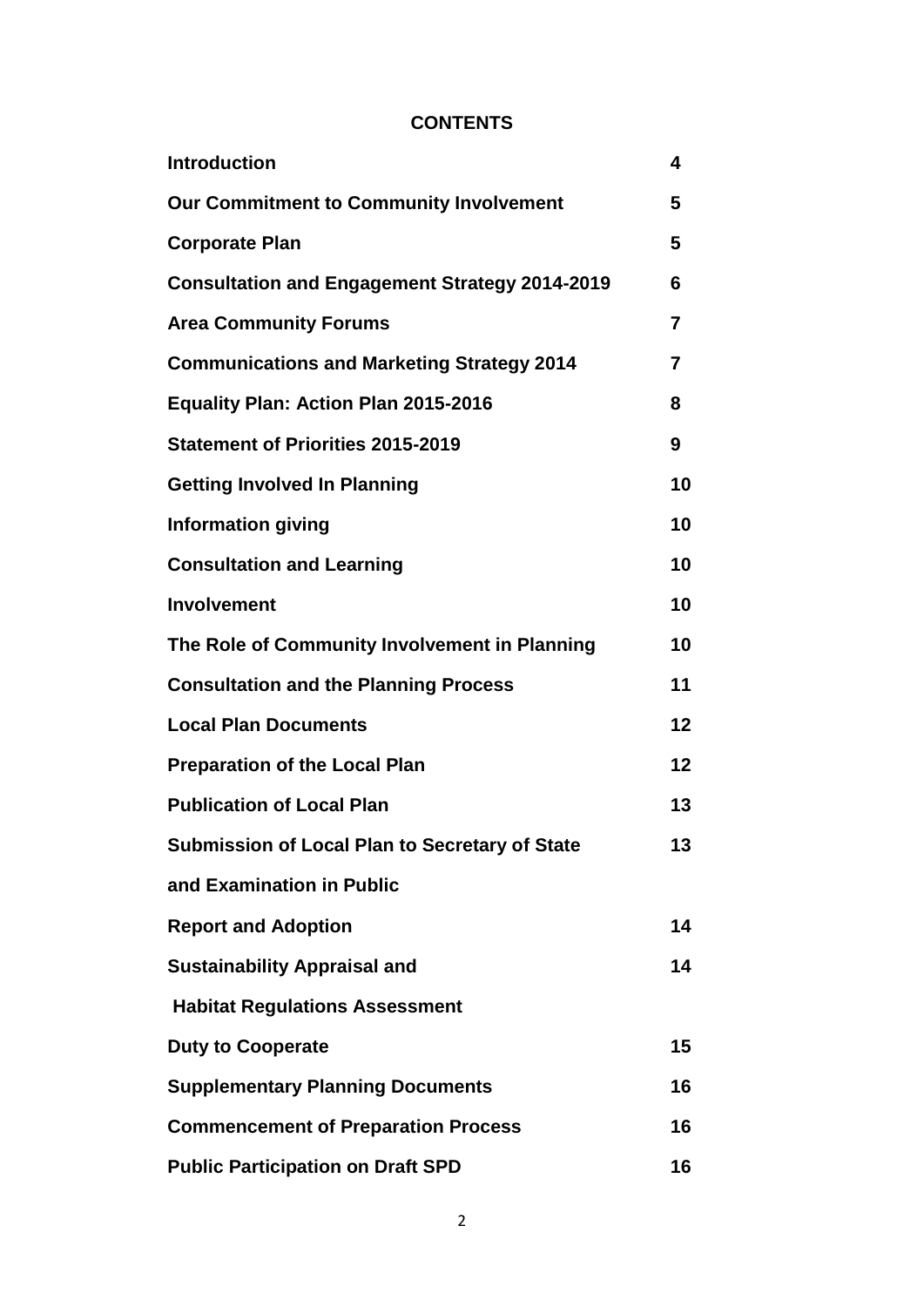| <b>Consideration of Responses,</b>                    | 16 |
|-------------------------------------------------------|----|
| <b>Modification and Adoption</b>                      |    |
| <b>Planning Applications</b>                          | 17 |
| <b>Consultation and Pre-Decision Matters</b>          | 18 |
| <b>Current Practice-How the Council</b>               | 19 |
| <b>Publicises Planning Applications</b>               |    |
| <b>Neighbourhood Notification</b>                     | 20 |
| <b>Site Notices</b>                                   | 20 |
| <b>Press Advertisements</b>                           | 21 |
| <b>Planning Website</b>                               | 21 |
| <b>Representations Received</b>                       | 22 |
| <b>Current Practice-How the council</b>               | 22 |
| <b>Consults on Planning Applications</b>              |    |
| <b>How to Comment on Planning Applications</b>        | 23 |
| <b>The Decision Making Process</b>                    | 24 |
| <b>Public Participation at Planning Meetings</b>      | 24 |
| <b>Notification of the Decision</b>                   | 25 |
| <b>Appeals Against Decisions</b>                      | 25 |
| <b>Towards Good Practice in Community Involvement</b> | 26 |
| and Development Management                            |    |
| <b>Pre-Application Consultation and Discussion</b>    | 26 |
| <b>Managing the Process</b>                           | 26 |
| <b>Planning Aid</b>                                   | 28 |
| <b>Monitoring and Review</b>                          | 29 |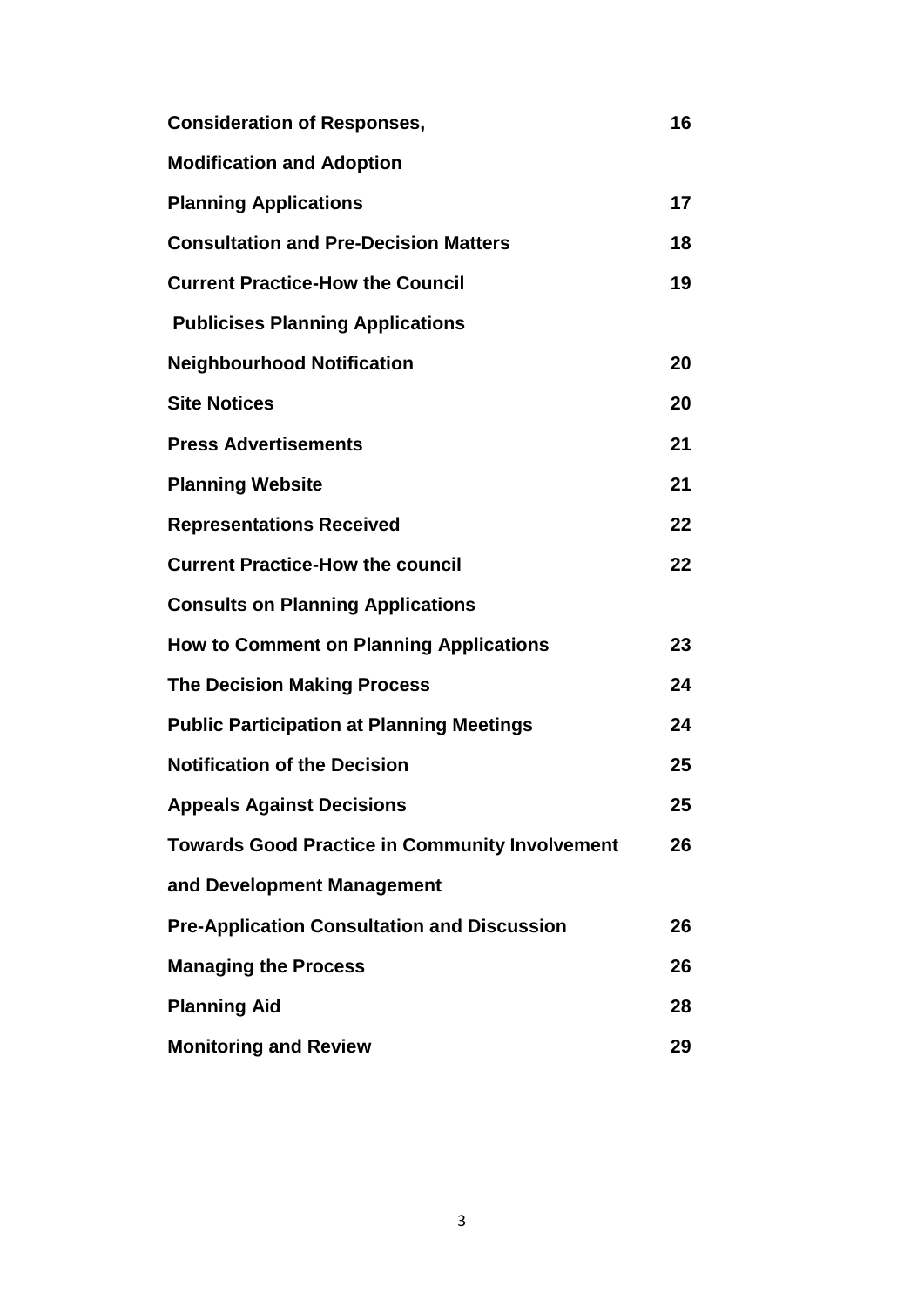## **DERBYSHIRE DALES**

## **STATEMENT OF COMMUNITY INVOLVEMENT**

## **1.0 INTRODUCTION**

- 1.1 Section 18 (Part 2) of the Planning and Compulsory Purchase Act 2004 requires Local Authorities to produce a Statement of Community Involvement (SCI) which sets out the authority's policy on the involvement of those who have an interest in matters relating to development in their area. Since the current SCI was adopted in 2007 there have been a number of changes to the planning system. These include the introduction of Town and Country Planning Regulations, 2012 the Localism Act 2011 and the introduction of the National Planning Policy Framework (NPPF) and the National Planning Practice Guidance (NPPG). Accordingly it is considered necessary to update the SCI to reflect such changes to legislation and to ensure that the SCI accurately reflects council practice in terms of community involvement and engagement in planning matters.
- 1.2 The Town and Country Planning (Local Planning) (England) Regulations 2012 set out the minimum requirements for Local Authorities in terms of community involvement when preparing Local Plans. These statutory requirements underpin the SCI, which itself sets out the wider steps that the District Council will take to involve and engage the community in all elements of plan making and the determination of planning applications
- 1.3 The Localism Act 2011 also places greater emphasis upon community involvement by empowering local communities to get involved in plan making process in their area. The Localism Act also updates the Planning and Compulsory Purchase Act 2004 requirement that local planning authorities should produce a Local Development Scheme (LDS). An updated LDS was adopted by the District Council at a meeting of the Local Advisory Planning Committee on the 21<sup>st</sup> September 2015. The LDS provides a starting point for the local community to find out what the Council's current planning policies are for the area and sets out the programme for the review and preparation of the new Derbyshire Dales District Council's Local Plan. A copy of the revised LDS can be downloaded from the Council's website at:

[http://www.derbyshiredales.gov.uk/images/documents/P/Planning\\_Policy\\_Loc](http://www.derbyshiredales.gov.uk/images/documents/P/Planning_Policy_Local_development_Scheme_2014-2017.pdf) [al\\_development\\_Scheme\\_2014-2017.pdf](http://www.derbyshiredales.gov.uk/images/documents/P/Planning_Policy_Local_development_Scheme_2014-2017.pdf)

1.4 The emphasis on community involvement is also prominent in the National Planning Policy Framework (NPPF) which states that*, "Early and meaningful engagement and collaboration with neighbourhoods, local organisations and businesses is essential"* and that in regards to Local Plans a *"A wide section of the community should be proactively engaged so that they reflect a collective vision and a set of agreed priorities for the sustainable development*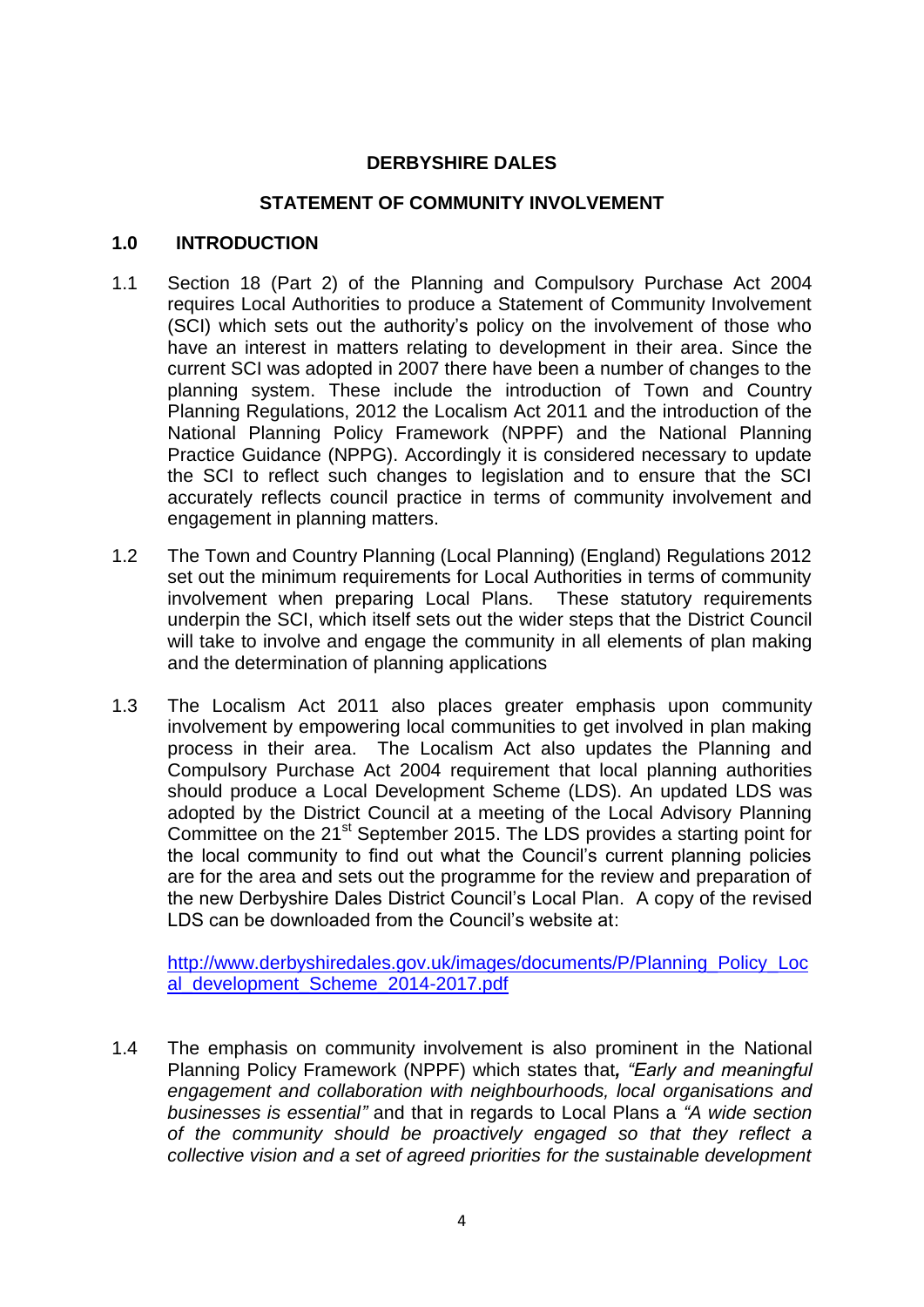*of the area, including those contained in any neighbourhood plans that have been made".*

1.5 It is therefore of great importance to involve the community within the planning process and the SCI outlines the District Council's process of doing so. The SCI not only sets out how the District Council will seek to engage with the community in the preparation of the Derbyshire Dales Local Plan, but also how the District Council will engage with the community in the determination of planning applications. It is designed to ensure that members of the public have a clear understanding of when and how they can participate in both the plan making process and within the decision making process in regard to planning applications.

## **2.0 OUR COMMITMENT TO COMMUNITY INVOLVEMENT**

- 2.1 The District Council already has considerable experience of engaging with the local community and has been particularly successful in working with the community and its partners in the Peak District Partnership (PDP). This partnership draws together organisations working in the Derbyshire Dales and High Peak from the statutory, voluntary and business sectors. The PDP aims to use resources collectively to tackle key priorities. It recognises the importance of working together, highlighting how more can be achieved this way.
- 2.2 The District Council is also an active participant in the Derbyshire Community Engagement Group. The group comprises public sector organisations in Derbyshire that have statutory responsibilities for carrying out consultation with the public. Its membership includes; Derbyshire County Council, Derbyshire Fire and Rescue Service, High Peak and Dales Primary Care Trust and Derbyshire Constabulary. The aim of the Group is to share resources and expertise and develop best practice in research and consultation across the public sector.
- 2.3 The District Council has a number of plans and strategies in place which relate to community involvement. This SCI builds upon approaches set out in such plans and strategies including the Council's Corporate Plan 2014-2015, Consultation and Engagement Strategy 2014-2019 and the Communications and Marketing Strategy 2014, further information on which is set out below:

## **Corporate Plan 2014-2015**

2.4 Community involvement is one of the District Council's Core Values as set out in the Corporate Plan. Listening to people and working with partners are two of the seven core values - implementation of which therefore ensures that communities are involved in processes will underpin all work done by the council.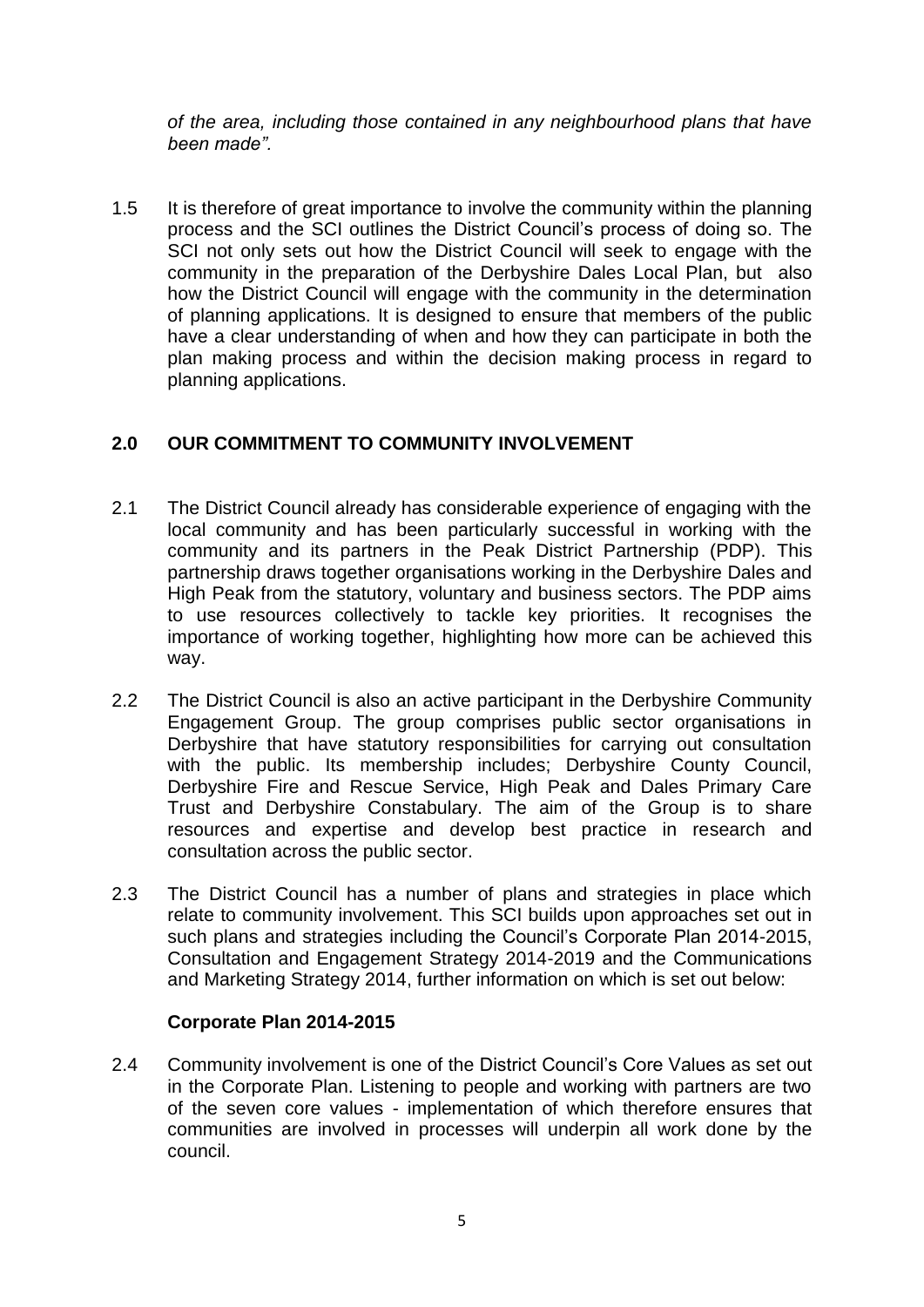2.5 A copy of the Corporate Plan can be found at:

[http://www.derbyshiredales.gov.uk/images/documents/C/Corporate\\_Plan\\_201](http://www.derbyshiredales.gov.uk/images/documents/C/Corporate_Plan_2014-15.pdf) [4-15.pdf](http://www.derbyshiredales.gov.uk/images/documents/C/Corporate_Plan_2014-15.pdf)

## **Consultation and Engagement Strategy 2014-2019**

- 2.6 The District Councils Consultation and Engagement Strategy 2014-2019 recognises that policies have a more lasting impact and services are more responsive to local need if influenced directly by those whom they affect. It also sets out other benefits of involving people including improving customer perceptions and satisfaction, to reduce inequalities, to strengthen local democracy and to enhance community cohesion.
- 2.7 For consultation and engagement to be effective the views of residents, service users, local businesses, voluntary and community sector organisations, partners and other stakeholders will be sought and listened to with the results used to improve the Council's decisions. The Council is committed to working with these different stakeholder groups to ensure the priorities of the Council, the policies it makes and services it provides are shaped through local engagement. This strategy also supports one of the core values of the District Council, listening to people.
- 2.8 The District Council uses a range of methods in order to access a range of people. This involves:
	- Website surveys and polls
	- Residents' surveys
	- Area Community Forums
	- Public meetings, exhibitions and 'drop-in' sessions
	- Focus Groups
	- Business breakfasts and evening meetings
	- Parish and town council conferences
	- Attending meetings and events with representatives of hard to reach groups and holding engagement events in venues used by these groups.
- 2.9 Where possible the District Council will work with partners, including those on the Peak District Partnership, to enhance the District Council's capacity to engage using existing networks. The District Council also continuously strives to improve on their approach by developing alternative methods of engagement, increasing local area working and developing a better understanding of its customers.
- 2.10 The strategy identifies people with disabilities, young people and businesses as the main hard to reach groups which will be particularly targeted. It also indicates that the involvement of older people, although recently improved, will be continually monitored. Countywide representative bodies such as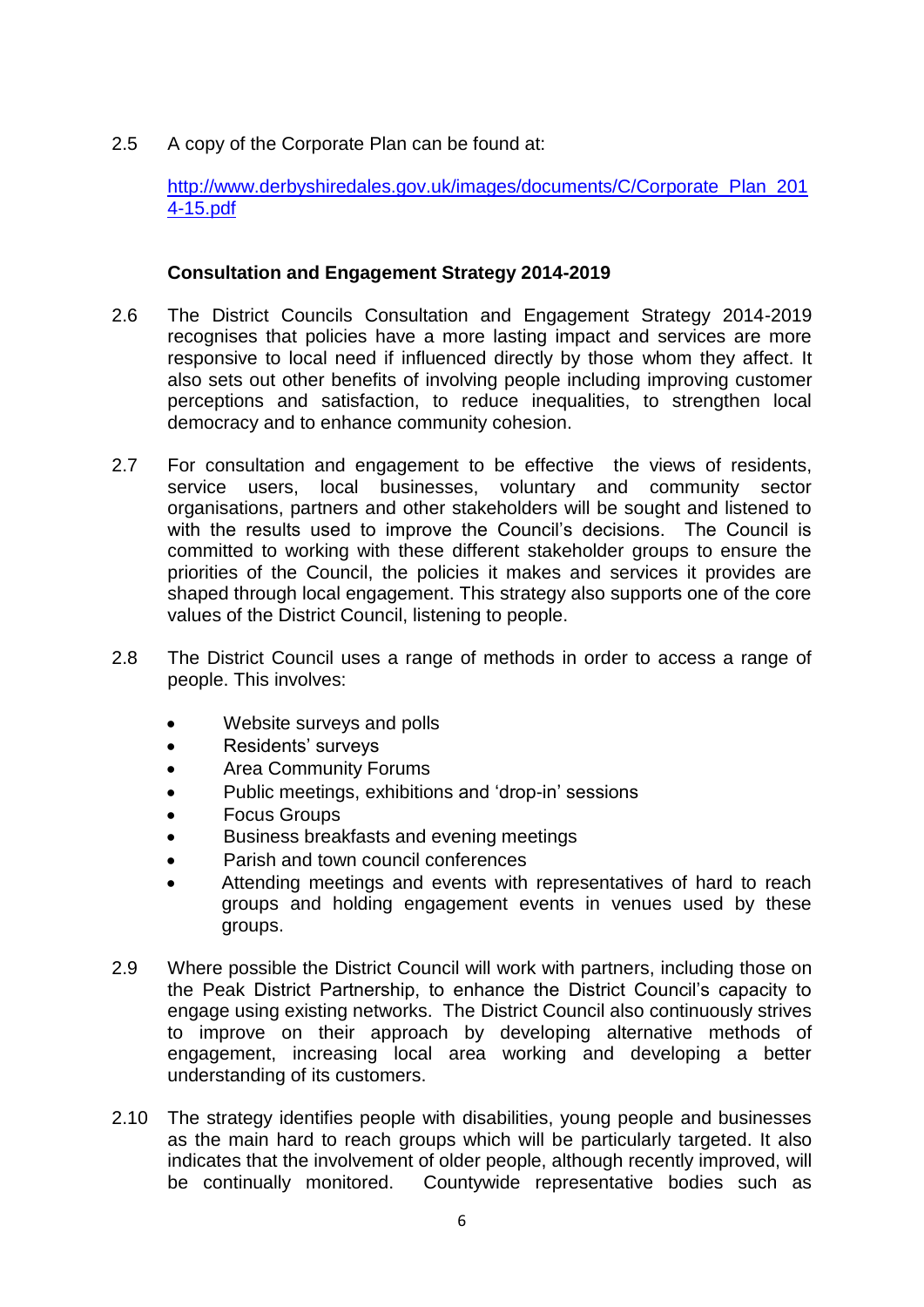Derbyshire Friend, BME forum, Derbyshire Gypsy Liaison Group, 3D Voluntary and Community Sector Infrastructure Consortium, Learning Disabilities Partnership Board and Derbyshire and Nottinghamshire Chamber of Commerce will also be engaged as appropriate to seek the views of their members.

2.11 The District Council's Consultation and Engagement Strategy can be found at:

[http://www.derbyshiredales.gov.uk/images/documents/C/Consultation\\_and\\_E](http://www.derbyshiredales.gov.uk/images/documents/C/Consultation_and_Engagement_Strategy_2014-2019.pdf) [ngagement\\_Strategy\\_2014-2019.pdf](http://www.derbyshiredales.gov.uk/images/documents/C/Consultation_and_Engagement_Strategy_2014-2019.pdf)

## **Area Community Forums**

2.12 Local communities can also be involved in planning matters through the District Council's Area Community Forums. These provide an opportunity for residents to meet Members and Officers from the District Council and other organisations, to ask questions and air views. Forums are held three times a year and each round has three areas: - Central (covering Matlock, Darley Dale, Tansley, Wirksworth, and central villages) Northern (covering Bakewell and the northern villages up to Hathersage and Tidewsell) and Southern (covering Ashbourne and the southern villages down to Doveridge and Sudbury).

Planning matters are generally included on the agenda of such forums along with wider issues. Each session normally covers 2 or 3 subjects plus an allocated session for general questions. The District Council works with partner organisations who often attend the meetings including Derbyshire County Council, the Peak District National Park Authority and fire, police and health authorities.

2.13 The forums are open to anyone to attend and they are publicised to community groups, Town and Parish councils and more widely through the Council website and social media and through the use of a database of interested parties.

## **Communications and Marketing Strategy 2014**

- 2.14 The District Council approved its Communications and Marketing Strategy in September 2014. Its aim is to provide a clear understanding and a positive perception of the District Council's visions, aims, values, services and achievements to all staff, residents, partners and everyone who deals with the Council in order to achieve higher levels of satisfaction and engagement.
- 2.15 The District Council will:
	- Secure and strengthen the reputation of the council in the community as an effective and efficient provider of high quality outcomes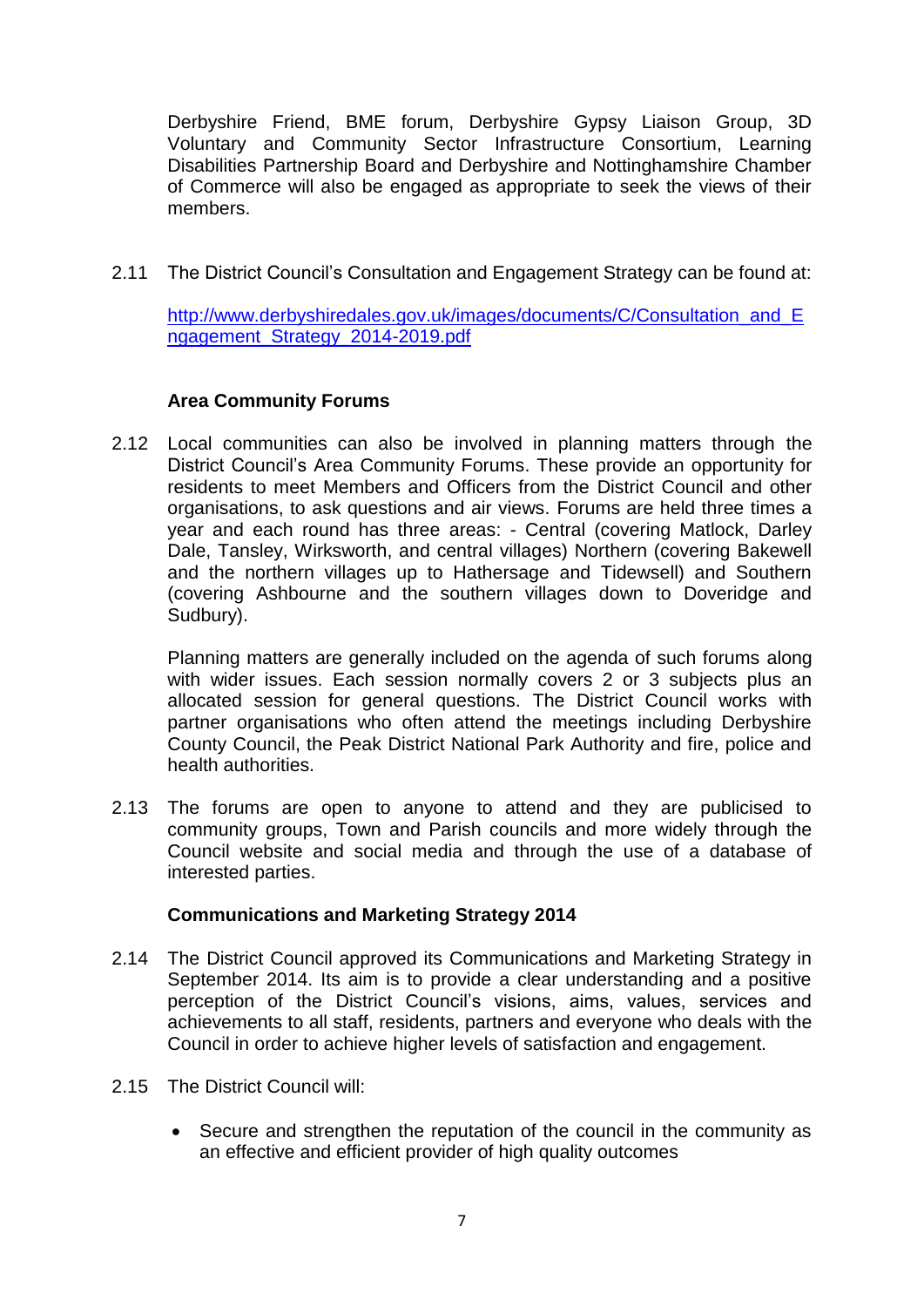- Build and maintain a professional corporate identity for consistent and coordinated use throughout the organisation
- Promote the image of the council as an effective, efficient and listening organisation focused on the public and their needs
- Ensure that communications are consistent and co-ordinated across all channels to give maximum support to the council's strategic priorities.
- Ensure that communications activities reflect the full diversity of the community and help ensure equality of access to our services.
- 2.16 The District Council will also increase its efforts to understand what local communities are saying and aims to help communities to help themselves through:
	- Giving individuals more say about the services and support they receive
	- Empowering communities to do more for themselves and giving them the tools they need for community actions
	- Recognising that some areas need more help than others and that, with a little support they can get their ideas off the ground.
	- Supporting the transfer of buildings and other assets to community ownership so that they can become hubs for local activity which are flexible and responsive to local needs.
- 2.17 In addition to the above, the District Council is committed to the following initiatives that are also of importance to community involvement and engagement. The Communications and Marketing Strategy can be found at:

[http://www.derbyshiredales.gov.uk/images/documents/C/Communications\\_Ma](http://www.derbyshiredales.gov.uk/images/documents/C/Communications_Marketing_Strategy.pdf) [rketing\\_Strategy.pdf](http://www.derbyshiredales.gov.uk/images/documents/C/Communications_Marketing_Strategy.pdf)

# **Equality Plan: Action Plan 2015/16**

- 2.18 The District Council has statutory duties under the Equality Act 2010 which should be considered across all the District Council's Public Functions. Three broad aims which the District Council must have due regard to under the Equality Act 2010 S.149 are the need to eliminate discrimination, victimisation and harassment, advance equality of opportunity and foster good relations between different groups.
- 2.19 The Equality Act 2010 (Specific Duties) Regulations 2011 sets out further specific duties which support the delivery of the above aims. These require the District Council to publish annually equality information about its workforce and service users, set equality objectives and specify the steps it will take to achieve them, at least every four years. The Equality Plan 2015-16 supports the delivery of the District Council's equality duties**.**
- 2.20 The District Council is therefore committed to the implementation of the Equality Plan. The associated action plan sets out the equality improvements identified for 2015-2016 as: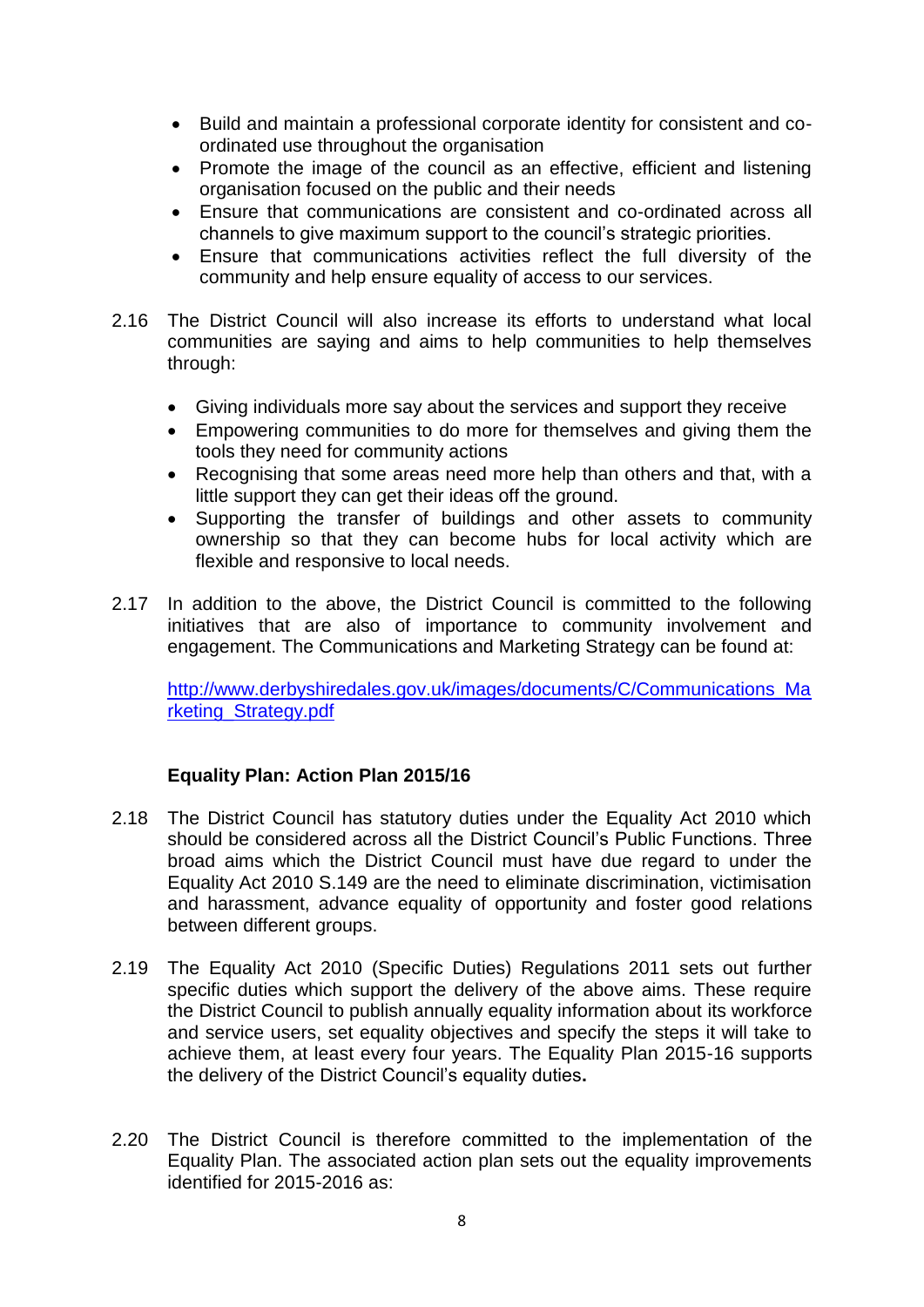- Improve housing for vulnerable people
- Help new businesses to start
- Provide services which reflect the communities of the Derbyshire Dales and are accessible to all users
- Agree and progress the corporate programme of priority Equality Impact assessments (EIA) for 2015-2016
- Service Reviews of any potential equality impacts to be identified through EIAs
- 2.21 Equalities data will continue to be monitored in order to understand the customers of council services in order to make relevant improvements.
- 2.22 The Equality Plan 2015-2016 can be found at:

[http://www.derbyshiredales.gov.uk/images/documents/E/Equality\\_Plan\\_2015-](http://www.derbyshiredales.gov.uk/images/documents/E/Equality_Plan_2015-2016.pdf) [2016.pdf](http://www.derbyshiredales.gov.uk/images/documents/E/Equality_Plan_2015-2016.pdf)

# **Statement of Priorities 2015-2019**

- 2.23 The Peak District Partnership (PDP) has produced a statement of priorities which covers the period of 2015 to 2019. This builds upon the Sustainable Community Strategy 2009-2014 and provides a framework for the organisations involved to co-ordinate their actions on shared priorities. The aim of the partnership is to:
	- Adopt and actively promote a shared vision for the area.
	- Identify and address gaps in partner delivery and focus on those areas where, by co-ordinating effort, more can be achieved through partnership working
	- Shape and challenge as a critical friend wider activities, initiatives and proposals impacting on the area to ensure they reflect Peak District priorities
	- Link existing and initiate new actions to support the economy and health & wellbeing priorities of the Peak District, avoiding any duplication between partners. Exchange and disseminate best practice amongst and beyond the Partnership
- 2.24 The vision for the Partnership for the next five years is for the Peak District to be a distinctive, high quality, rural environment with people of all ages who are healthy, high-wage high-skill jobs, affordable, decent homes for local people, towns and villages that offer a high quality of life.
- 2.25 The two main priorities of the Partnership are to maximise the benefits for Peak District communities from programmes aimed at stimulating growth and to reduce health inequalities and improve wellbeing in the Peak District, focusing on individuals and communities with poorer health or difficulty accessing services.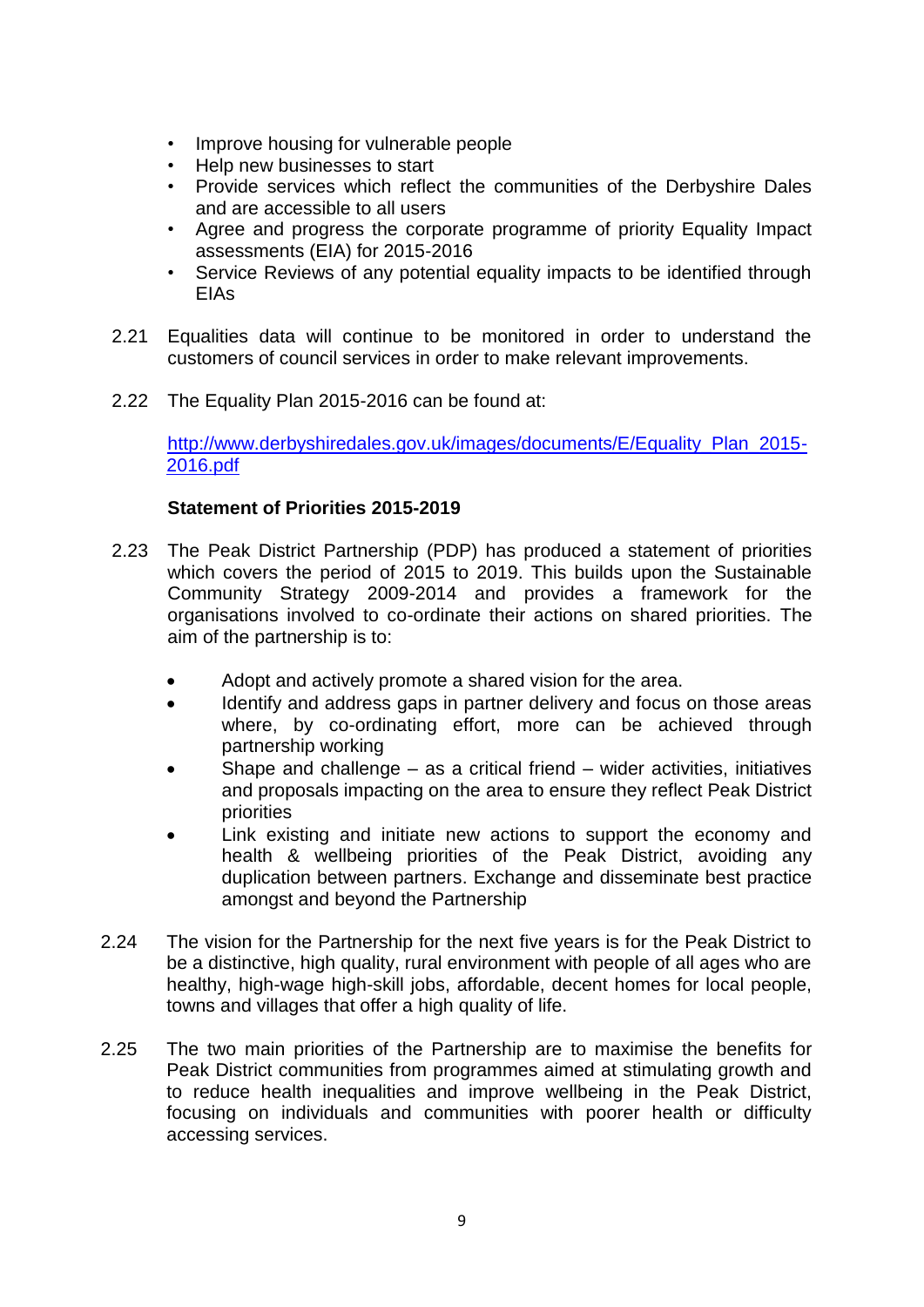## **3.0 GETTING INVOLVED IN PLANNING**

3.1 This section of the Statement describes how to get involved in the planning process. It identifies the documents, plans and policies upon which the District Council will be seeking community involvement upon and establishes when community involvement will be sought and who will be involved. Throughout this document the following definitions for community involvement will be used.

## **Information Giving**

3.2 This is the simplest level of engagement and is simply about providing information to stakeholders. Although it is a form of engagement in itself, information-giving underpins all other levels of engagement as it is essential that participants are provided information (in varying detail and formats) about the issues upon which they are being engaged so that they are able to make informed and considered choices. Participants should also receive feedback after engagement has been completed and this is, in itself, an informationgiving exercise.

## **Consultation and Learning**

3.3 Ensuring that consultation is undertaken which benefits both parties. Consultation exercises will enable the community to learn more about planning and for the council to learn more about the needs of communities.

## **Involvement**

3.4 At this level the community and stakeholders are actually involved in decision making and deciding together on the future of their neighbourhoods and other decisions that affect their lives. This gives the community the power to choose, without fully sharing the responsibility for action.

# **4.0 The Role of Community Involvement in Planning**

- 4.1 Derbyshire Dales District Council is the Local Planning Authority for those parts of the Derbyshire Dales that lie outside the Peak District National Park. The NPPF requires Local Planning Authorities produce Local Plans as these are seen as "the key to delivering sustainable development that reflects the vision and aspirations of local communities". The NPPF advises that additional development plan documents should only be used where clearly justified and supplementary planning documents should only be used where they can support applicants to make applications successfully or to assist in the delivery of infrastructure.
- 4.2 Local Plans should outline opportunities for development and include policies on what will and will not be permitted and where. They should give clear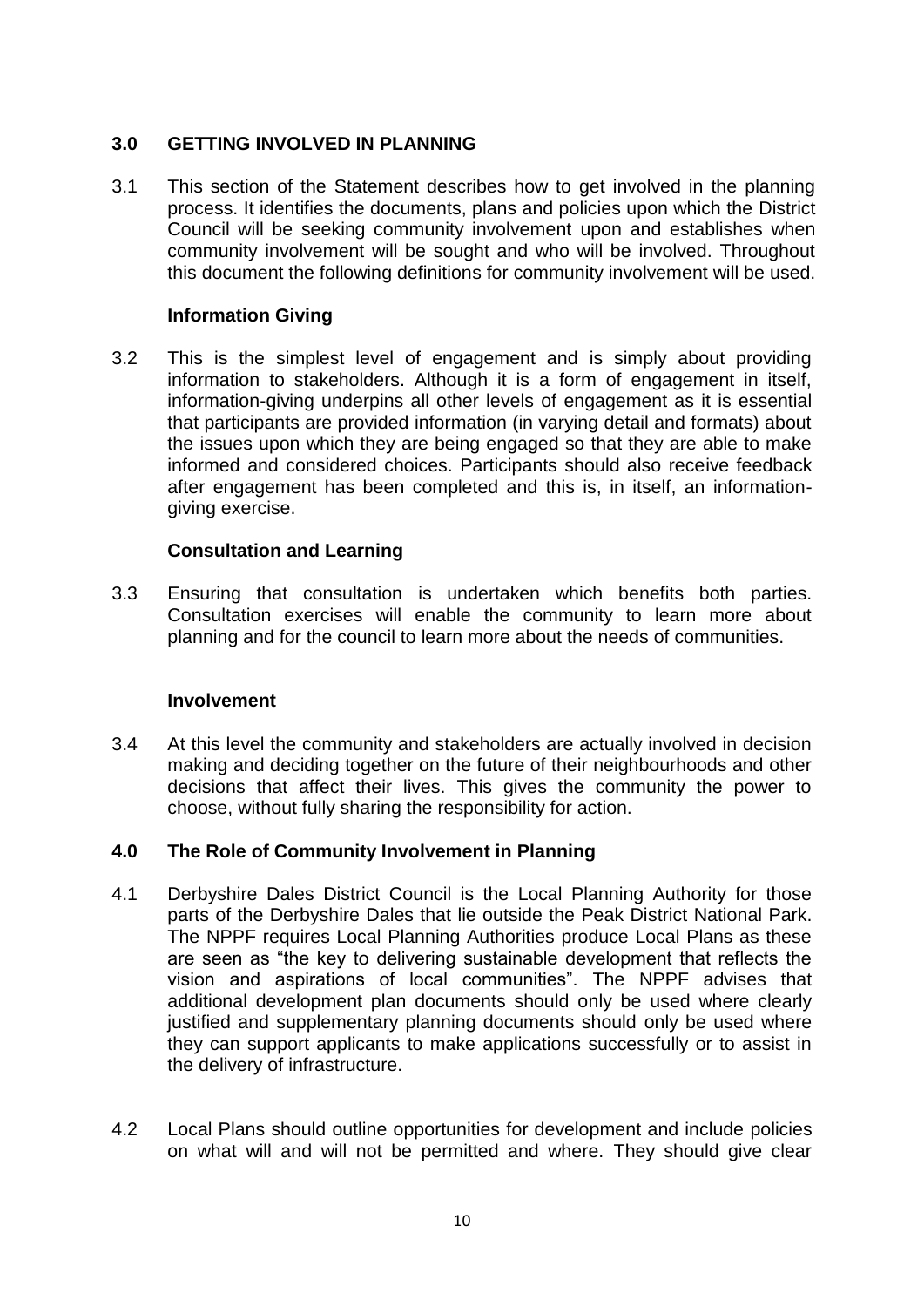guidance on how a decision maker should come to a decision on a development proposal.

4.3 Local Plans should reflect the collective vision and priorities of the community and therefore a wide selection of the community should be involved in the process. Community involvement and engagement will therefore be sought throughout the process of the development of the Derbyshire Dales Local Plan.

## **Consultation and the Local Plan Preparation Process**

- 4.4 The following sections set out the various elements of the Local Plan preparation process. Details are given of the consultation arrangements for each of the various stages in the preparation of documents and policies and the consideration of planning applications. The range of local groups that the District Council will seek to involve at each stage and how this involvement will be facilitated are also highlighted.
- 4.5 The District Council will seek to involve people at an early stage in the Local Plan preparation process. This will aim to seek consensus on essential issues early in the plan preparation process. By enabling individuals, organisations and the District Council to share knowledge and views at this initial stage about which options and proposals are being considered, there will be a genuine opportunity for people to influence plan content.
- 4.6 Local Plan and Supplementary Planning Documents vary in scope and scale and in the degree to which they impact on people's lives and the neighbourhoods in which they live. It is recognised that public interest in documents will vary according to the nature of their content, thus the style and scope of public consultation will be appropriate and relevant to the policy decision at issue.
- 4.7 There are numerous groups that the District Council already involves in the planning process. A long list of the groups the District Council proposes to involve in plan making is set out in Appendix 1. This is not a definitive list as many smaller groups are not included because they change more frequently. The District Council will maintain a database of organisations that make up this 'long list' and as part of the annual review of this SCI seek to ensure that the details of the organisations on the 'long list' as set out in Appendix 1 are kept up to date.
- 4.8 The District Council will employ a range of methods at each stage of the preparation and revision of the Local Plan. Further details of each method, along with the relevant merits of each of the methods are set out in Appendix 2.
- 4.9 The Local Development Scheme (LDS) sets out the Council's key planning documents and the timetable for their preparation. A copy of the LDS can be downloaded from the Council's website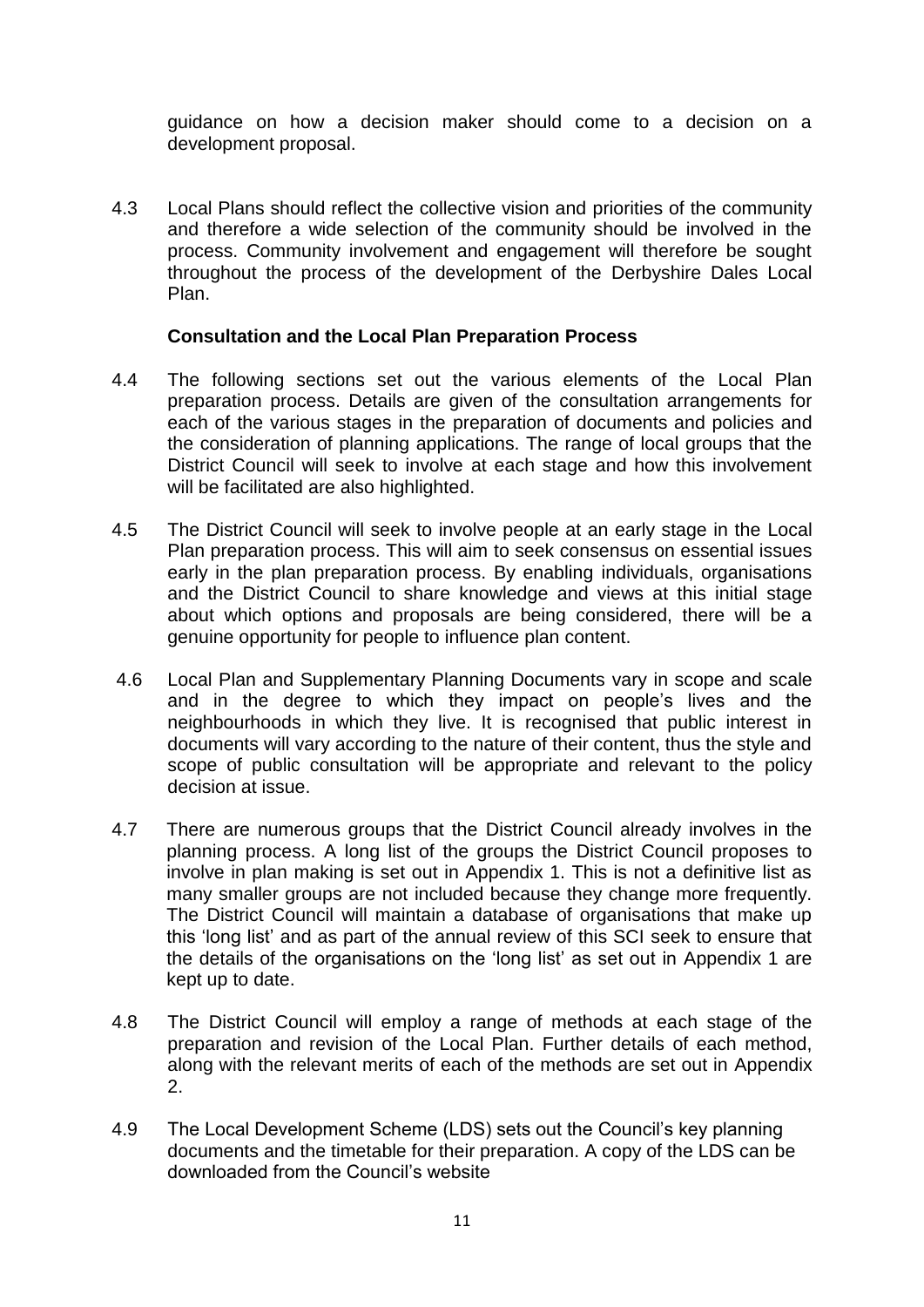[http://www.derbyshiredales.gov.uk/images/documents/P/Planning\\_Policy\\_Loc](http://www.derbyshiredales.gov.uk/images/documents/P/Planning_Policy_Local_development_Scheme_2014-2017.pdf) [al\\_development\\_Scheme\\_2014-2017.pdf](http://www.derbyshiredales.gov.uk/images/documents/P/Planning_Policy_Local_development_Scheme_2014-2017.pdf)

# **5.0 LOCAL PLAN DOCUMENTS**

- 5.1 Several distinct stages are involved in the preparation of a Local Plan as specified by the Town and Country Planning (Local Planning) (England) Regulations 2012. These are:
	- Preparation of Local Plan (Regulation 18)
	- Publication of Local Plan (Regulation 19 and 20)
	- Submission of Local Plan to Secretary of State and Examination (Regulation 22)

Community involvement in the preparation of the Local Plan is a continuous process which is undertaken at each of the distinct stages.

## **Preparation of the Local Plan**

- 5.2 Previous regulations specified that at this stage consultation on "Issues and Options" and "Preferred Options" had to be undertaken as a statutory requirement however the Town and Country Planning (Local Planning) (England) Regulations 2012 has removed this requirement. There is now therefore greater flexibility as to how the District Council undertakes consultation at this 'preparatory' stage.
- 5.3 The District Council is however required under Regulation 18 to notify consultation bodies whom they feel may have an interest in the subject of the Local Plan and other consultation bodies deemed appropriate. In addition residents or those carrying on business within the area will also be asked to make representations at this stage. The District Council will then take into account such comments prior to the next stage.
- 5.4 The District Council's database of organisations will be used as a starting point for contacting those with an interest in the Local Plan. Additional members of the public will also be contacted and appropriate publicity undertaken.
- 5.5 At this stage a number of consultation methods will be utilised by the District Council in order to engage effectively with the public and consultation bodies:
	- Documents made available for review at Council Offices and Libraries and on the website
	- Newsletters and Leaflets published which detail and provide an opportunity to comment on the issues and options
	- Public Meetings/Surgeries
	- Workshops with representatives of range of issue or interest areas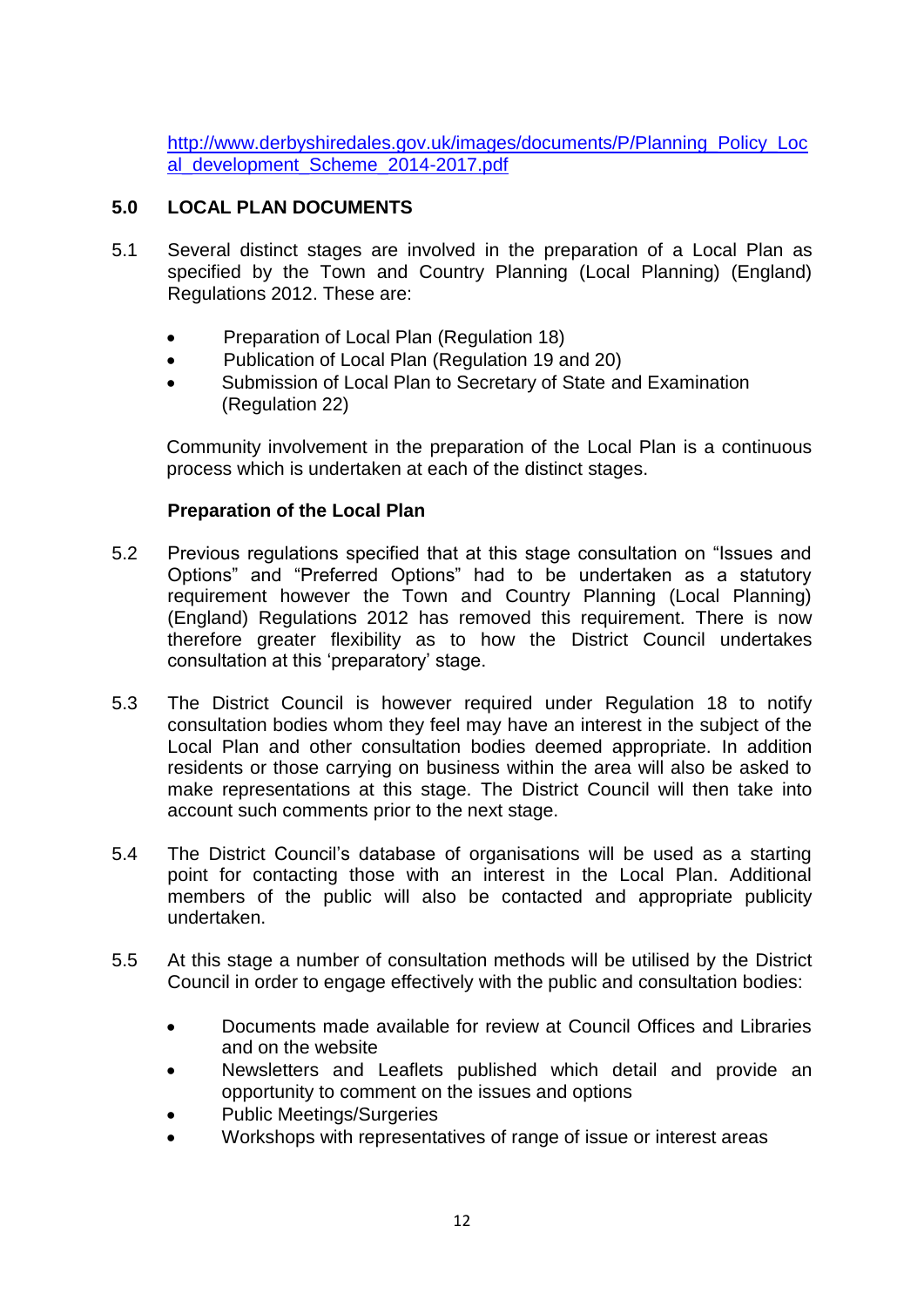## **Publication of Local Plan**

- 5.6 Following the completion of the preparatory consultation the District Council will consider the contents of the comments made, and where appropriate seek to take them into account in the preparation of a Draft Derbyshire Dales Local Plan. At this stage the District Council will consider that the Draft Local Plan is sufficient to be able to be submitted to the Secretary of State for independent examination.
- 5.7 The Draft Local Plan will be subject to public consultation alongside a Statement of the Representations in accordance with Regulations 19 and 35 of the Town and Country Planning (Local Planning) (England) Regulations 2012. A statement of the fact that the Local Plan is available for inspection and the places and times at which it can be inspected will also be provided.
- 5.8 This provides a formal opportunity for the local community and other stakeholders to reflect upon the policies and proposals in the Draft Local Plan which the District Council considers suitable for submission to the Secretary of State.

## **Submission of Local Plan to Secretary of State and Examination in Public**

- 5.9 Having considered the representations made on the Draft Local Plan the District Council will consider whether it is necessary to make any appropriate changes to the Local Plan to address comments raised.
- 5.10 The Local Plan along with a schedule of proposed changes and any other documents set out in the Regulations such as the Statement of Consultation and the Sustainability Appraisal will then be submitted to the Secretary of State to be subject to Examination in Public by a Planning Inspector.
- 5.11 As soon as is practically possible after submitting the Local Plan to the Secretary of State those general and specific consultation bodies who were invited to make representations will be notified that the Plan is available for inspection alongside the time and place at which they can be inspected. Those who requested notification of the submission of the Local Plan will also be given notified at this time.
- 5.12 At this stage a Programme Officer will be appointed to ensure the smooth running of the Examination in Public. This will include ensuring that all interested parties are kept informed of the timing and progress of the examination.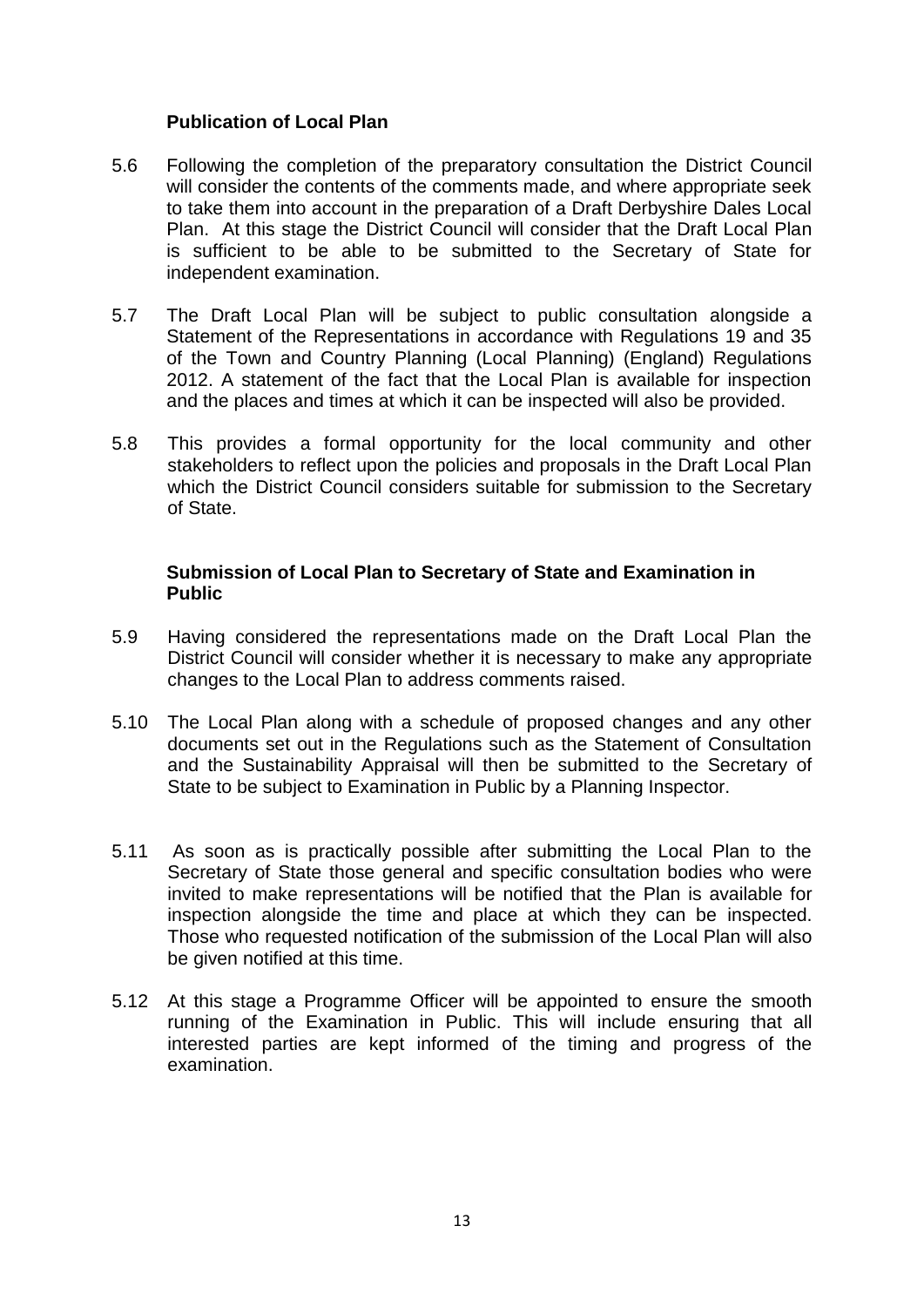## **Report and Adoption**

- 5.13 After the Examination in Public the Inspector will produce a report with recommendations for the District Council. This can include recommendations for 'main modifications' which should ensure that the Local Plan is sound and legally compliant. The District Council can also put forward 'additional modifications' of its own in order to deal with more minor matters. If major modifications are recommended the Inspector's report will only be published after public consultation on such modifications has been undertaken and the Inspector has had the opportunity to consider the representations on these.
- 5.14 The District Council will make copies of the adopted documents available at the District Council's Offices during normal office hours. They will also be made available on the Council's website: [www.derbyshiredales.gov.uk](http://www.derbyshiredales.gov.uk/)

## **Sustainability Appraisal and Habitat Regulations Assessment**

- 5.15 Carrying out a Sustainability Appraisal (SA) is an essential and statutory part of the plan making process. The purpose of the SA is to appraise the social, economic and environmental effects of the emerging Local Plan and inform the plan preparation process. It is a continual process which is embedded throughout the preparation of the Local Plan.
- 5.16 Consultation will be undertaken on the initial Scoping report, which provides baseline information on the environmental, social and economic characteristics of the plan area, including the likely evolution of the baseline within the plan.
- 5.17 Regulations 12 and 13 of the Environmental Assessment of Plans and Programmes Regulations 2004 require the Council to make the SA report available alongside the Local Plan. A copy will be sent to each consultation body and appropriate steps taken to ensure the SA report is brought to the attention of those who are affected, likely to be affected or have an interest in the decisions involved in the assessment and adoption of the plan. Consultees will be advised of the location and website at which the document will be available and invited to make comment on the document. Consultees will be advised of the time period within which comments must be made. Comments from consultation bodies should be received within 5 weeks of receiving an invitation to engage in consultation.
- 5.18 The Derbyshire Dales Local Plan, as a plan or project which may have a significant effect on a European site (Special Protection Areas (SPAs) and Special Areas of Conservation (SACs)), will be subject to a Habitats Regulations Assessment (HRA) as required under the EU Habitats Directive (92/43/EEC). Its purpose being to determine whether or not any significant effects are likely to be generated and to identify ways in which they can be avoided. This will be published alongside the SA report and consultation with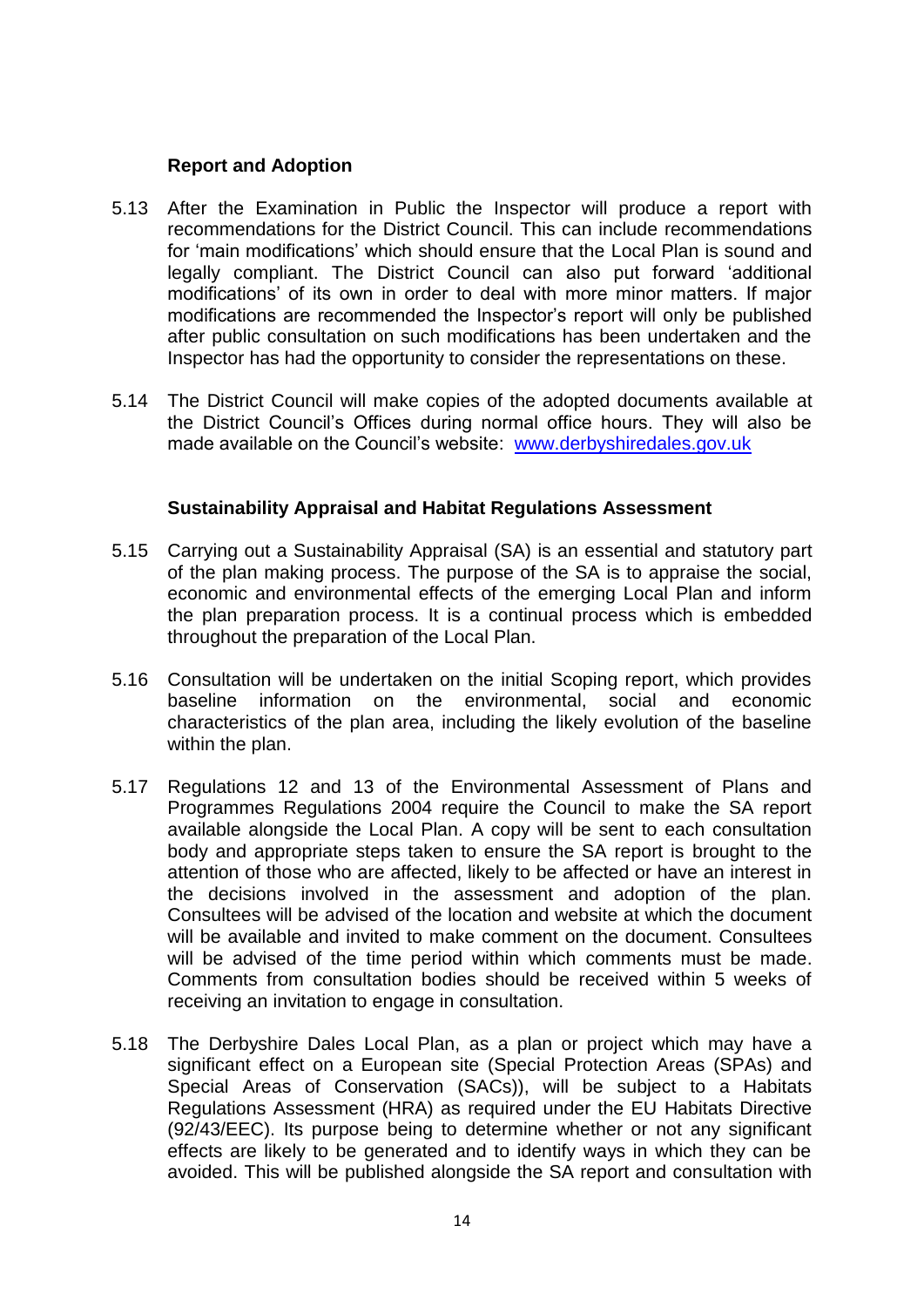the appropriate natural conservation body will be consulted under requirement from Regulation 102 of the Conservation of Habitats and Species Regulations 2010

## **Duty to Cooperate**

- 5.19 Local planning authorities have a statutory requirement to cooperate with other planning authorities, County Councils and prescribed bodies on development plan documents including Local Plans under section 110 of the Localism Act 2011. This is to ensure that strategic planning matters are adequately achieved, and in doing so local planning authorities are required to engage with one another "constructively, actively and on an ongoing basis" and have regard to activities of people of specified bodies or of a prescribed description so far as they are relevant.
- 5.20 The NPPF provides further information on the specific requirements for Local Plans and Local Planning Authorities. It states that Local Plans should set out the strategic priorities for the area, *"including the homes and jobs needed in the area, the provisions of retail, leisure and other commercial development, provision of infrastructure for transport telecommunications, waste management, water supply, wastewater, flood risk and coastal change*  management and the provision of minerals and energy (including heat), *provision of health, security, community and cultural infrastructure and other local facilities, climate change mitigation and adaptation, conservation and enhancement of the natural and historic environment including landscape".*
- 5.21 The NPPG also states that the duty to cooperate is a legal test which if not passed will prevent a Local Plan from proceeding to further stages of examination therefore meaning the Local Plan will not be found sound nor adopted
- 5.22 The District Council will work together with other neighbouring authorities on areas of common interest in order to achieve mutual benefits. The District Council will also cooperate with Derbyshire County Council on relevant issues and work in consultation with Local Enterprise Partnerships, Sheffield City Region and D2N2 and both the Peak District Local Nature Partnership and the Lowland Derbyshire and Nottinghamshire Local Nature Partnership Local Nature Partnership. In addition the District Council will work collaboratively with private sector bodies, utility and infrastructure providers
- 5.23 The District Council will seek to ensure that strategic priorities across local authority boundaries are properly co-ordinated and clearly reflected in the Local Plan.
- 5.24 The District Council will also seek to utilise the Duty to Cooperate to address any matters relating to the extent of the strategic Housing Market Area and the overall development needs of the area. ...
- 5.25 As part of the submission of the Derbyshire Dales Local Plan the District Council will produce evidence of the extent to which there has been effective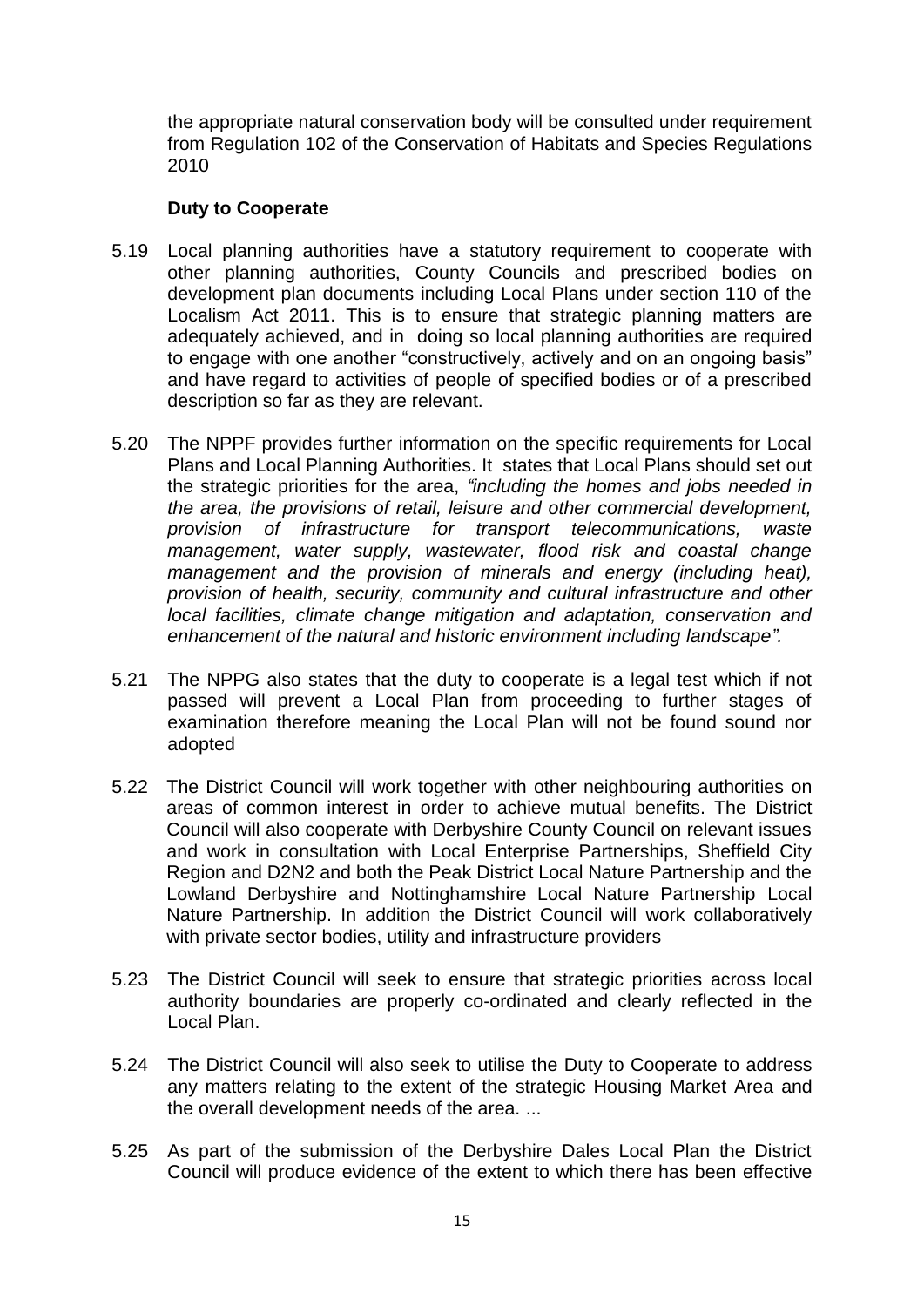cooperation on issues with cross-boundary significance. This must demonstrate that a continuous process of engagement, from initial thinking through to implementation, has been undertaken. .

## **6.0 SUPPLEMENTARY PLANNING DOCUMENTS**

- 6.1 Paragraph 153 of the NPPF sets out that Supplementary Planning Documents (SPDs) should be prepared only when necessary. However once prepared they should provide more detailed advice or guidance on the policies in the Local Plan.
- 6.2 The stages in the process are described in more detail below. At all times the District Council will seek to provide e-mail updates to consultees on the progress of each Supplementary Planning Document.

## **Commencement of Preparation Process**

6.3 At this stage the Council is primarily concerned with gathering evidence that it can use to prepare the SPD. Although much work at this stage will involve gathering technical data and information from a variety of sources, it will also involve liaison with the community and key stakeholders about the issues the document should contain.

# **Public Participation on Draft SPD**

6.4 The Town and Country Planning (Local Planning) (England) Regulations 2012 allow for a period of formal consultation of at least four weeks on draft SPDs. In order to maximise community involvement in the process, the Council will undertake a four-week period of consultation on any SPD, longer periods may be provided as the District Council see fit for example in periods of summer holidays. This timescale for consultation will allow the community and other stakeholders to formally express their views and preferences on the contents of a draft SPD. The Council will consider the comments made and take them into account in deciding how to take the SPD forward.

## **Consideration of Responses, Modification & Adoption**

- 6.5 The District Council will consider each representation received during the formal public participation stage on the draft SPD, and decide whether any changes are necessary prior to adoption.
- 6.6 Regulation 12 of the Town and Country Planning (Local Planning) (England) Regulations (2012) requires a consultation statement to be produced alongside the adoption of any SPD. This should outline the persons consulted on the document, a summary of the main issues raised and how those issues have been addressed in the SPD.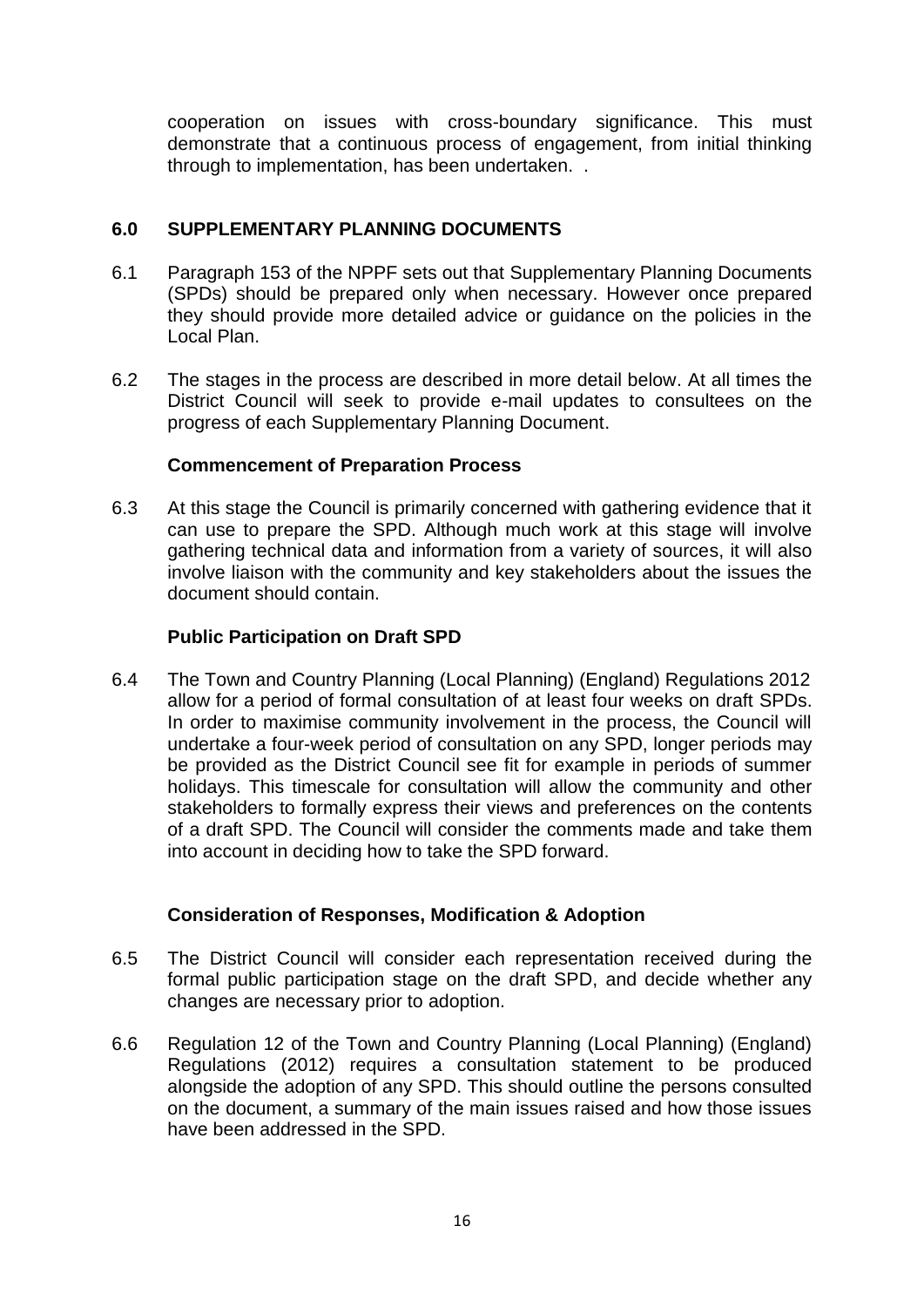- 6.7 Copies of the draft SPD and consultation statement will be made available at the District Council's offices and at Matlock, Ashbourne and Wirksworth library during normal office hours. They will also be available on the District Council's website at: [www.derbyshiredales.gov.uk](http://www.derbyshiredales.gov.uk/)
- 6.8 The main concern at this stage is to ensure that interested parties are kept informed of the Council's views on any representations they may have made and of the progress towards adoption.
- 6.9 Once the SPD is adopted the Council will make available copies of it at the Council's Offices, and at Matlock, Ashbourne and Wirksworth libraries during normal office hours.
- 6.10 Regulation 14 of the Act above also requires an adoption statement to be produced upon adoption of a SPD. This is required to set out when the document was adopted, if applicable any modifications made in accordance with section 23(1) on the Act. The adoption statement will be sent to anyone who has requested notification of adoption of the SPD and made available at the District Council's Offices, and at Matlock, Ashbourne and Wirksworth libraries during normal office hours.
- 6.11 All draft and adopted SPD's will also be available on the Council's website:

[http://www.derbyshiredales.gov.uk/planning-a-building-control/planning](http://www.derbyshiredales.gov.uk/planning-a-building-control/planning-policy/local-plan/supplementary-planning-documents)[policy/local-plan/supplementary-planning-documents](http://www.derbyshiredales.gov.uk/planning-a-building-control/planning-policy/local-plan/supplementary-planning-documents)

6.12 Appendix 3 sets out which consultation methods the District Council will use at the various stages of the preparation of the Derbyshire Dales Local Plan and any Supplementary Planning Documents.

## **7.0 PLANNING APPLICATIONS**

- 7.1 This SCI must also outline how the community will be involved in the process of submitting and determining individual planning applications. The Council encourages the community to be involved in all the different types, and scale of applications for planning permission for which it is the local planning authority. Any comments and representations received on an individual planning application are taken into account in its determination. This does not, however, extend to applications for planning permission within the Peak District National Park, as these are the responsibility of the Peak District National Park Authority. Similarly the Council does not deal with minerals and waste applications, as these are the responsibility of Derbyshire County Council.
- 7.2 The Planning Services Section seeks to exercise planning control in the public interest, and is committed to publicising and consulting widely on planning proposals. Applicants are entitled to know their applications will be publicised, and neighbours and other interested parties should know that they will be given adequate opportunity to comment on any proposals.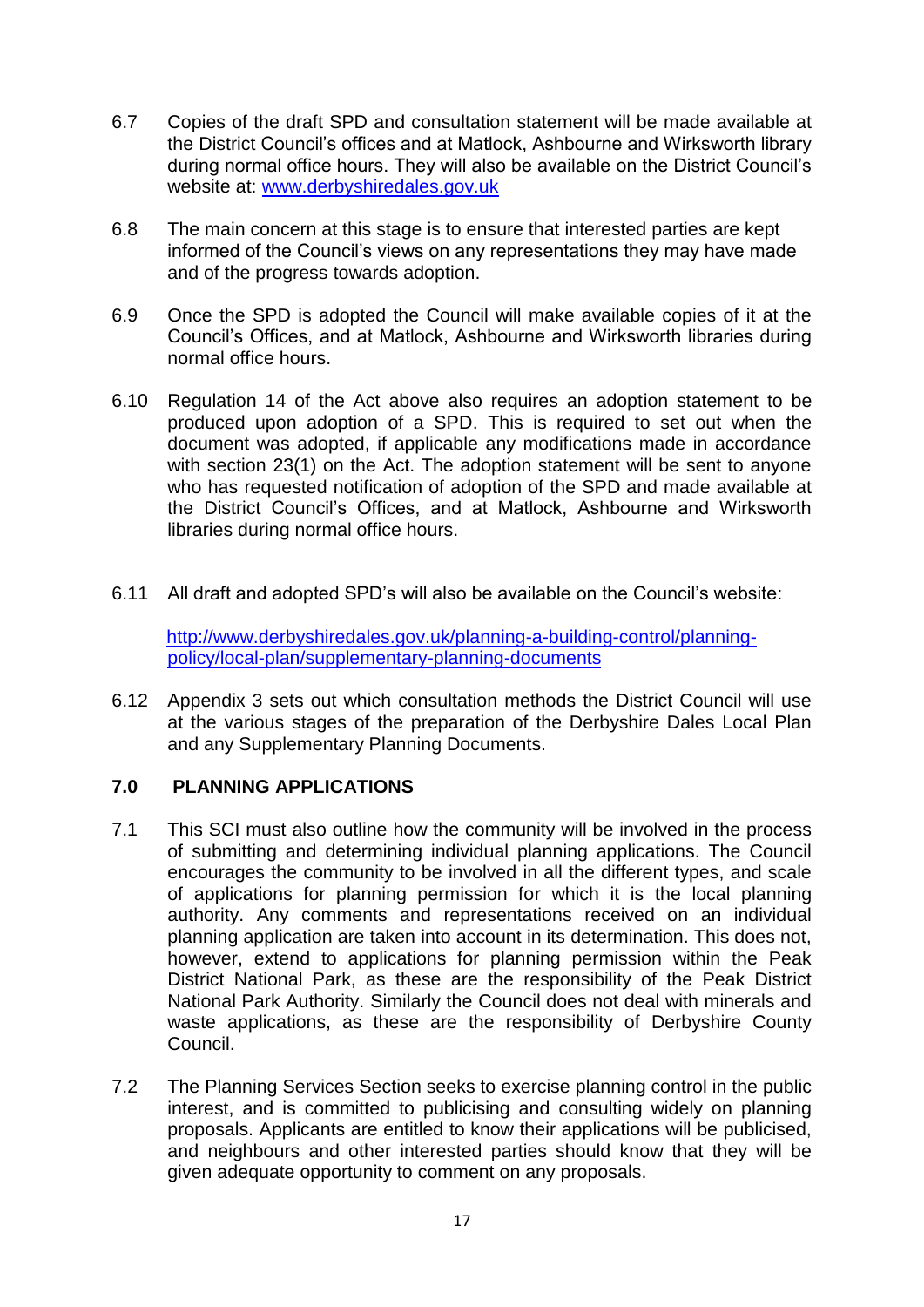- 7.3 The Council has to consider any application it receives, and can only consider the application on the basis of information that is submitted. Whilst we encourage applicants to discuss proposals in advance of making a formal submission, many applications are submitted without any prior discussion. Once an application is submitted, we adopt a neutral position until all relevant consultations have been taken into account and the merits of the case have been fully evaluated against national and local planning policies and other material considerations. We adopt exactly the same position for the Council's own applications as those of private applicants.
- 7.4 The Development Management Service is responsible for the assessment of planning applications; its Mission Statement being:

"*Through the provision of an efficient, professional, and responsive service, we aim to protect and enhance the quality of the District's built and natural environment whilst balancing the needs of current and future generations*".

- 7.5 In this regard, the District Council has published a Development Control Customer Charter which assists customers in understanding the development control process. It also establishes the framework for the delivery of the service and outlines the District Council's service commitments in accordance with the Mission Statement.
- 7.6 The Development Control Customer Charter is attached at Appendix 4.
- 7.7 The District Council publishes a list of the planning applications which it receives each week and includes applications under the Planning (Listed Buildings and Conservation Areas) Act 1990. These are published on the Council's website, along with the plans and other details.

## **Consultation and Pre-decision Matters**

- 7.8 When the District Council receives a planning application, it will undertake a period of consultation where views on the proposed development can be expressed. The formal consultation period will normally last for 21 days, and the local planning authority will identify and consult a number of different groups.
- 7.9 The main types of consultation are:
	- Public consultation- including with neighbouring residents and community groups;
	- Statutory Consultees- those which there is a legal requirement to consult a specific body who are then under a duty to respond;
	- Consultation required by a direction where further, locally specific statutory consultation is required;
	- Non-statutory Consultees- those where although there are no legal requirements planning policy warrants the engagement of other consultees who are likely to have an interest in a proposed development.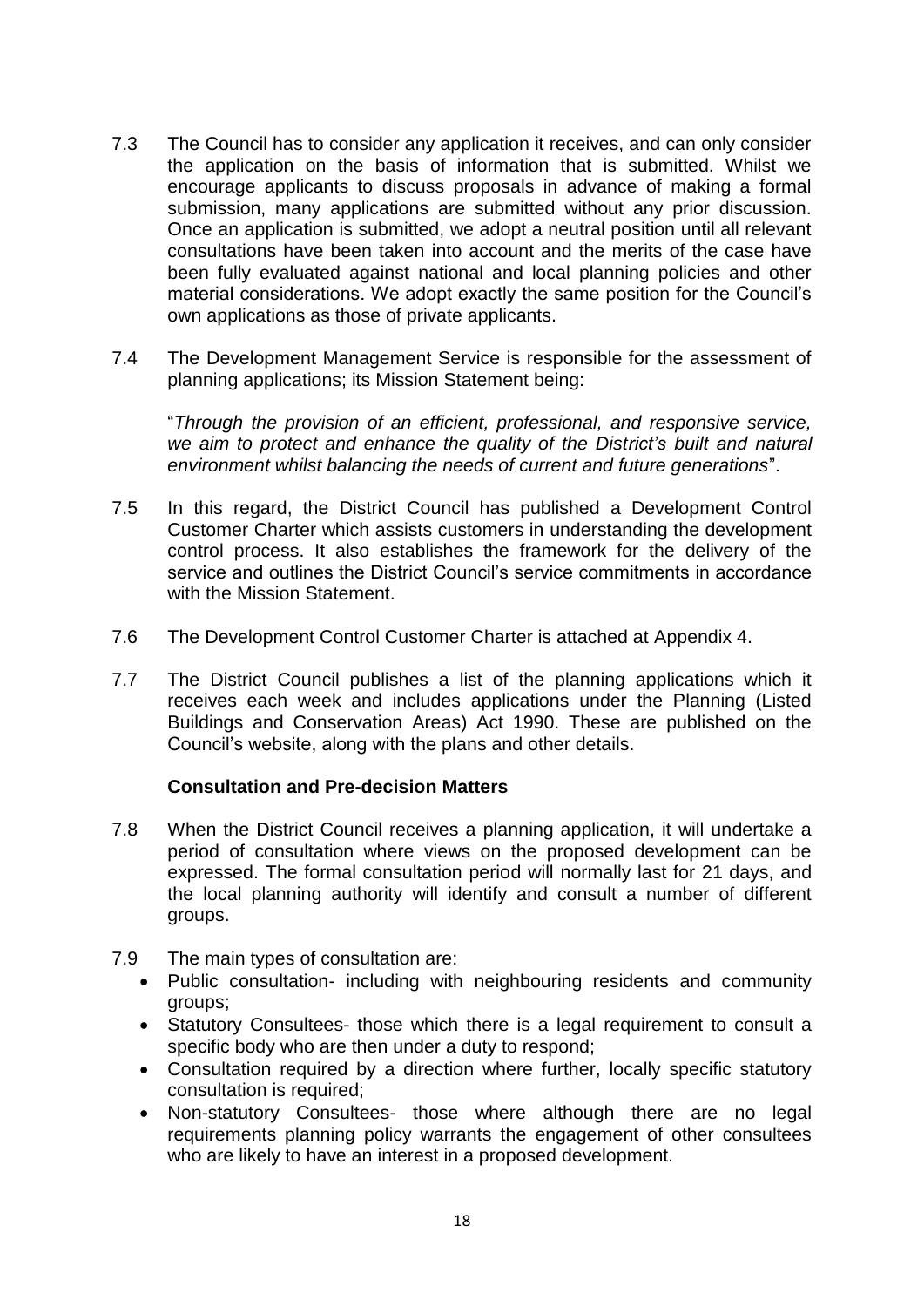- 7.10 Where, following the initial period of consultation an application has been amended it is up to the District Council to decide whether further publicity and consultation is necessary. In deciding whether this is necessary the following considerations will apply where relevant:
	- were objections or reservations raised in the original consultation stage substantial and, in the view of the District Council, enough to justify further publicity?
	- are the proposed changes significant?
	- did earlier views cover the issues raised by the proposed changes?
	- are the issues raised by the proposed changes likely to be of concern to parties not previously notified?
- 7.11 Where the District Council decides that re-consultation is necessary, such consultation may be for a period of less than 21 days. In all cases, we will balance the need for consultees to be given sufficient time to consider the issue that is being re-consulted upon and respond, against the need for efficient and timely decision making. When consultation has been concluded the Council will consider any representation made by consultees and proceed to decide on the application.

# **Current Practice- How the Council Publicises Planning Applications**

- 7.12 Article 15 of the Town and Country Planning (Development Management Procedure) (England) Order 2015 specifies the requirements for the publicity of applications for planning permission. A summary of how the District undertakes publicity for the differing type and scale of planning applications is set out in Appendix 5.
- 7.13 Within the Derbyshire Dales, all planning applications are publicised either by means of press advertisement, site notices or individual neighbour notification with the following exceptions:
	- applications where the determining authority is not Derbyshire Dales District Council will not be subject to any of the three methods of publicity referred to above;
	- Applications for power lines and applications for certificates of existing or lawful use or development will not be subject to neighbour notification or site notice procedure but will be subject to press advertisements;
	- $\bullet$  Householder developments<sup>1</sup> outside conservation areas and not affecting a listed building will not be subject to press advertisement but will be subject to site notice notification and neighbour notification;
	- Discharge of conditions applications

**.** 

<sup>1</sup> *Householder developments definition: "Development within the curtilage of residential property which requires an application for planning permission and one not involving a change of use."*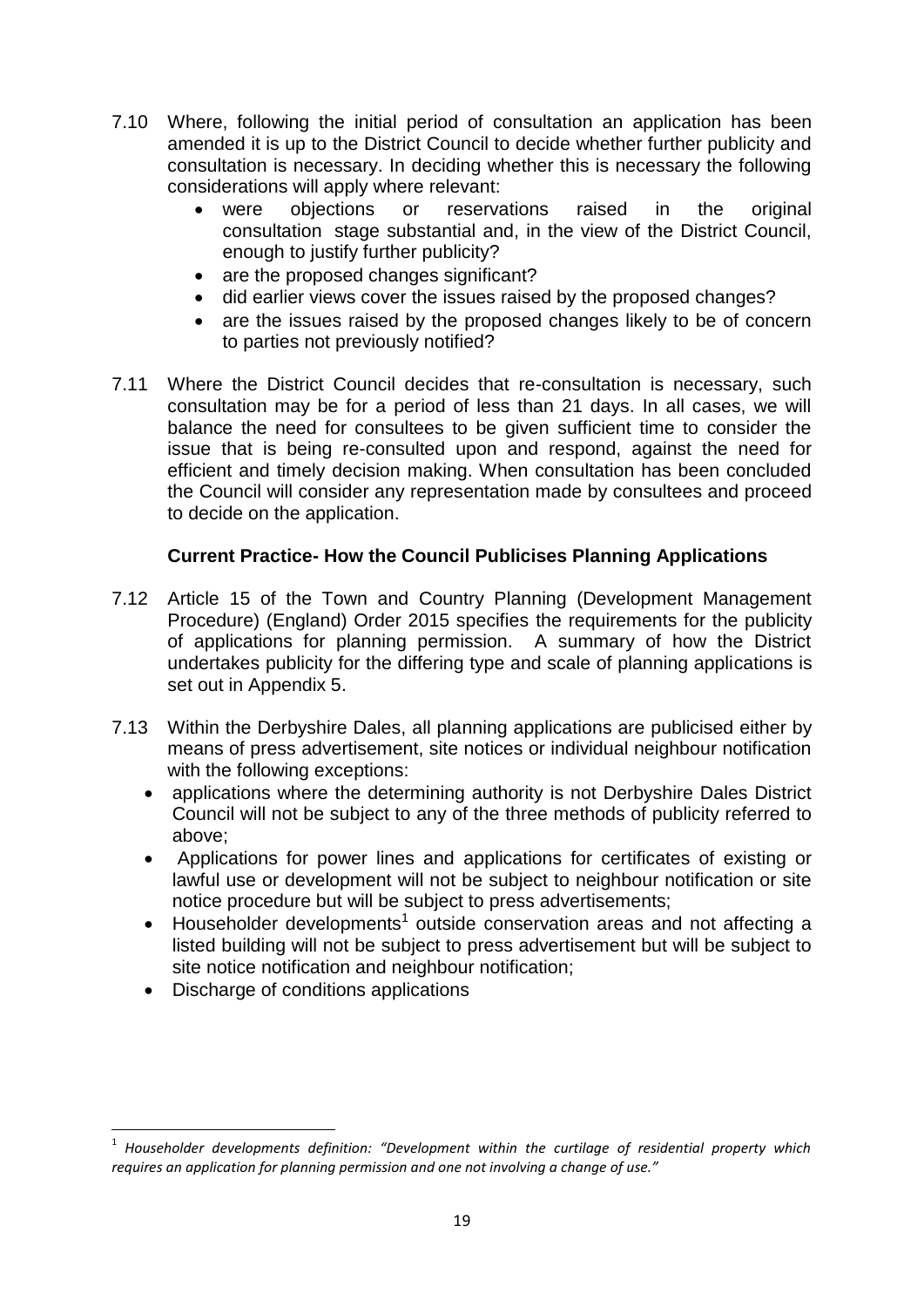## **Neighbour Notification**

- 7.14 Neighbour notification will take the form of a standard letter generated from the District Council's Computerised Planning system and will be delivered by hand or via post within 10 working days of the valid date of the application to occupiers of properties affected by the development.
- 7.15 The **minimum** requirement is to notify any neighbouring occupiers whose property lies within 10 metres of the application site boundary (red edge). Where no site boundary or area is defined i.e. where the application relates to a specific location for development such as a vehicular access, occupiers of all properties within 10 metres of the actual development will be notified.
- 7.16 Where the proposed development falls within the following categories, the **minimum** requirement is to notify occupiers whose property lies within 20 metres of the application site boundary (red edge):
	- the erection of 10 or more dwellings;
	- an outline application with a site area of 0.5 ha or more:
	- non-residential development where the floor space to be created is 1,000 square metres or more;
	- development which is likely to cause nuisance through noise, smell, dust etc;
	- development which would significantly increase the number of people or the amount of traffic coming into a residential area;
	- development involving significant activity during unsociable hours;
	- development introducing significant visual changes to a neighbourhood;
	- buildings of over three storeys:
	- development affecting the character of an ancient monument, archaeological site or historic building;
	- proposals having a significant effect on trees that are the subject of a Tree Preservation Order.
- 7.17 Neighbouring non-residential properties will not be notified unless the proposed development would have a significant effect upon the operation of the non-residential use.
- 7.18 A clear written record of the addresses to which neighbour notification letters have been delivered and the date of delivery will be kept on the application file in the form of a schedule or exceptionally an Ordnance Survey plan identifying the properties

## **Site Notices**

7.19 All applications except those submitted under the advertisement regulations (other than advertisement applications which affect a listed building or a Conservation Area) and those listed above in Paragraph 6.13 will be subject to the erection of a site notice. Where there is a statutory reason for its display this will be specified on the site notice. Site notices will be posted within 10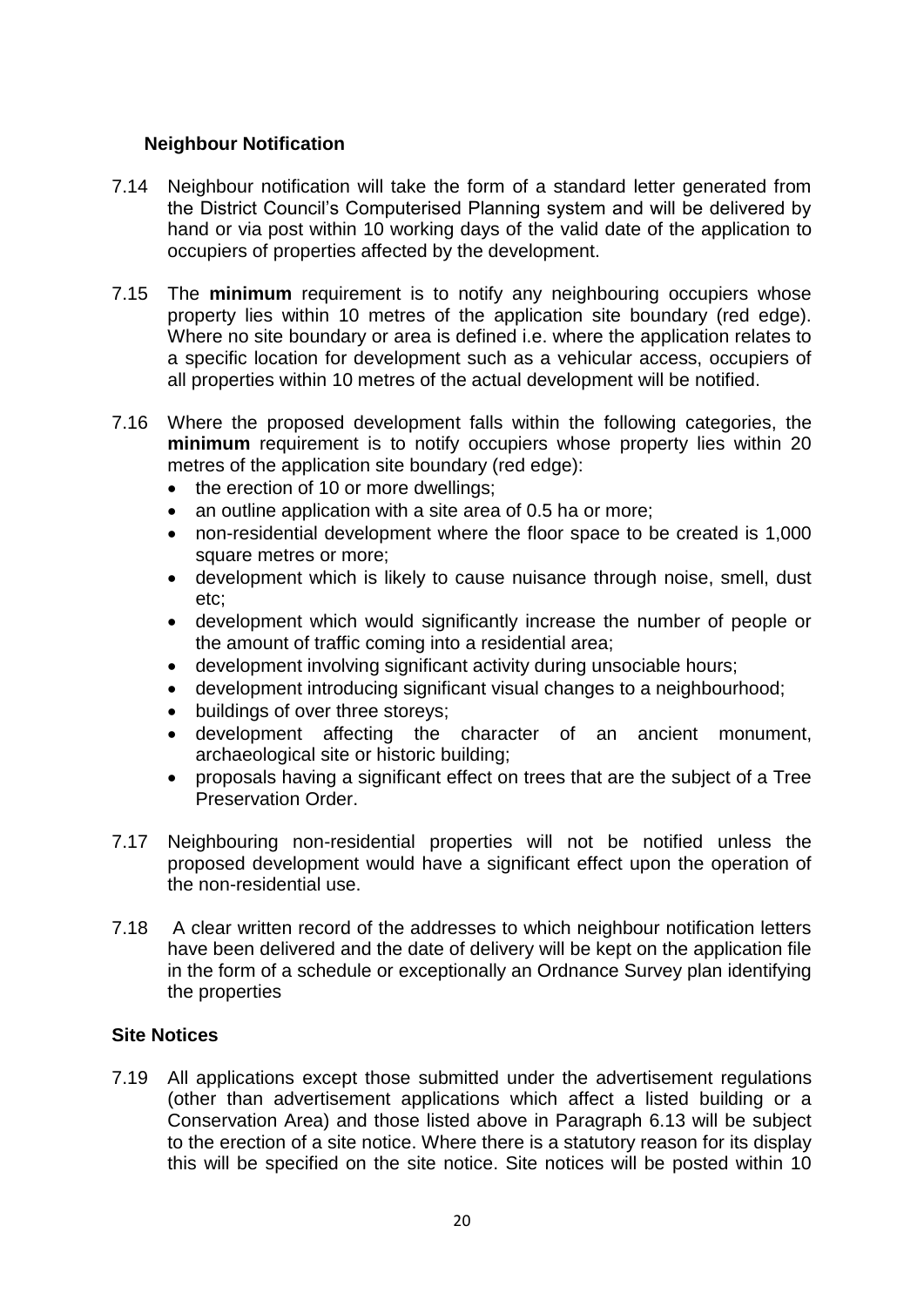working days of the receipt of a valid application. If a site notice is removed or defaced, they will not be replaced.

- 7.20 The notice will be displayed where it is visible from a public highway that forms the frontage to the application site. Where there is another frontage to a public highway or footpath, discretion will be used as to whether further site notices will be erected.
- 7.21 The site notice will be erected where possible on a gate, door, post, wall or fence which forms the boundary of the site. If this is not possible, then a lamp post or telegraph pole on the frontage of the site will be used, providing it is within 10 metres of the site boundary. Where it is impossible to comply with the above requirements, the site notice will be displayed as near to the site as is practically possible.
- 7.22 A clear record in the form of an annotated Ordnance Survey plan will be kept on the application file to identify the position where the site notice was erected and the date upon which it was erected.

## **Press Advertisements**

- 7.23 All applications where the determining authority is Derbyshire Dales District Council will be subject to advertisement in the local press. Applications received will normally be advertised in the appropriate local newspaper on a fortnightly basis. Applications in the Central area will be advertised in the Peak Advertiser and applications in the Southern area will be advertised in the Ashbourne News Telegraph.
- 7.24 If there is a statutory requirement for press publicity this will be specified in the advertisement details.
- 7.25 Applications in the Central area are advertised in the Peak Advertiser and applications in the Southern area are advertised in the Ashbourne News Telegraph.
- 7.26 The dates on site notices and press advertisements give the same minimum period of 21 days for representations to be made.

#### **Planning Website**

7.27 The Derbyshire Dales Planning Service website allows comprehensive access to forms, guidance notes, planning applications and decision notices. It also allows submission of representations online and for those making applications to be kept informed of the progress of applications via email.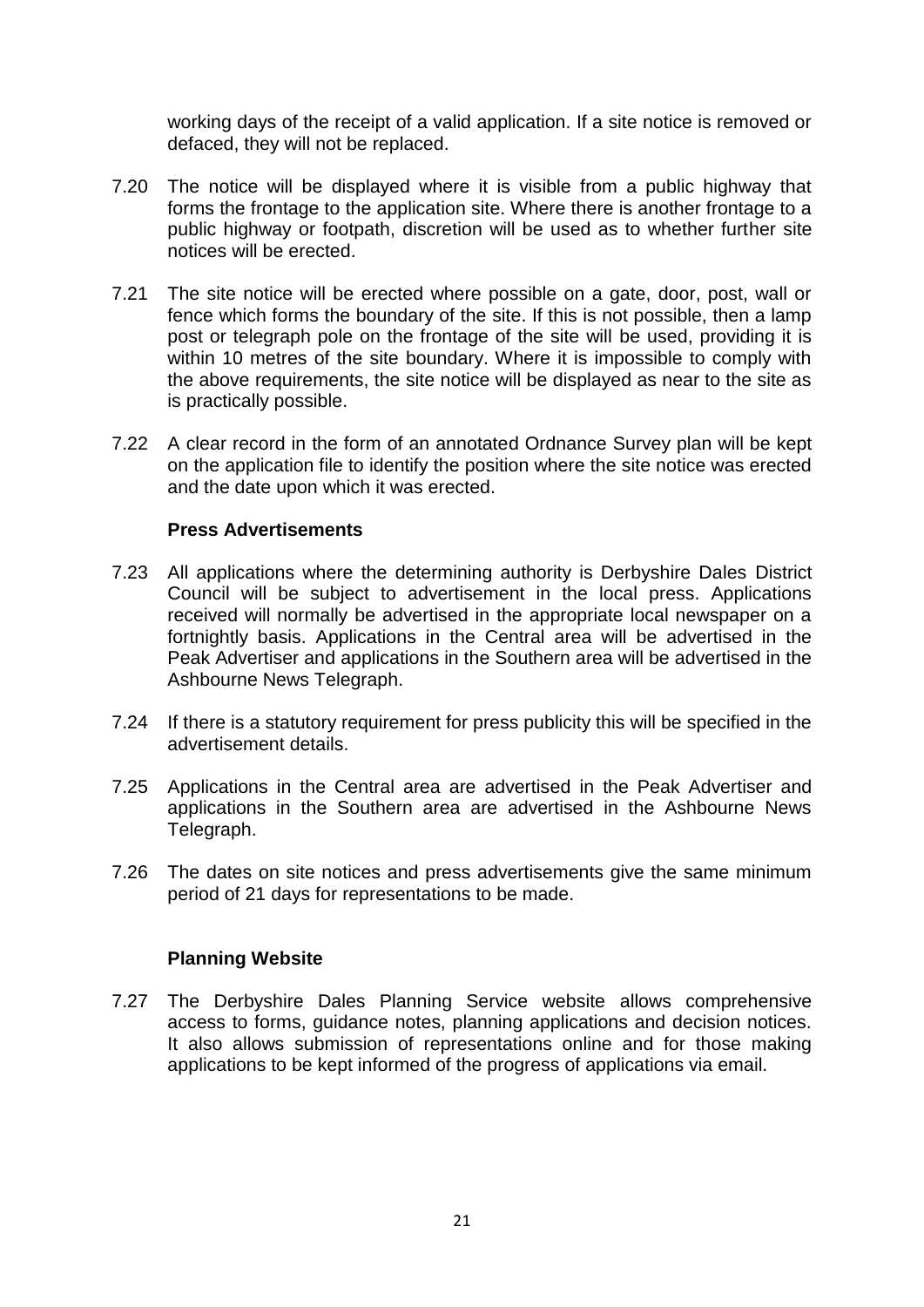## **Representations Received**

- 7.28 All neighbour notification letters will give a minimum period of 21 days for representations to be submitted, although this period will not necessarily coincide with the site notices and press advertisement.
- 7.29 All representations will be acknowledged by a standard letter or via email. In all cases this acknowledgement will be forwarded within five working days of receipt
- 7.30 All representations received will be brought to the attention of the determining Committee through the Officer's report, an update sheet circulated at the meeting or verbally at the meeting itself.
- 7.31 The District Council's practice is to negotiate, where appropriate, improvements to applications in order to improve the quality of the development. Where following the initial publicity, changes are made to a proposal that are deemed to be of significance, those people who have made representations will be re-notified. Where proposals are changed in such a way that they materially affect the character or description of the proposed development, the Development Manager may at his discretion, initiate further publicity of the application as appropriate. Changes which are deemed by the Development Manager to be significant will be dealt with by the invited withdrawal of the original application and the resubmission of a revised application.
- 7.32 Where those making representations are re-consulted a period of 10 working days will generally be allowed for the receipt of any further representations.
- 7.33 Only the applicant (or agent, if one has been appointed) will be notified of the final decision. Others wishing to be notified of the decision should use the tracking facility on our online application system.
- 7.34 Only the applicant can appeal against our decision. In the event of an appeal being made by the applicant, individuals who have previously made comments on the appeal application will be informed and will have the opportunity to make further representations to the Government Planning Inspector dealing with the appeal. Lists of decisions and appeals are published and a register of planning decisions can be inspected at the Town Hall, Matlock or via our online planning register.

## **How the District Council Consults on Planning Applications**

7.35 In accordance with the above practice, every two weeks a list of significant planning applications (excluding minor domestic applications) received during the preceding two weeks is published in the local press for public information. A full list of planning applications received during this period is available to view on the District Council's website.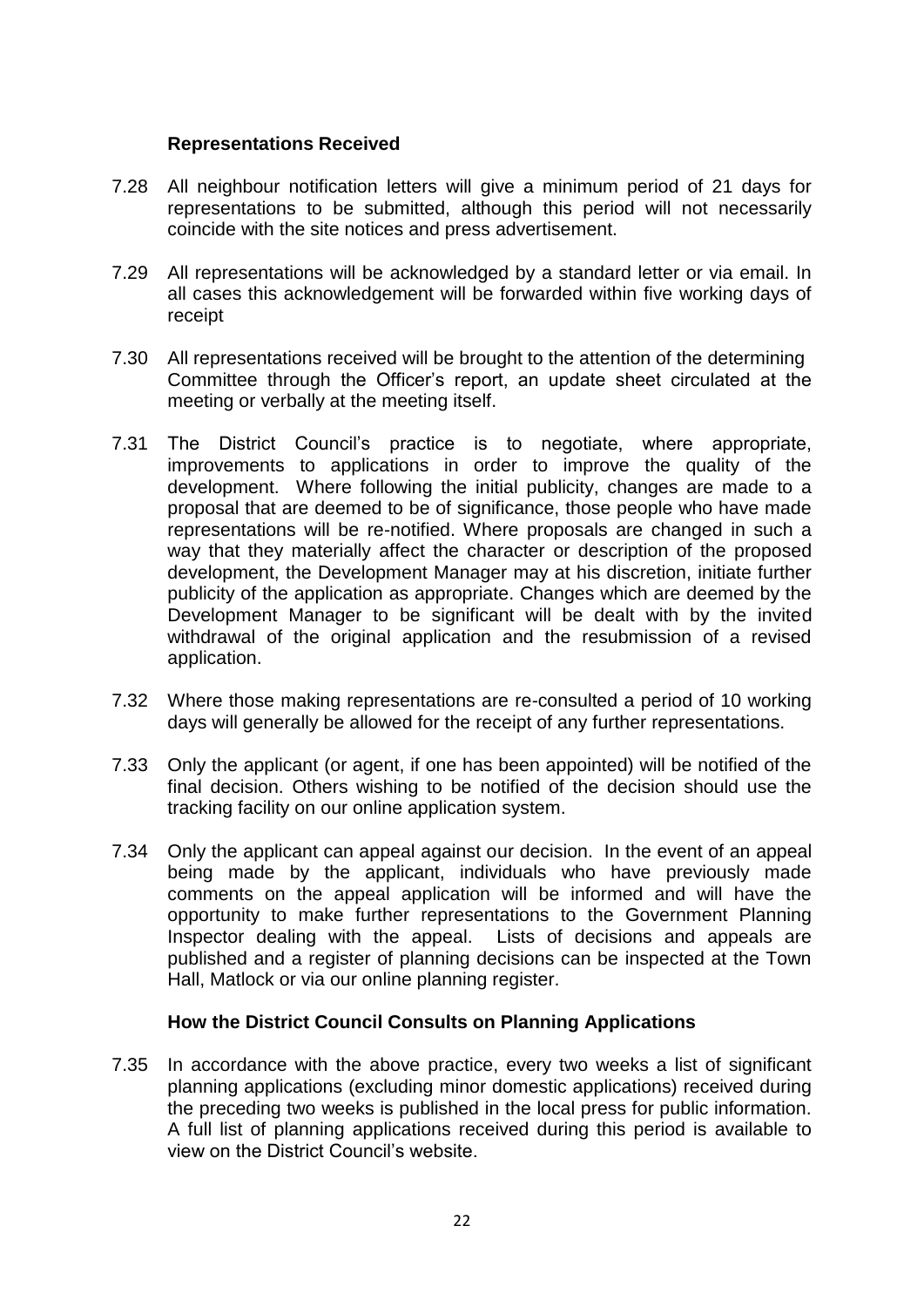- 7.36 During the 21 days following the registration of the planning application the views of other statutory consultees or interested organisations will also be sought. The only exceptions to these arrangements are applications where the determining authority is not Derbyshire Dales District Council, applications for power lines, applications for certificates of lawful use or development and prior notifications. Such bodies as Natural England will be allowed a longer period of time to comment on applications where this is prescribed by legislation.
- 7.37 The register of planning applications can be inspected via the Self-Serve PC at the Town Hall, Matlock from 9.00 am to 5.00 pm Monday to Friday (9.30 am to 5.00 pm on Wednesdays) and 9.00 a.m. to 5.00 p.m. Monday to Friday at the Leisure Centre, Ashbourne. Application case files can also be viewed via our online planning register.
- 7.38 A list of all new planning applications is forwarded to all relevant Town/Parish Councils and local Ward Members. Liaison is maintained between the Case Officer and Ward Member throughout the life of the application. Application documentation is also made available for public inspection via the self-serve PC at the Town Hall, Matlock and the Leisure Centre, Ashbourne during normal office hours. Copies of application documentation may be purchased (subject to copyright provisions) and will be provided either directly by the District Council or via the applicant/agent on payment of appropriate copying charges.

## **How to Comment on Planning Applications**

- 7.39 A Planning Officer will be available at the Town Hall, Matlock, from 9am to 12 noon Mondays to Fridays to discuss any proposal and explain how to make representations. It is recommended that anyone wishing to discuss a proposal telephones in advance to help ensure that the correct officer is available and sufficient time is set aside.
- 7.40 Comments may be submitted by anyone, regardless of whether they were formally consulted by us. We welcome any comments, either in support of, or objection to proposals. Any representations of objection must however, be based upon valid planning considerations if they are to influence the decision making process. The level of public support or opposition is not, in itself a basis for decision making. Valid planning considerations include matters like the effect on traffic or parking, the appearance of the proposal, overlooking or disturbance, loss of light or privacy, impact on the local environment and whether the proposed use is appropriate. We cannot take into account matters like the loss of property value, disruption or loss of views, personal disputes between neighbours, matters covered by leases or covenants, or competition between different operators.
- 7.41 An advice note called Making Representations of Planning Applications has been produced by the Council in order to assist individuals in the formulation of Planning representations. This can be found on the Council's website.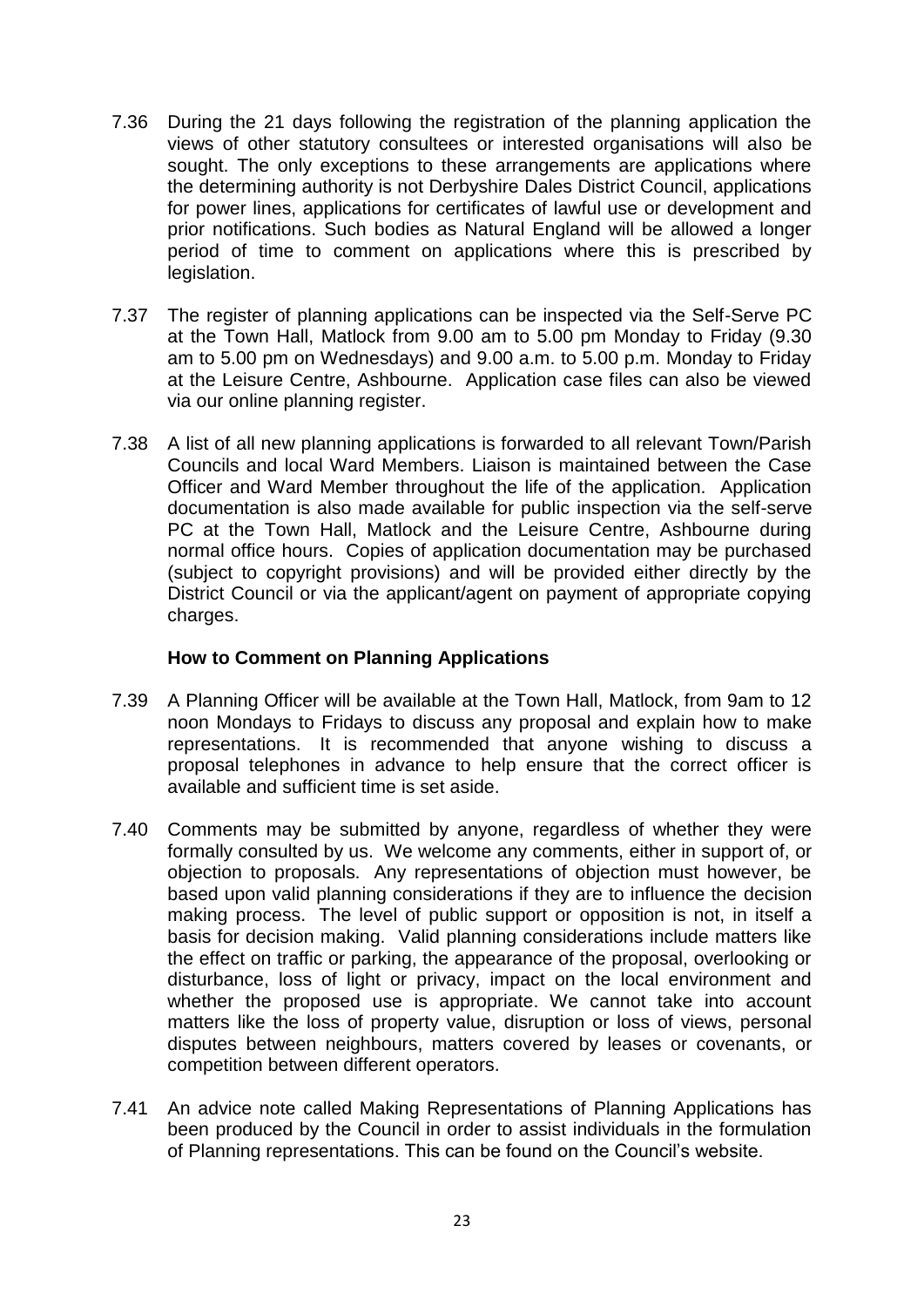- 7.42 All representations are acknowledged by means of a standard letter or via email. In all cases this acknowledgement will be forwarded within five working days of receipt.
- 7.43 Comments should be submitted as soon as possible, although the District Council will take into account representations received up to the date it makes a decision. Comments should be made in writing, by individual letter or petition and forwarded to: Development Manager, Regulatory Services, Derbyshire Dales District Council, Town Hall, Bank Road, Matlock, DE4 3NN.
- 7.44 Alternatively, representations may be submitted using our online planning system or by email to [planning@derbyshiredales.gov.uk.](mailto:planning@derbyshiredales.gov.uk) Please note however, that any representations submitted by email will not receive a written individual acknowledgement unless details of your name and postal address are provided.

## **The Decision Making Process**

- 7.45 The District Council normally has eight weeks from the date of registration in which to make a decision, unless an extension of time has been agreed with the applicant. Approximately 90% of planning applications are determined by the District Council's Development Manager in accordance with the Council's Constitution and the Delegation of Functions. Ward Members are contacted during this process and their views are taken into consideration. There is always the option for the Ward Member or Case Officer to refer the application to Committee.
- 7.46 The names and contact details of Ward Members can be found in the 'Your Council' section of the District Council's website at [www.derbyshiredales.gov.uk/your-council.](http://www.derbyshiredales.gov.uk/your-council) Applications that are to be determined by the Planning Committee are the subject of committee reports. These reports are made available five working days before the meeting

# **Public Participation at Planning Meetings**

- 7.47 The meetings of the Planning Committees are held in public during the evening. Members of the public wishing to address the Planning Committee may do so by notifying the Committee Team by 12 noon on the working day prior to the meeting. At this time, you will be asked to indicate the item of business your representation relates to and whether you are supporting or opposing the proposal. The Committee Team may be contacted:
	- Online via the District Council's website [www.derbyshiredales.gov.uk/your-council/council-a-committee](http://www.derbyshiredales.gov.uk/your-council/council-a-committee-meetings/attending-a-committee-meeting/speak-at-a-planning-meeting)[meetings/attending-a-committee-meeting/speak-at-a-planning-meeting](http://www.derbyshiredales.gov.uk/your-council/council-a-committee-meetings/attending-a-committee-meeting/speak-at-a-planning-meeting)
	- By email [committee@derbyshiredales.gov.uk](mailto:committee@derbyshiredales.gov.uk)
	- $\bullet$  By telephone 01629 761133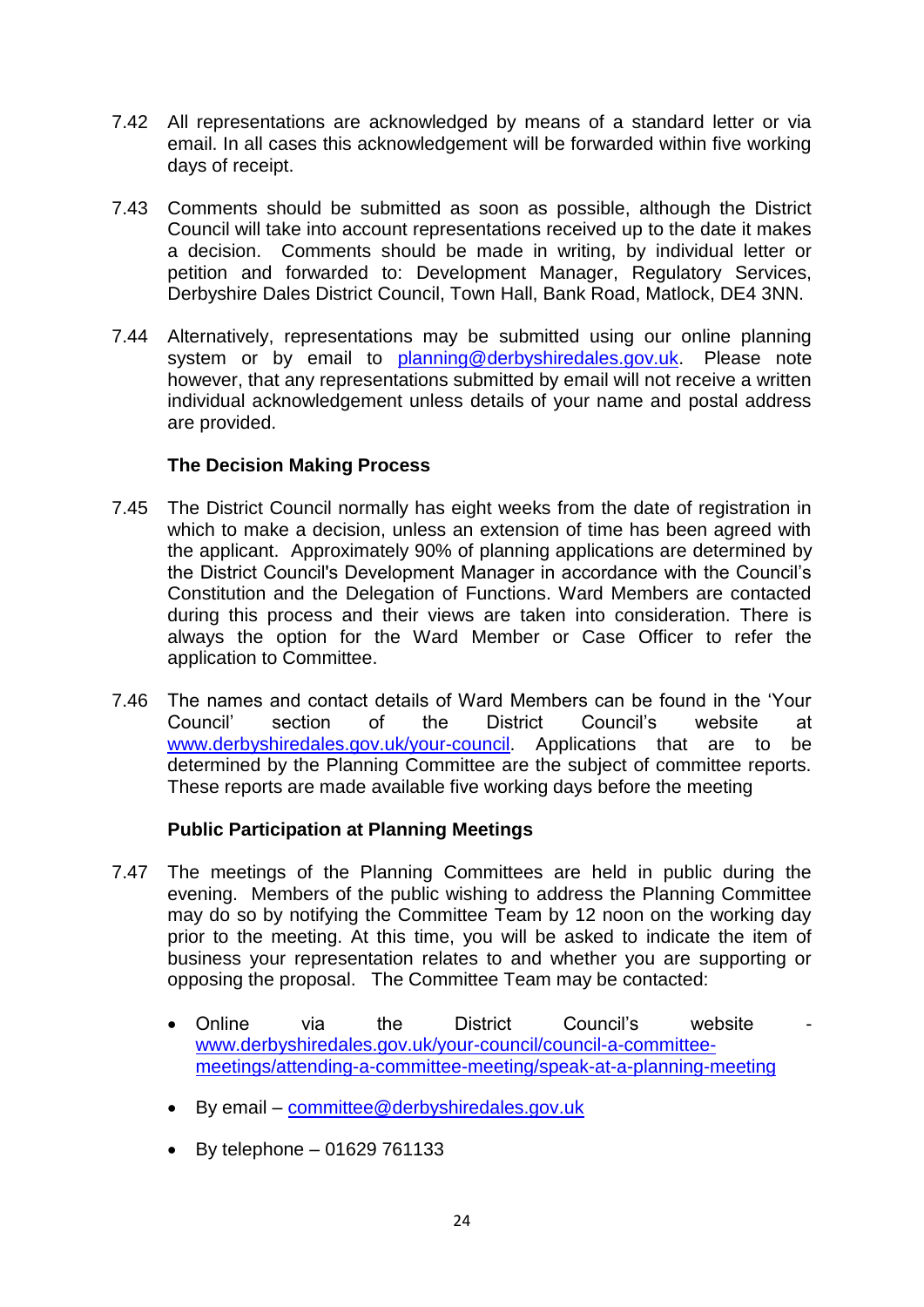- 7.48 Those persons who indicate that they wish to make representations must attend the venue by 5.45pm on the day of the meeting and inform the Committee Administrator.
- 7.49 Representations will only be allowed in respect of those applications which are scheduled for debate at that particular meeting. Those making representations will be invited to do so immediately before the relevant item of business is discussed and will be limited to 3 minutes.
- 7.50 A copy of the procedure for public participation at planning meetings is set out in Appendix 6

## **Notification of the Decision**

- 7.51 Only the applicant (or agent if they have appointed one) will be notified and issued with a paper copy of the final decision. Anyone else wishing to be notified of the decision should use the tracking facility on our online application system.
- 7.52 Only the applicant can appeal against the District Council's decision. In the event of an appeal being made by the applicant, individuals who have previously made comments on the appeal application will be informed and you will have the opportunity to make further representations to the Government Planning Inspector dealing with the appeal.
- 7.53 Lists of decisions and appeals are published and a register of planning decisions can be inspected via the self-serve pc at the Town Hall, Matlock, the Leisure Centre, Ashbourne or via our Online Planning Register.
- 7.52 Only the applicant can appeal against the District Council's decision. In the event of an appeal being made by the applicant, individuals who have previously made comments on the appeal application will be informed and you will have the opportunity to make further representations to the Government Planning Inspector dealing with the appeal.

#### **Appeals Against Decisions**

- 7.54 Planning applicants can appeal to the Department for Communities and Local Government, against any refusal of planning permission or against the imposition of any conditions attached to an approval. There is no right of appeal for a third party under any circumstances.
- 7.55 An appeal is intended to be a last resort where submitting a fresh application is unlikely to be a satisfactory solution. Normally, a revised application made within 1 year of the decision does not attract a further fee.
- 7.56 Appeals, which are handled by The Planning Inspectorate, may be dealt with by: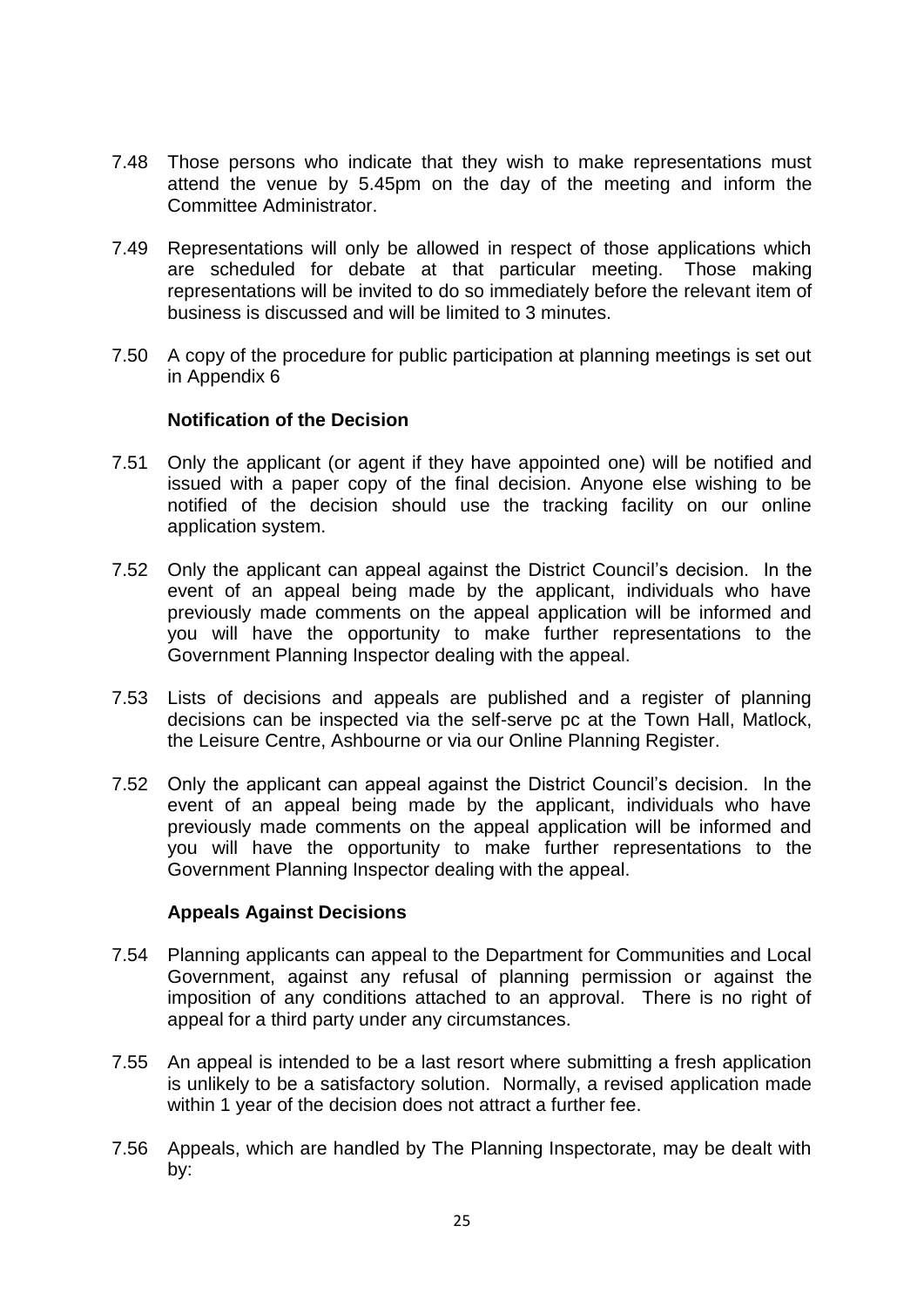- An exchange of written representations;
- At a local hearing (in which case no advocates are allowed);
- At a full Local Inquiry (a quasi-legal situation).
- 7.57 An appeal can be made against any of the conditions attached to an approval. There is, however, a risk to the applicant because it is possible for the whole permission to be withdrawn if the appeal is dismissed.
- 7.58 If an appeal is to be determined at a Local Inquiry or a local hearing there is a risk of costs being awarded to either party, but costs can only be awarded where there has been unreasonable behaviour. Examples of unreasonable behaviour at the decision making stage could include an application that has been refused for reasons which cannot be substantiated in planning terms or if the Authority fails to provide reasonable evidence to substantiate the harm cited in the reasons for refusal (this particularly applies to subjective opinions given as part of a refusal).

## **Towards Good Practice in Community Involvement and Development Management**

7.59 The District Council continually monitors and reviews its performance, policies and procedures in order to ensure that they operate in the best interests of the community. The Council recognises that current practice in relation to community involvement in the consideration and determination of planning applications can be improved. To ensure greater and earlier public involvement in the process the following initiatives have been introduced by the Council:

## **Pre-application Consultation & Discussion**

- 7.60 Good practice suggests that local planning authorities should actively encourage developers of major schemes to inform and involve the community in shaping their proposals. The Council will therefore encourage developers to undertake this type of engagement prior to the submission of planning applications.
- 7.61 Similarly for smaller applications, such as residential extensions, the District Council will actively encourage applicants to discuss their plans with neighbours prior to submitting their application.

# **8.0 MANAGING THE PROCESS**

8.1 The information obtained through community involvement will be collated and used to inform the decision-making process and/or shape the contents of any documents produced. A summary report will be produced outlining the responses received, along with information on how the responses were used to inform the decision-making or the content of documents. The link between responses received and the District Council's decision or action will be made transparent. This will also involve an explanation of the reasons why specific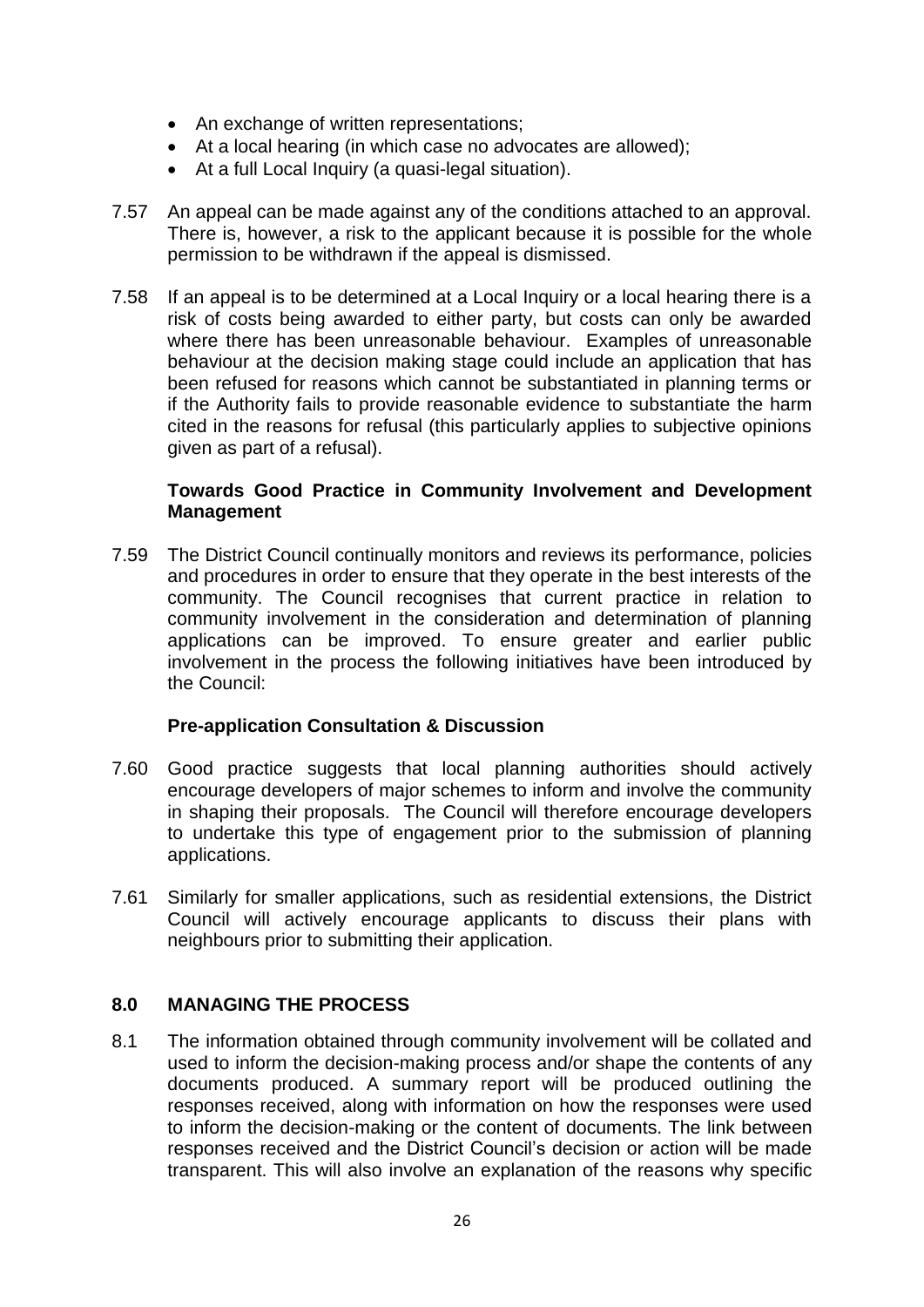actions may not have been pursued. This report will be available upon request from the District Council and will also be made available on the District Council's website.

- 8.2 The Local Plan and any Supplementary Planning Documents will be accompanied by a 'consultation statement'. This will outline how the SCI has been followed and how community engagement has benefited the preparation of the relevant documents. . Copies of all formal representations made in accordance with provisions of the Town and Country Planning (Local Planning) (England) Regulations 2012 will be made available for public inspection at the Council's Offices and at Matlock, Ashbourne and Wirksworth libraries during normal office hours. They will also be available on the District Council's website [www.derbyshiredales.gov.uk](http://www.derbyshiredales.gov.uk/) A summary of the outcomes and details of specific decisions will be provided directly to all those who have been involved in the process and its specific activities. Further feedback will also be made available on the District Council's website or from the District Council Offices on request.
- 8.3 Increased community involvement may require additional time and resources, particularly where capacity may need to be developed within the community itself. The District Council is committed to enhanced community engagement and in this regard, budgetary provision has been made to ensure that sufficient resources are available to meet our obligations. At all times the District Council will seek to ensure that resources are utilised as efficiently and effectively as possible.
- 8.4 This will be achieved by:
	- Clearly defining the roles of the different individuals and groups involved;
	- Learning from and, where possible, utilising the skills of other organisations e.g. LSP, Health Trusts and Planning Aid; and
	- Wherever appropriate, combining and integrating involvement activities to ensure that the community is not subject to "consultation fatigue".

**Council Officers** - Officers will be responsible for the delivery of the majority of the activities set out in this SCI. Where necessary, support will be drawn from across the Council. Capabilities will be kept under review and gaps filled as appropriate through the existing programme of training and development.

**Consultants** - Where a process would benefit from additional support or expertise, for example in facilitating more interactive sessions, the use of consultants will be considered. Any such decision will have regard to a comprehensive cost and benefit analysis.

**Equipment and Material** - The District Council is already well equipped to undertake the activities outlined in this SCI.

**Venues and Other Costs** – District Council facilities will be used wherever possible having regard to accessibility and practical considerations. Where possible, activities will be combined with other initiatives to ensure that processes are efficient and costs are minimised.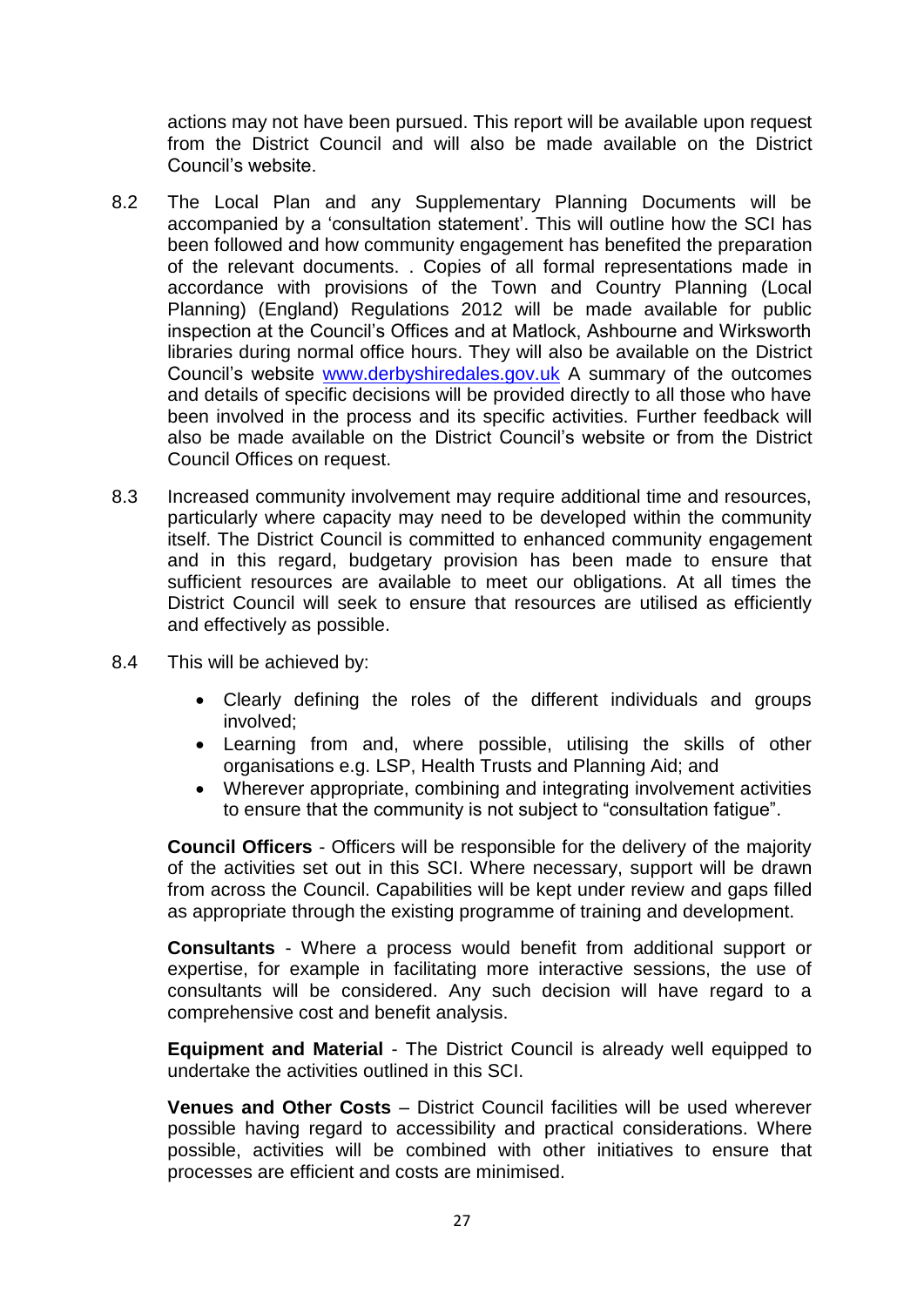8.5 There are a number of different individuals and groups who have a role to play in achieving effective community involvement in planning.

**Planning Officers** - provide professional advice on planning matters and formulate draft policies and plans for Council approval. Officers will also be responsible for delivering community involvement activities.

**Members** - make formal decisions regarding planning matters in accordance with the Council's rules and procedures.

**Parish/Town Councils and Other Community Networks** - provide comment on individual planning applications and development proposals that have implications for their area. These organisations will also be invited to represent community interests in involvement activities.

**Developers** - promote specific sites for development and, where appropriate, undertake extensive community involvement requirements to the highest standard.

**The Community** - raise concerns and/or state support for proposals in order to ensure that development takes place in an acceptable manner. The Council actively encourage all members of the community, including the business community, to get involved in policy development as it directly affects the area in which they live and/or work.

## **Planning Aid**

- 8.6 Council Officers are not always best placed to work with community groups, particularly where individuals seek independent advice. The District Council therefore support and promote the Planning Aid England service. This service provides free, independent and professional advice to communities and individuals who cannot afford to pay fees to a planning consultants. It complements the work of local planning authorities, but is wholly independent of them.
- 8.7 A new Planning Aid service in England was launched on the 13 June 2011. Planning Aid is more than giving advice, it engages communities positively in the planning process to help them manage changes to their neighbourhood areas.
- 8.8 Two main services are provided:
	- **A single national Planning Advice Line** on **0330 123 9244** where all callers will receive 15 minutes of free, independent and professional advice. In addition, some callers may be eligible for further assistance from a professional volunteer. Other callers will be guided to the website and signposted to other organisations.
	- **A neighbourhood planning service** will also be provided to support people and communities in gaining knowledge about the planning system and how they can be involved. A team of community outreach co-ordinators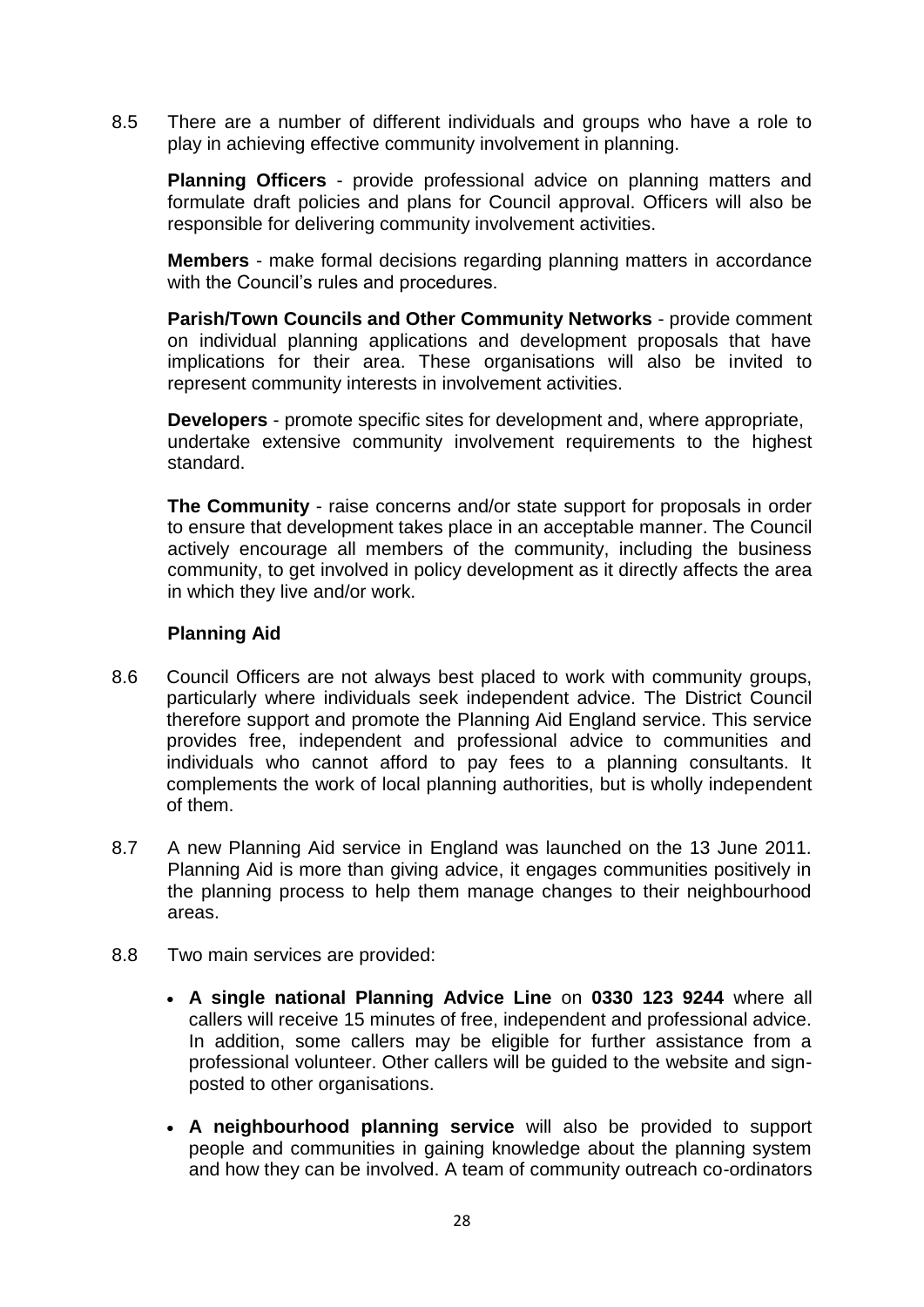have been recruited to support volunteers to work within target communities to build their own plans for the neighbourhoods in which they live.

- 8.9 Planning Aid England can help people to:
	- Understand and take part in the planning system
	- Take part in the preparation of plans
	- Comment on planning applications
	- Apply for planning permission or appeal against refusal of permission (however Planning Aid do not draw plans)
	- Represent themselves at appeals or public inquires
- 8.10 Planning Aid helps to meet one of the key aims of the government's planning reform agenda, which is to place community engagement at the heart of the planning system. Planning Aid is part of the Royal Town Planning Institute.
- 8.11 The Community Outreach Co-ordinator for the East Midlands and the East of England area is Rebecca Elson;

Email: [rebecca.elson@planningaid.rtpi.org.uk](mailto:rebecca.elson@planningaid.rtpi.org.uk) Tel: 07816 406 282.

Rebecca can help local authorities, community groups, and new/existing volunteers who might be interested in finding out more about how to engage with Planning Aid and the services it offers.

## **9.0 MONITORING AND REVIEW**

- 9.1 To ensure the success of the SCI, the District Council must monitor its value both in informing and shaping the Local Plan and providing people in the Derbyshire Dales with the opportunity to be more effectively involved in the planning process. It is therefore essential that the content of the SCI is continually monitored and reviewed.
- 9.2 Progress on the development of the Local Plan will be reviewed and set out in an Authority Monitoring Report (AMR). This will make reference to all aspects of community involvement undertaken on the preparation of the Local Plan and will be made available on the District Council's website.
- 9.3 The Town and Country Planning (Local Planning) (England) Regulations (2012) set out the specific requirements for Authority Monitoring Reports. Details of any local plan or supplementary documents should be included within the LDS setting out the stage the document has reached in the statutory process and if it is behind the timetable specified in the LDS any reason for this. Any documents specified within the LDS which have been adopted will also need be specified within the AMR.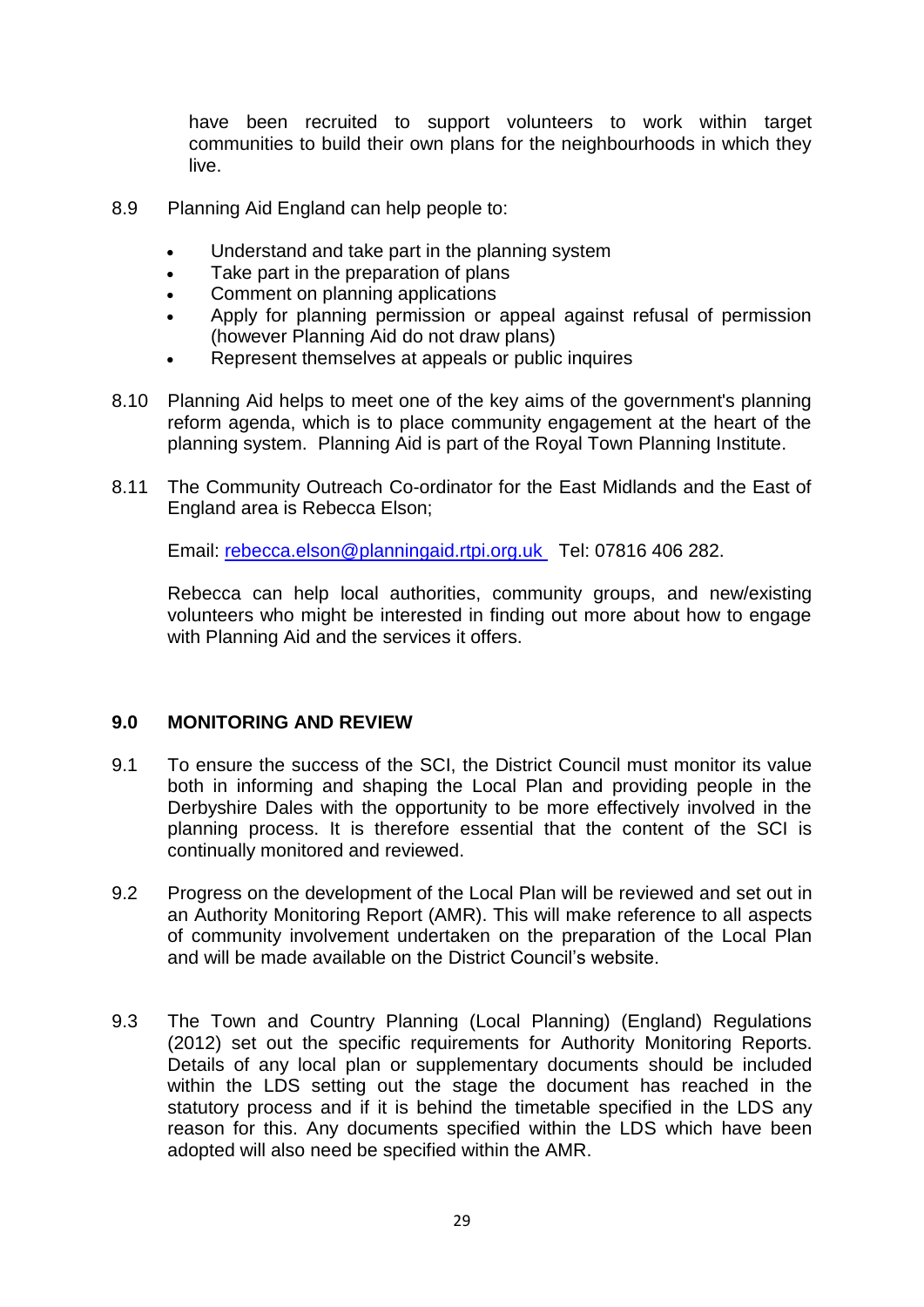- 9.4 This SCI will be reviewed within the AMR. This will allow the District Council an opportunity to build on the commitments made and learn from our ongoing experience. Where necessary, the SCI will be updated to reflect changing priorities. Any modifications to this SCI will be undertaken in accordance with the Town and Country Planning (Local Planning) (England) Regulations (2012).
- 9.5 In evaluating consultation initiatives, both the outcomes and process will be reviewed. Key questions that will be addressed as part of the annual review will be:
	- Was consultation carried out according to the policies set out in this statement?
	- Did all members of the target audience have an opportunity for involvement in the preparation of Local Plan Documents?
	- Were there groups of the target audience who made no responses to the consultation – if so why?
	- Was the overall response rate high enough to give reliable results?
	- Were the results disseminated to consultees, the wider public and partner organisations?
	- Did community involvement directly shape the preparation of the Local Plan and inform decisions on planning applications?
	- 9.6 The Statement of Community Involvement will be revised appropriately, according to the findings of the review.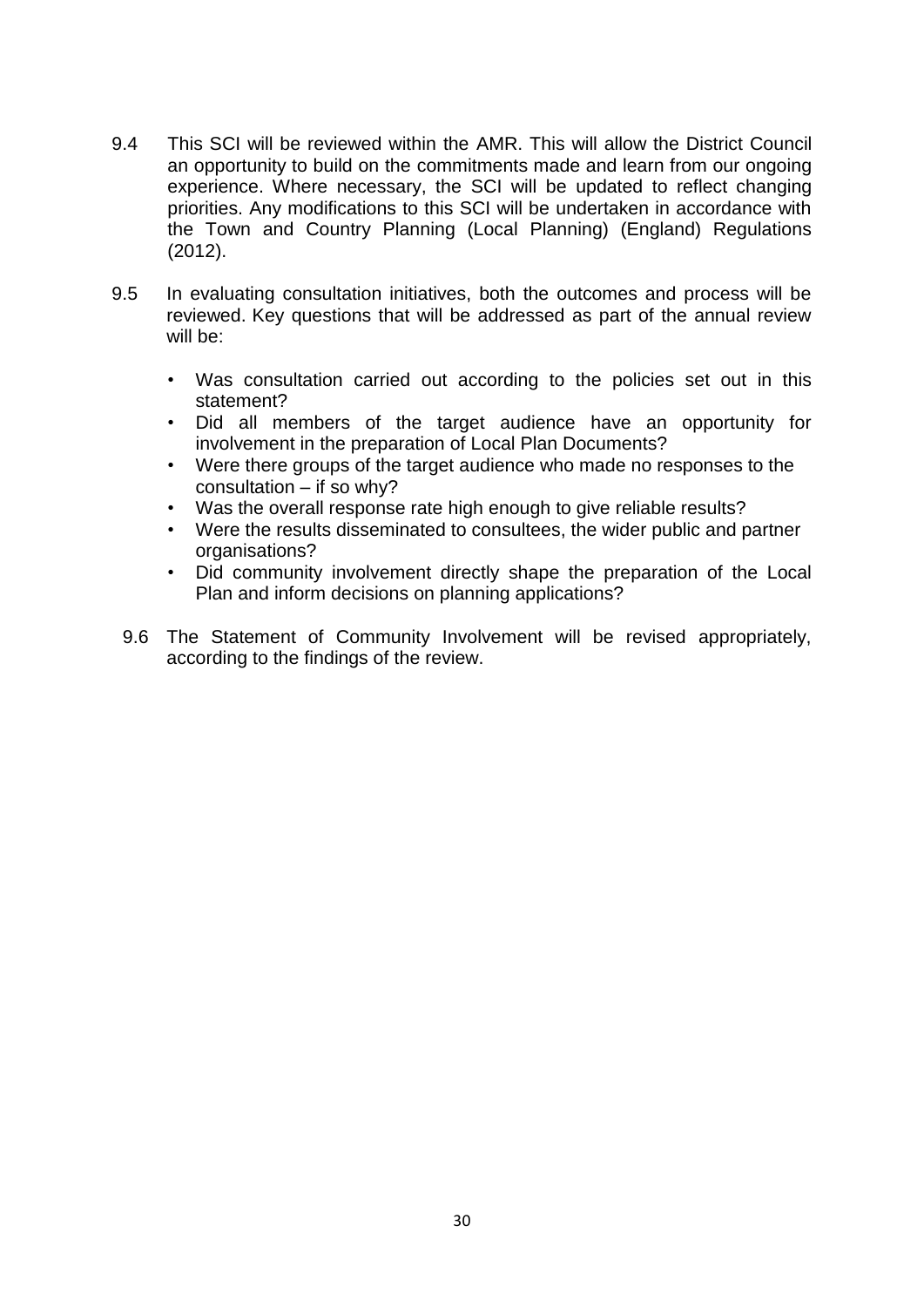**APPENDIX 1**

**LIST OF CONSULTEES**

31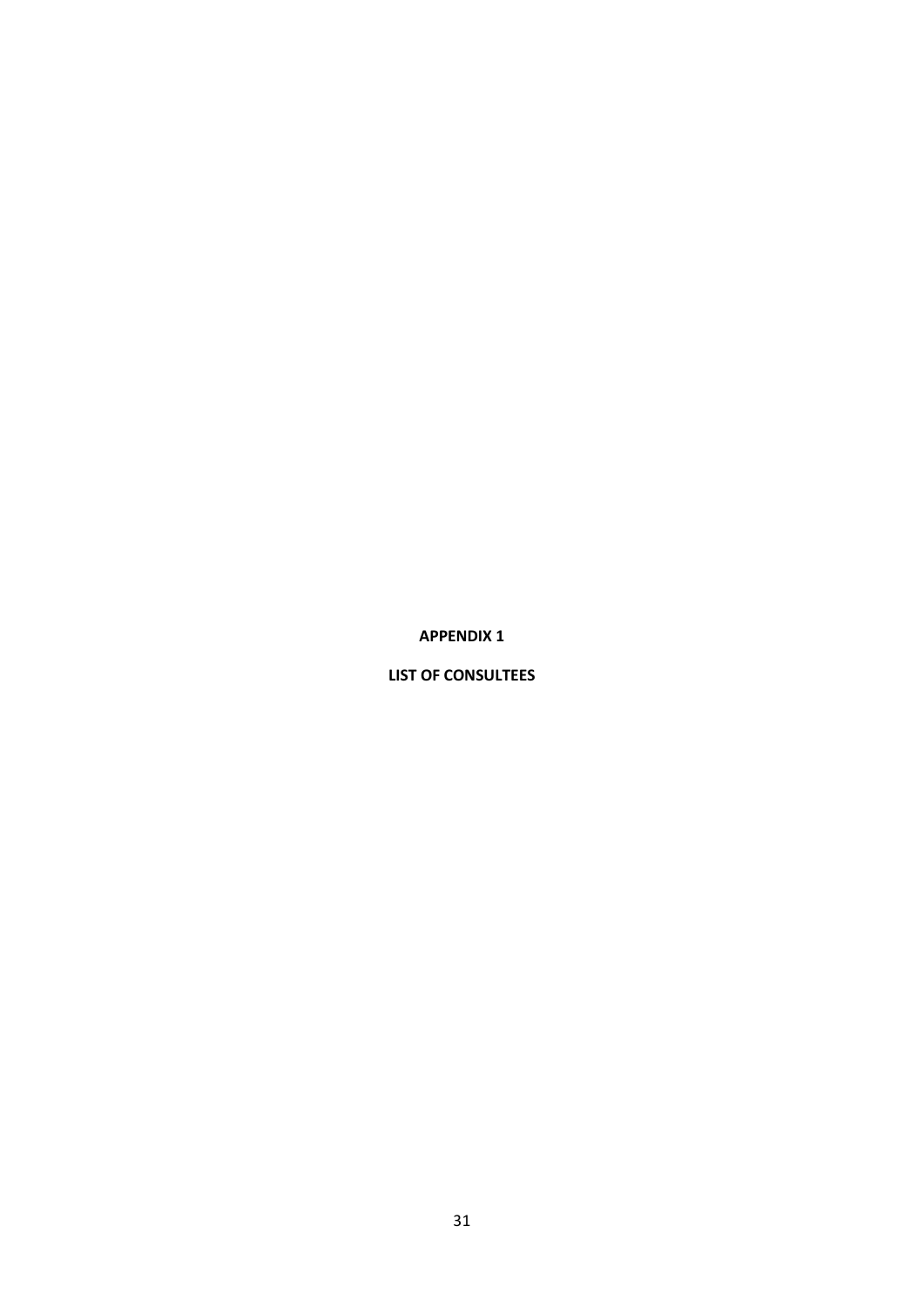#### **Statutory Stakeholders**

Derbyshire County Council Adjoining Councils Town and Parish Councils (With and adjoining Derbyshire Dales) The Environment Agency The Historic Buildings and Monument Commission for England (Known as Historic England) Natural England The Civil Aviation Authority The Homes and Communities Agency NHS-North Derbyshire Clinical Commissioning Group NHS-Southern Derbyshire Clinical Commissioning Group The National Health Service Commissioning Board The Office of Rail Regulation Integrated Transport Authority Highways England D2N2 Local Enterprise Partnership Sheffield City Region Local Enterprise Partnership

#### **Government Departments**

Department for Communities and Local Government Department for Culture Media and Sport Department for Education Department for Environment, Food and Rural Affairs Department for Transport Department for Transport Department of Work and Pensions Ministry of Defence

#### **Other Stakeholders**

Derbyshire Chamber of Commerce and Industry Derbyshire Dales District Council (Internal Consultation) Association of Parish Councils Rural Action Derbyshire Campaign to Protect Rural England (CPRE) Sports Council Health & Safety Executive Coal Authority Passenger Transport Authorities and Executives Areas of Outstanding Natural Beauty (AONB) Units Environmental, Heritage and Wildlife Organisations e.g. Derbyshire Wildlife Trust, Garden History Society, Woodland Trust Commission for Architecture and the Built Environment Skills Funding Agency Young People's Learning AgencyNational Playing Fields Association Age Concern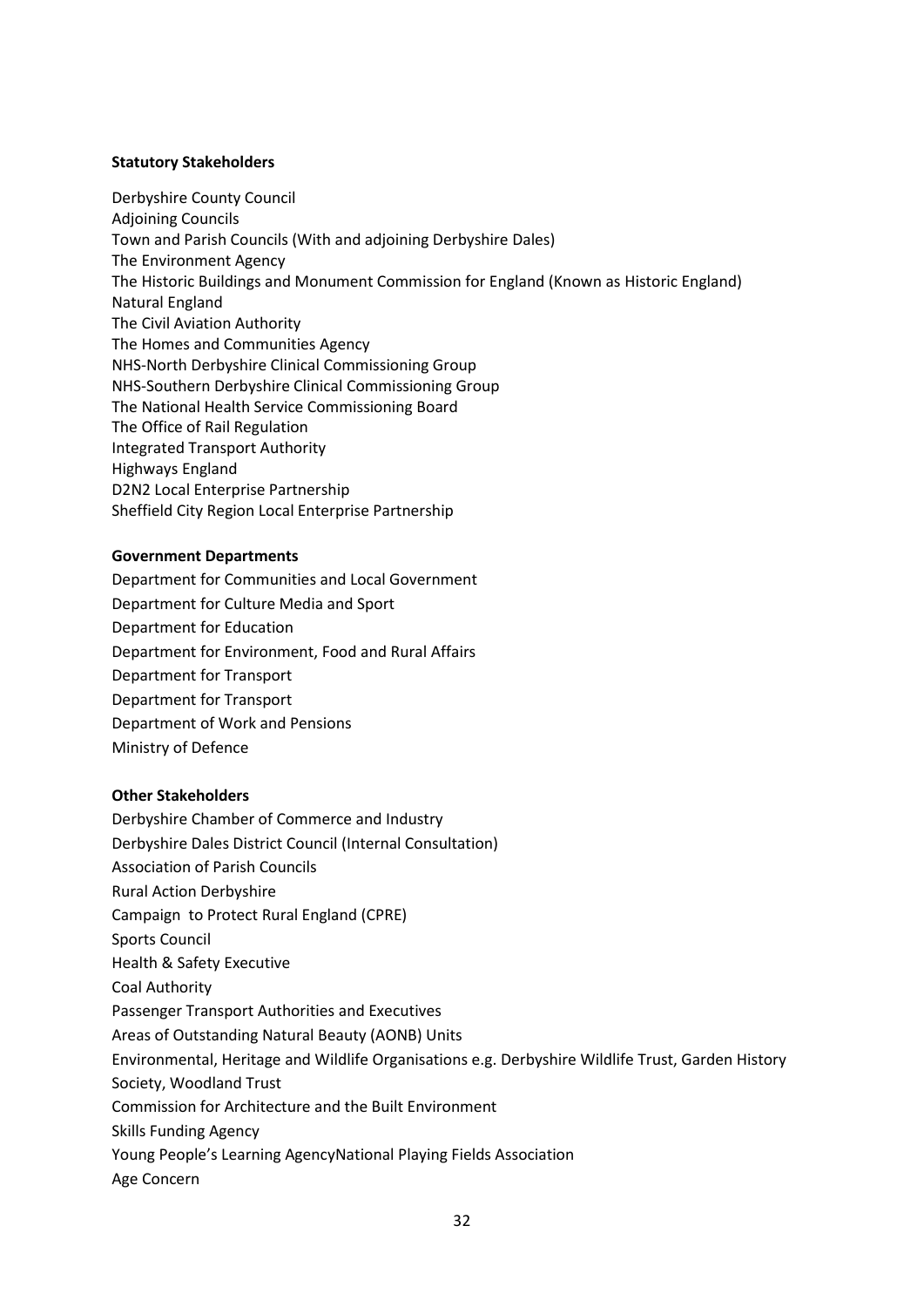Help the Aged Sure Start Equality & Human Rights Commission Voluntary Organisations and Council for Voluntary Services Severn Trent (water and sewerage undertaker) Sport England Mobile Operators Association Network Rail Infrastructure Ltd National Grid Local Nature Partnership Yorkshire Water (water and sewerage undertaker) Western Power Distribution Additional relevant gas, electricity and electronic communications network infrastructure providers Other bodies which represent the interests of different groups within the community (e.g. racial, ethnic, religious, disability).

#### **Service Providers**

Health Trusts Health Services Derbyshire Fire & Rescue Service Derbyshire Ambulance Service NHS Trust Derbyshire Constabulary Transport providers (air, road, rail, water as appropriate) Education Establishments Sports Organisations

#### **Business Sector**

Small and medium sized businesses Larger and multi-national businesses Retail outlets Town & Shopping Centre Management Business, Trade and Industry Associations/Federations Chambers of Trade and Commerce Economic Development Organisations Employment Organisations Tourism Organisations

#### **Local Communities**

Individual residents and Tenants Residents Associations Community Groups (interest, activity and belief) Community Forums (Area Meetings) Peak District Partnership Community Development Organisations **NFU**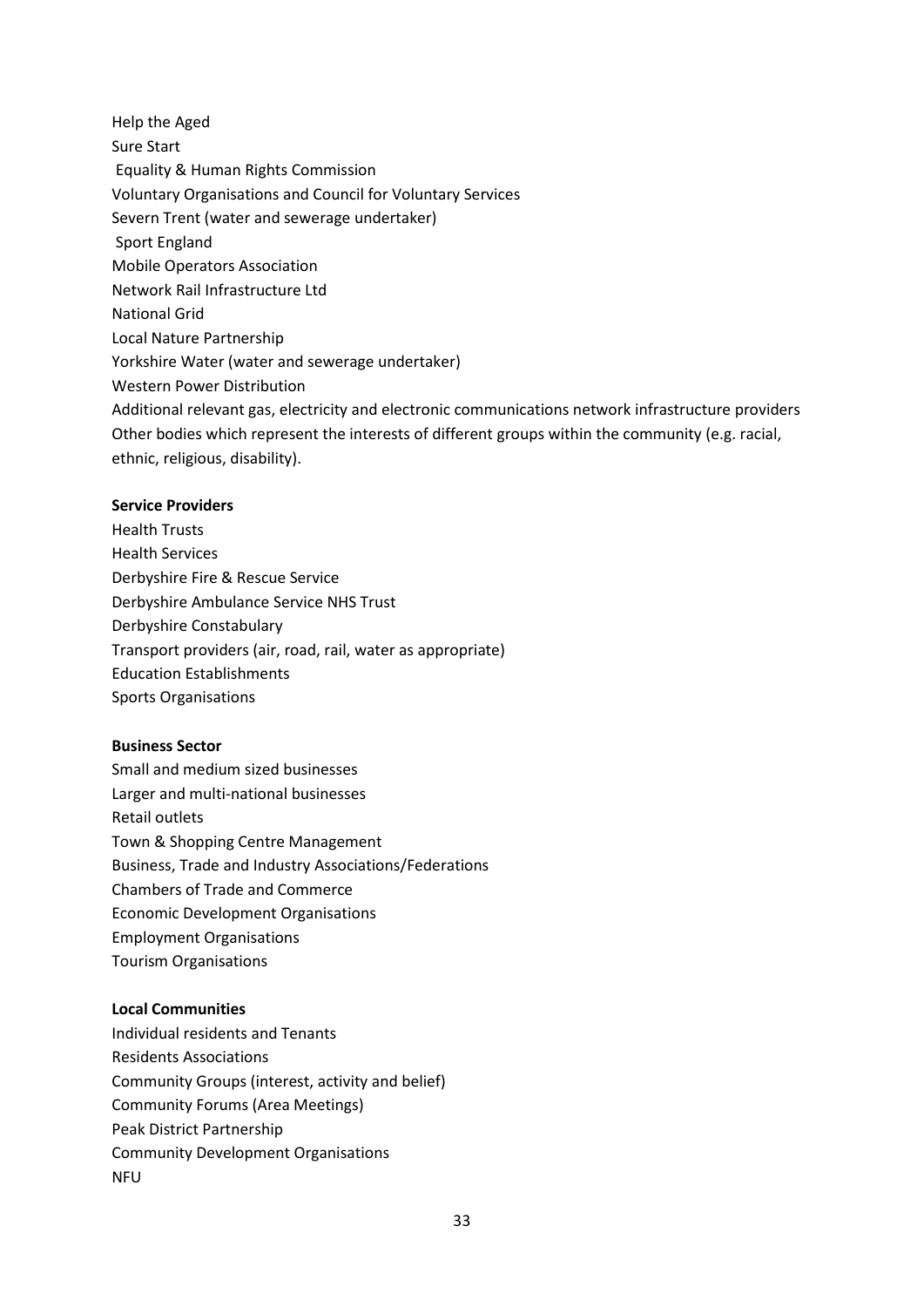Wardens Service Other organisations for specific community groups (e.g. youth, women) Local Civic Associations

#### **Developers and Landowners**

Crown Estates Defence Estates The Housebuilders Federation The Housing Corporation National Trust Post Office Property Holdings Individual Developers Development and Building Companies Regeneration Companies/ Organisations

## *It should be noted that the lists at Appendix 1 are not exhaustive and also relate to successor bodies when reorganisations occur*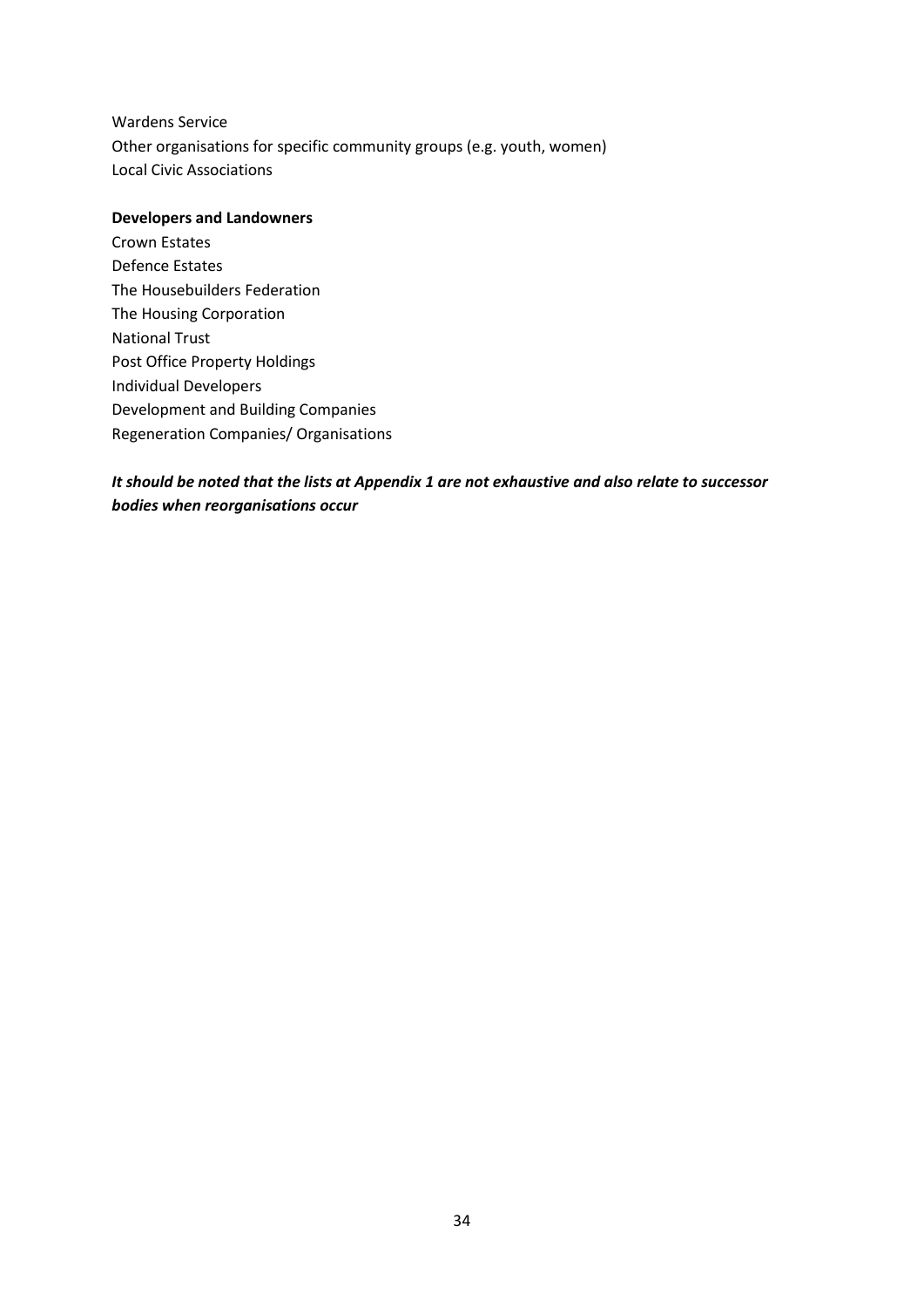**APPENDIX 2**

**METHODS OF COMMUNITY INVOLVEMENT**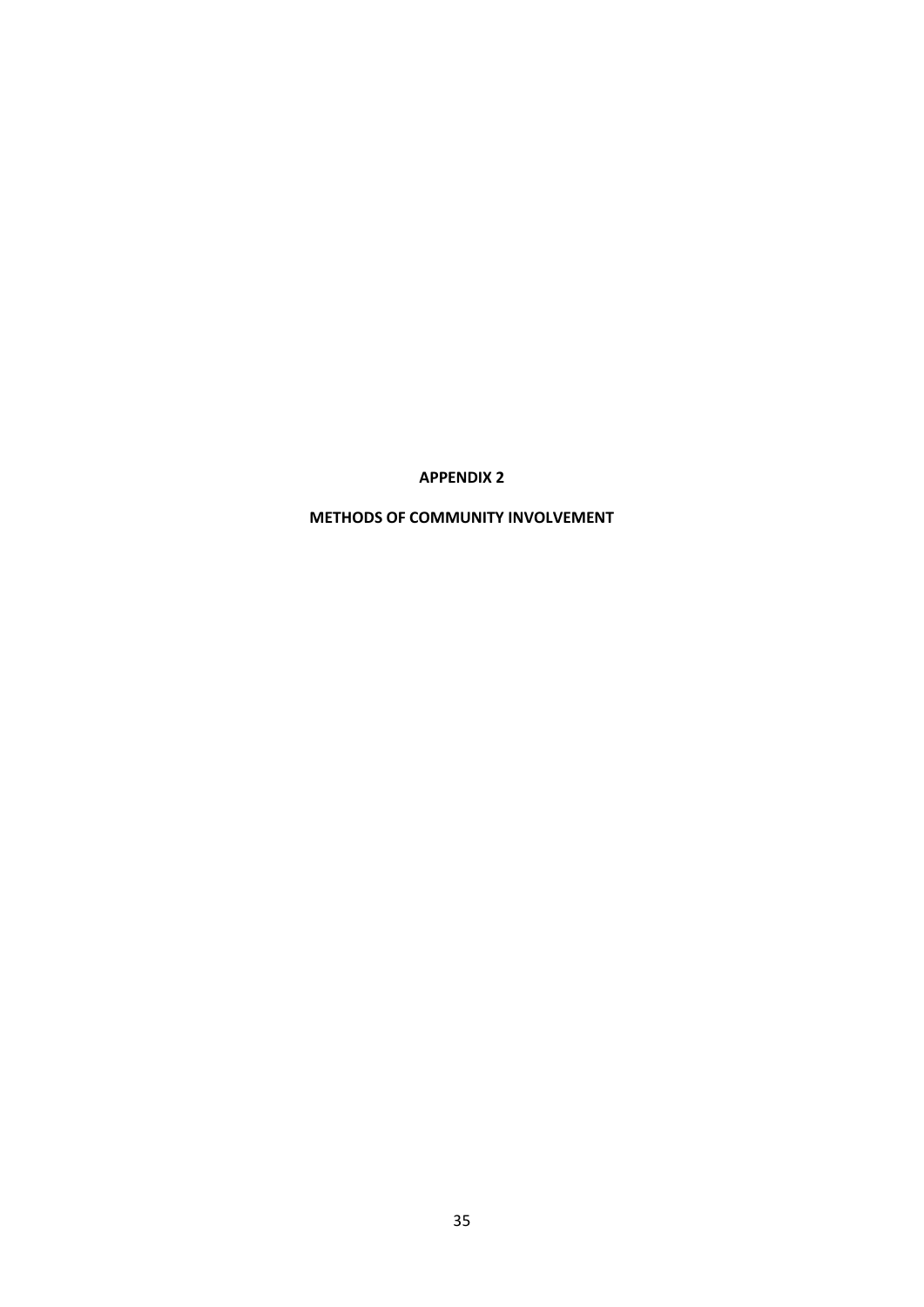| <b>Method</b>                                                                 | <b>Issues</b>                                                                                                                                                                                                        | <b>Information</b> | <b>Consultation</b> | Involvement |  |
|-------------------------------------------------------------------------------|----------------------------------------------------------------------------------------------------------------------------------------------------------------------------------------------------------------------|--------------------|---------------------|-------------|--|
| Newsletters &<br>leaflets<br>(including those<br>produced by<br>stakeholders) | Can provide up to date<br>information, but can be<br>costly.<br>Can also reach large<br>numbers<br>but it is not possible to<br>guarantee that it will be<br>read                                                    | Yes                | <b>No</b>           | No          |  |
| Media (local<br>press/TV/radio)                                               | Can reach large<br>numbers of<br>people but adverts can<br>be<br>costly. It is not possible<br>to<br>guarantee how the<br>information<br>will be reported.                                                           | Yes                | No                  | No          |  |
| Exhibitions &<br>displays                                                     | Can be more interesting<br>and<br>interactive but requires<br>people<br>to attend. It is possible<br>to<br>display information in<br>places<br>such as supermarkets<br>but<br>audience may not be<br>representative. | Yes                | Yes/No              | No          |  |
| Website                                                                       | Can be very resource<br>efficient<br>and convenient,<br>particularly for<br>organisations, however<br>not everyone has<br>access to a computer                                                                       | Yes                | Yes/no              | No          |  |
| Questionnaires<br>and Surveys                                                 | Can be effective in<br>gaining a<br>large number of<br>responses but<br>is often viewed as<br>boring and<br>many people do not<br>reply. Not<br>effective for complex<br>issues<br>which need to be<br>explained.    | Yes                | Yes                 | No          |  |
| Citizens Panel                                                                | Already exists and is<br>available<br>for use in relation to<br>planning<br>documents. Would<br>need to<br>consider how<br>representative<br>the panel is.                                                           | Yes                | Yes                 | No          |  |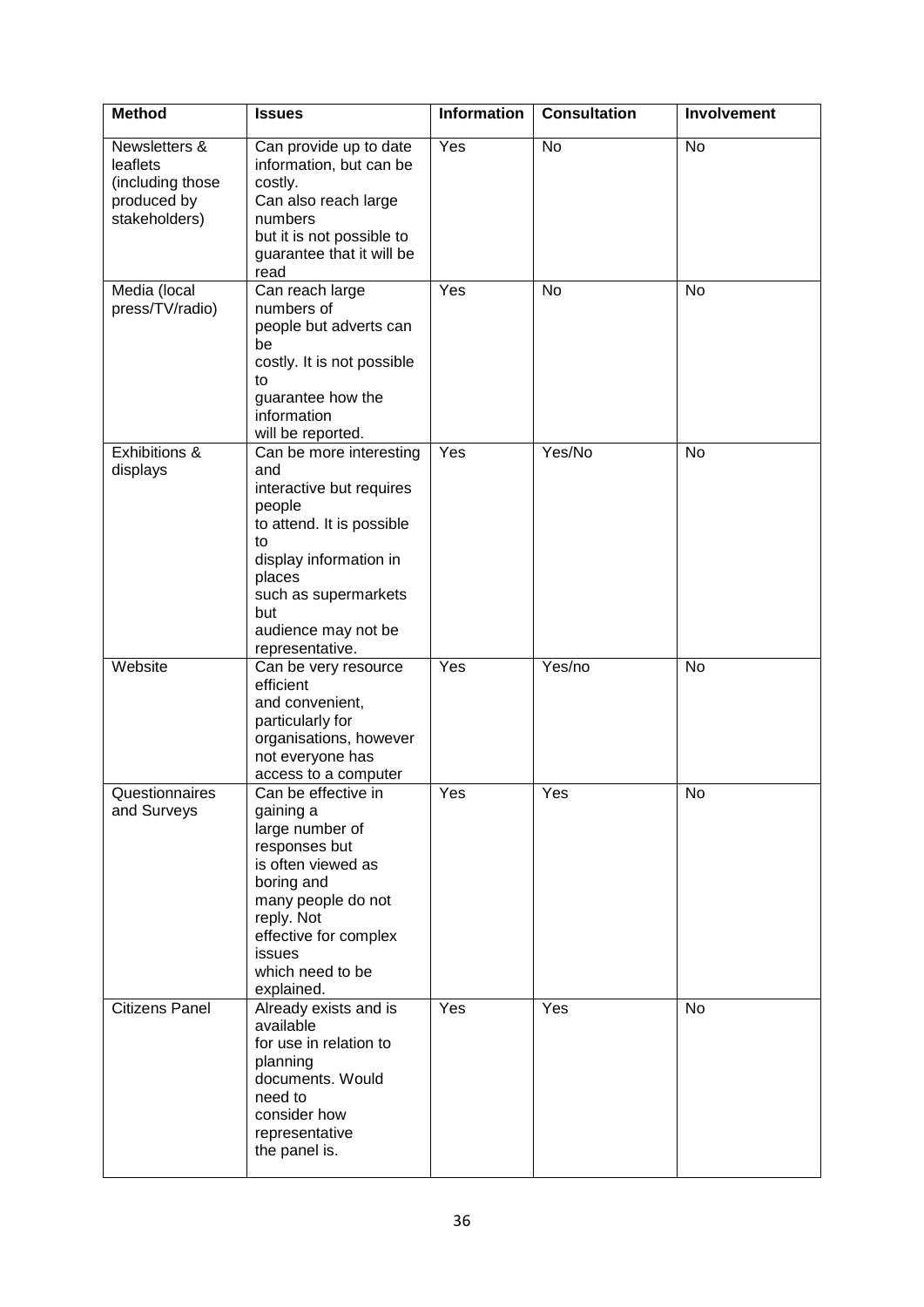| Public meetings &<br>surgeries              | Can be relatively<br>inexpensive<br>and can be effective.<br>But can<br>suffer low attendance<br>and<br>attendees may not be<br>representative. Could<br>use existing meetings<br>such as Area Forums                               | Yes | Yes | No     |
|---------------------------------------------|-------------------------------------------------------------------------------------------------------------------------------------------------------------------------------------------------------------------------------------|-----|-----|--------|
| <b>Focus Groups</b>                         | Can be used to actively<br>involve hard to reach or<br>specific interest groups<br>but can be costly and<br>time consuming.<br>Expertise is required.                                                                               | Yes | Yes | Yes/No |
| Workshops                                   | Can be effective for<br>complex issues and can<br>involve a large number<br>of people at one<br>event. Expertise is<br>required and significant<br>planning is required                                                             | Yes | Yes | Yes    |
| Participative<br><b>Planning Activities</b> | Can be more tailored<br>and<br>interesting to those<br>people<br>who do not usually get<br>involved but can be<br>difficult to<br>organise and facilitate                                                                           | Yes | Yes | Yes    |
| Community<br>forums or<br>liaison groups    | Allows ongoing/regular<br>involvement at a more<br>informal level. Groups<br>gain in-depth<br>understanding of issues<br>and are able to<br>contribute in<br>more detail. Can help to<br>overcome conflict but<br>can be<br>costly. | Yes | Yes | Yes    |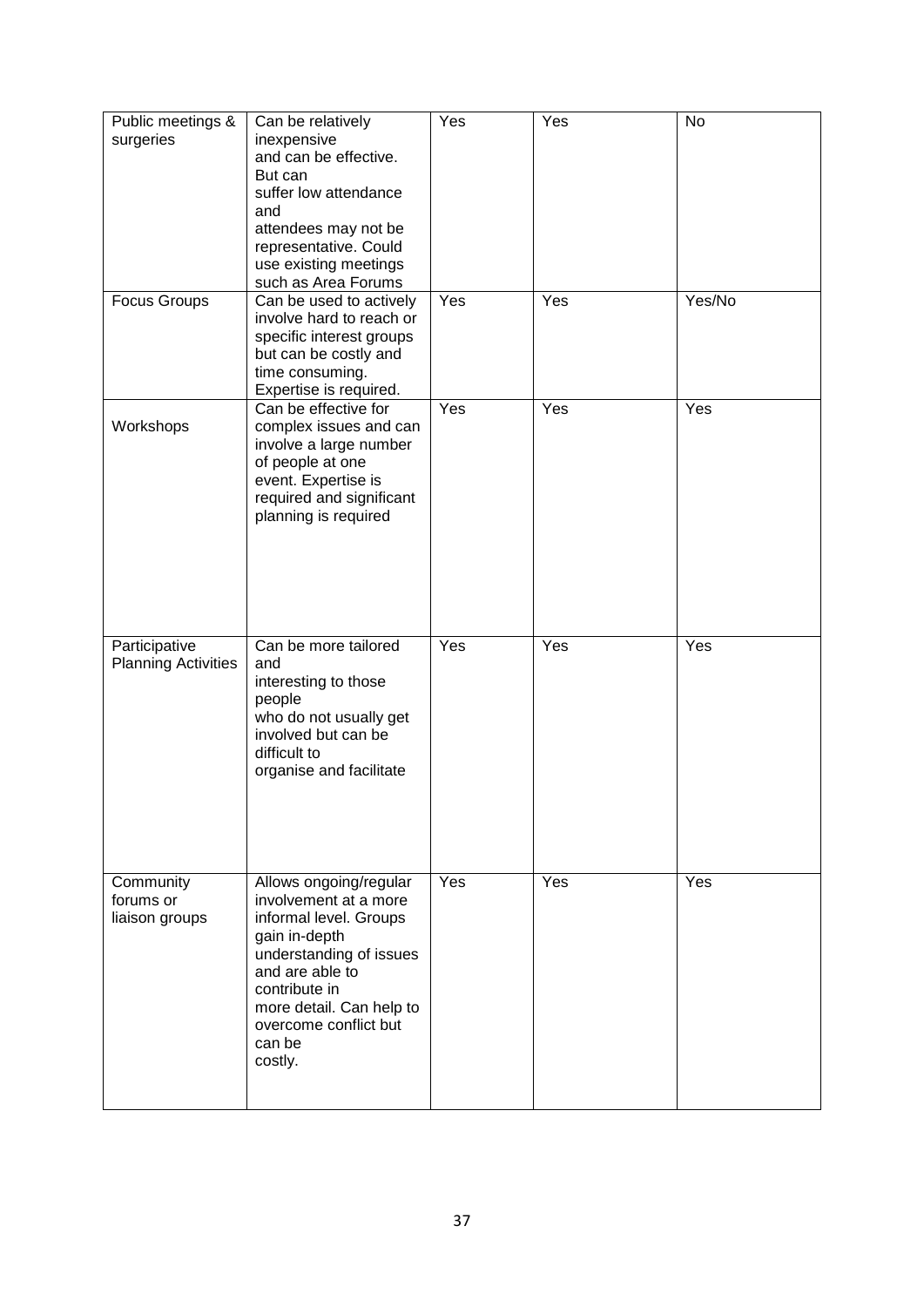### **APPENDIX 3**

## **PROPOSED CONSULTATION METHODS**

### **DEVELOPMENT PLAN DOCUMENTS**

**&**

#### **SUPPLEMENTARY PLANNING DOCUMENTS**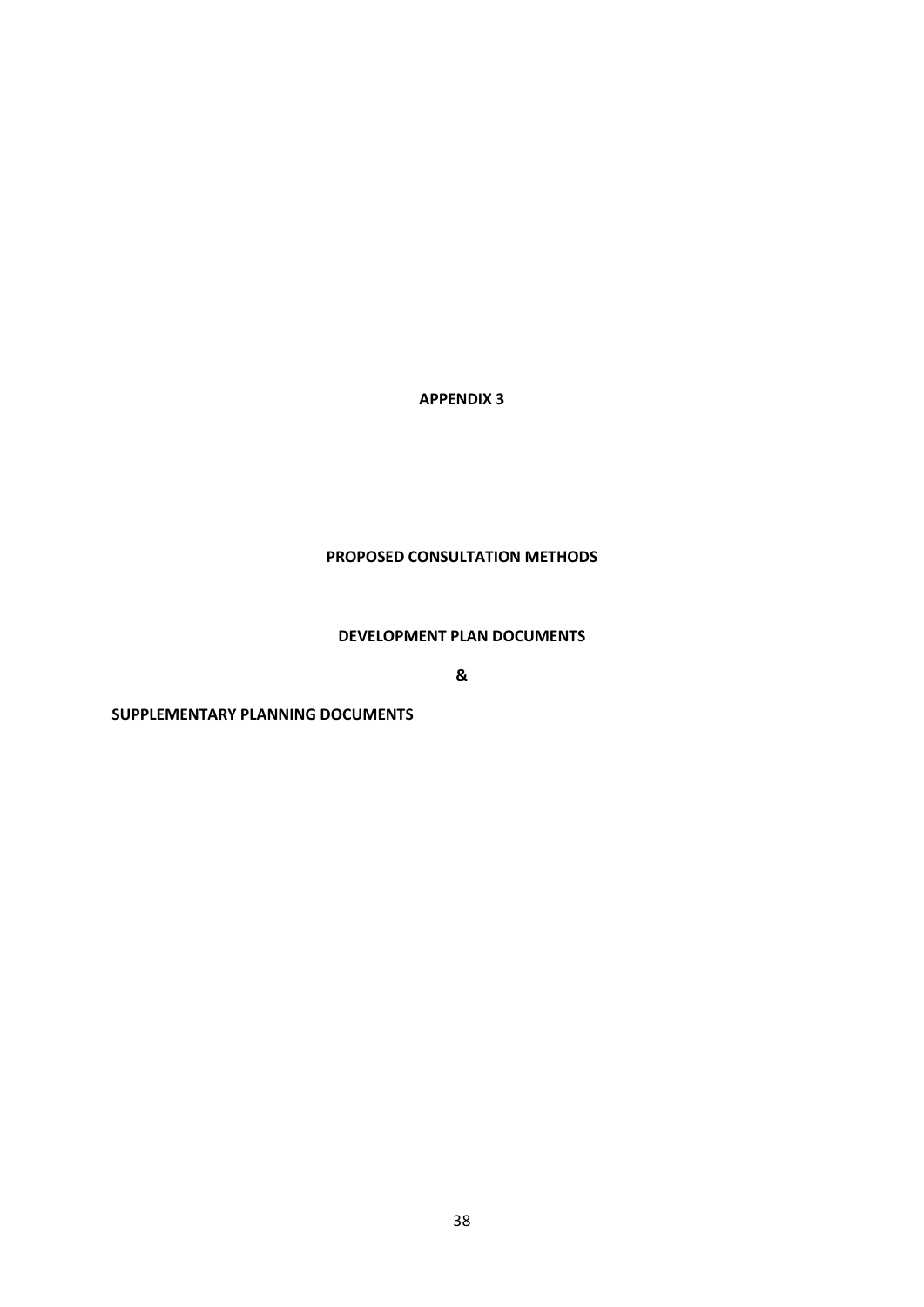# **LOCAL PLAN DOCUMENTS**

| <b>Stage</b>                            | <b>Document Type</b> | <b>Initial Preparatory</b><br><b>Stage</b><br>(Regulation 18) | <b>Draft Local Plan</b><br>(Regulations 19<br>and 35) | <b>Submission to</b><br><b>Sec of State</b><br>(Regulation 22) | <b>Examination</b><br>(Regulation 24) | <b>Report &amp;</b><br><b>Adoption</b><br>(Regulations<br>25 and 26) |
|-----------------------------------------|----------------------|---------------------------------------------------------------|-------------------------------------------------------|----------------------------------------------------------------|---------------------------------------|----------------------------------------------------------------------|
| <b>Method</b>                           |                      |                                                               |                                                       |                                                                |                                       |                                                                      |
| <b>Making documents available</b>       | Local Plan           | N                                                             |                                                       |                                                                |                                       | $\sqrt{}$                                                            |
| for review at Council offices           |                      |                                                               |                                                       |                                                                |                                       |                                                                      |
| and libraries                           |                      |                                                               |                                                       |                                                                |                                       |                                                                      |
|                                         |                      |                                                               |                                                       |                                                                |                                       |                                                                      |
| Newsletter or leaflet available         | Local Plan           | J                                                             | $\sqrt{ }$                                            |                                                                |                                       |                                                                      |
|                                         |                      |                                                               |                                                       |                                                                |                                       |                                                                      |
|                                         |                      |                                                               |                                                       |                                                                |                                       |                                                                      |
|                                         |                      |                                                               |                                                       |                                                                |                                       |                                                                      |
| Information sent to existing            | Local Plan           |                                                               | $\sqrt{ }$                                            |                                                                |                                       |                                                                      |
| network of organisations and            |                      |                                                               |                                                       |                                                                |                                       |                                                                      |
| their newsletters                       |                      |                                                               |                                                       |                                                                |                                       |                                                                      |
|                                         |                      |                                                               |                                                       |                                                                |                                       |                                                                      |
|                                         |                      |                                                               |                                                       |                                                                |                                       |                                                                      |
| Press releases /articles in             | Local Plan           |                                                               | $\sqrt{ }$                                            |                                                                |                                       |                                                                      |
| press                                   |                      |                                                               |                                                       |                                                                |                                       |                                                                      |
|                                         |                      |                                                               |                                                       |                                                                |                                       |                                                                      |
|                                         |                      |                                                               |                                                       |                                                                |                                       |                                                                      |
|                                         |                      |                                                               |                                                       |                                                                |                                       |                                                                      |
| <b>Exhibition/display in local</b>      | Local Plan           |                                                               | $\mathcal{N}$                                         |                                                                |                                       |                                                                      |
| area(s)                                 |                      |                                                               |                                                       |                                                                |                                       |                                                                      |
|                                         |                      |                                                               |                                                       |                                                                |                                       |                                                                      |
|                                         |                      |                                                               |                                                       |                                                                |                                       |                                                                      |
| Information and documents on<br>website | Local Plan           | $\sqrt{ }$                                                    | $\sqrt{ }$                                            | $\sqrt{ }$                                                     |                                       | $\sqrt{ }$                                                           |
|                                         |                      |                                                               |                                                       |                                                                |                                       |                                                                      |
|                                         |                      |                                                               |                                                       |                                                                |                                       |                                                                      |
|                                         |                      |                                                               |                                                       |                                                                |                                       |                                                                      |
|                                         |                      |                                                               |                                                       |                                                                |                                       |                                                                      |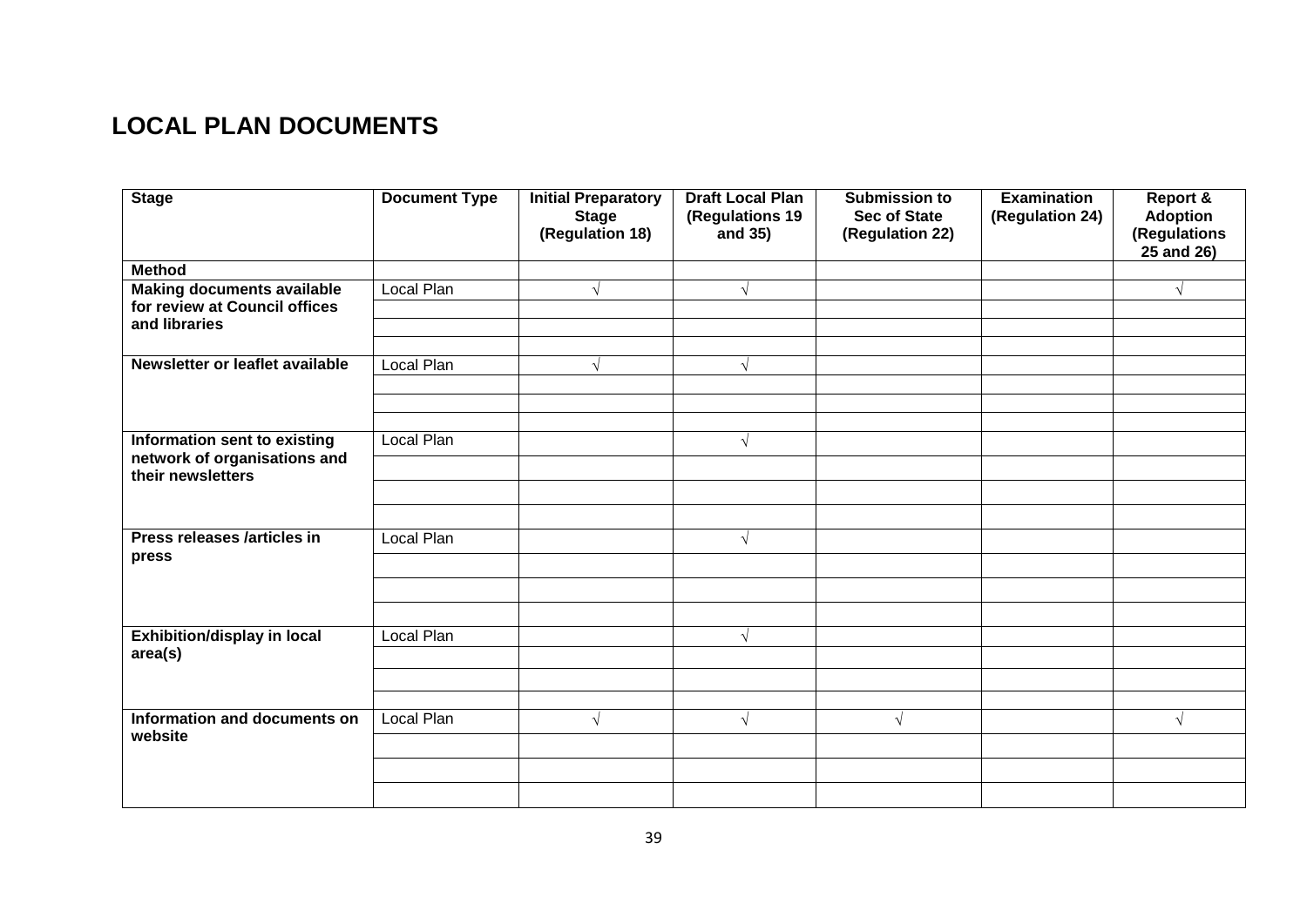| <b>Stage</b>                             | <b>Document Type</b> | <b>Initial Preparatory</b><br><b>Stage</b><br>(Regulation 18) | <b>Draft Local Plan</b><br>(Regulations 19<br>and 35) | <b>Submission to</b><br><b>Sec of State</b><br>(Regulation 22) | <b>Examination</b><br>(Regulation 24) | Report &<br><b>Adoption</b><br>(Regulations<br>25 and 26) |
|------------------------------------------|----------------------|---------------------------------------------------------------|-------------------------------------------------------|----------------------------------------------------------------|---------------------------------------|-----------------------------------------------------------|
| <b>Method</b>                            |                      |                                                               |                                                       |                                                                |                                       |                                                           |
| <b>Questionnaire survey</b>              | Local Plan           |                                                               |                                                       |                                                                |                                       |                                                           |
|                                          |                      |                                                               |                                                       |                                                                |                                       |                                                           |
|                                          |                      |                                                               |                                                       |                                                                |                                       |                                                           |
|                                          |                      |                                                               |                                                       |                                                                |                                       |                                                           |
| <b>Public meeting/ surgery</b>           | Local Plan           | V                                                             | N                                                     |                                                                |                                       |                                                           |
|                                          |                      |                                                               |                                                       |                                                                |                                       |                                                           |
|                                          |                      |                                                               |                                                       |                                                                |                                       |                                                           |
|                                          |                      |                                                               |                                                       |                                                                |                                       |                                                           |
| Focus group with                         | Local Plan           |                                                               |                                                       |                                                                |                                       |                                                           |
| representatives of specific              |                      |                                                               |                                                       |                                                                |                                       |                                                           |
| issue area                               |                      |                                                               |                                                       |                                                                |                                       |                                                           |
|                                          |                      |                                                               |                                                       |                                                                |                                       |                                                           |
| Workshop with representatives            | Local Plan           | اد                                                            |                                                       |                                                                |                                       |                                                           |
| of range of issue or interest<br>areas   |                      |                                                               |                                                       |                                                                |                                       |                                                           |
|                                          |                      |                                                               |                                                       |                                                                |                                       |                                                           |
| <b>Participative planning activities</b> | Local Plan           |                                                               |                                                       |                                                                |                                       |                                                           |
|                                          |                      |                                                               |                                                       |                                                                |                                       |                                                           |
|                                          |                      |                                                               |                                                       |                                                                |                                       |                                                           |
|                                          |                      |                                                               |                                                       |                                                                |                                       |                                                           |
|                                          |                      |                                                               |                                                       |                                                                |                                       |                                                           |
| <b>Community liaison group</b>           | Local Plan           |                                                               |                                                       |                                                                |                                       |                                                           |
|                                          |                      |                                                               |                                                       |                                                                |                                       |                                                           |
|                                          |                      |                                                               |                                                       |                                                                |                                       |                                                           |
|                                          |                      |                                                               |                                                       |                                                                |                                       |                                                           |

**KEY**  $\sqrt{\phantom{a}}$  Consultation Method will be employed<br> **REY Consultation Method may be employed** 

**?** Consultation Method may be employed depending upon issue/topic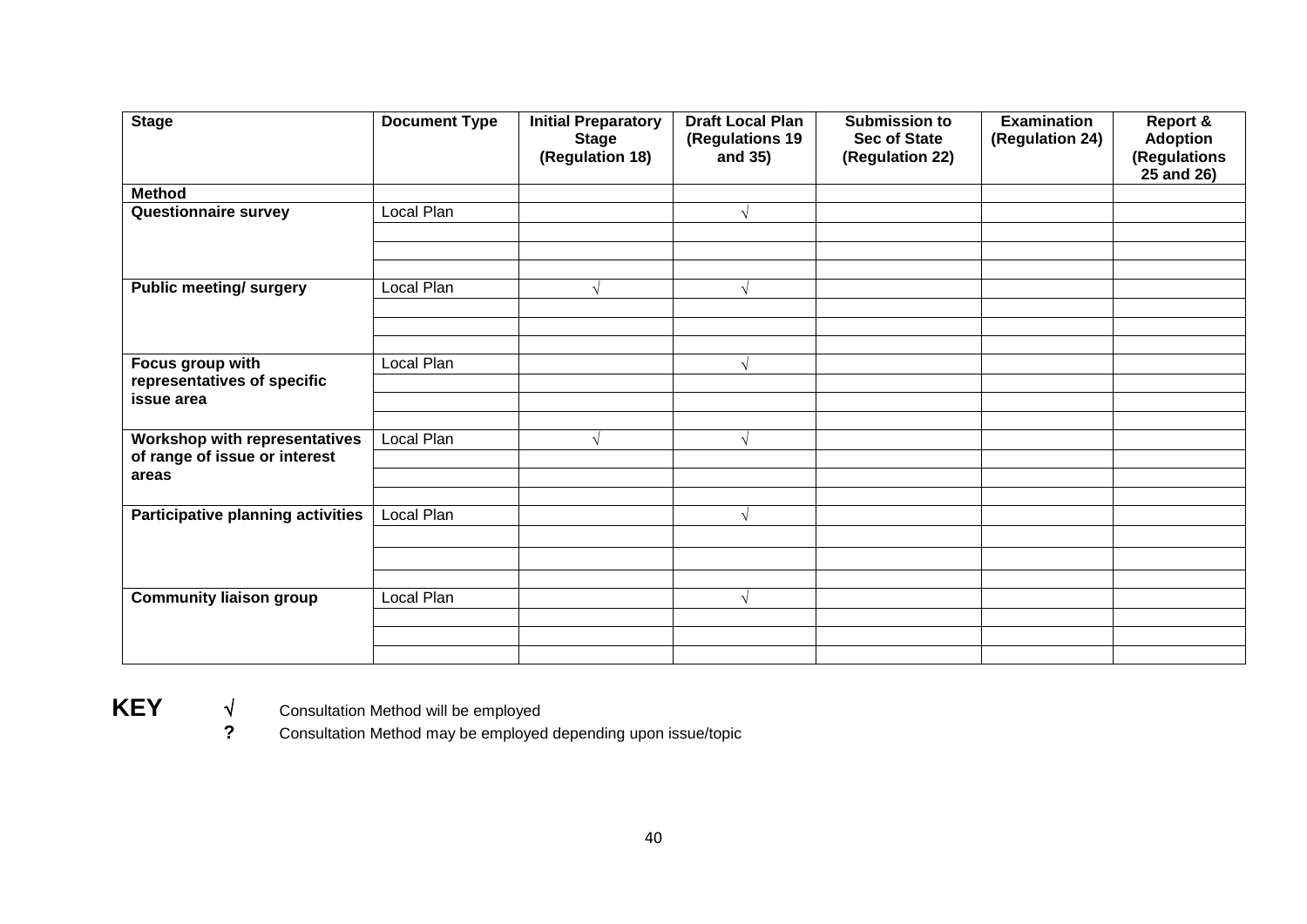# **SUPPLEMENTARY PLANNING DOCUMENTS**

| <b>Stage</b>                 | <b>Start</b> | <b>Draft SPD</b>    | <b>Consideration of</b> | <b>Adoption</b> |
|------------------------------|--------------|---------------------|-------------------------|-----------------|
|                              |              | <b>Consultation</b> | <b>Responses</b>        |                 |
| <b>Method</b>                |              |                     |                         |                 |
| <b>Making documents</b>      |              | √                   | $\sqrt{ }$              | N               |
| available for review         |              |                     |                         |                 |
| at Council offices           |              |                     |                         |                 |
| and libraries                |              |                     |                         |                 |
| <b>Newsletter or leaflet</b> |              |                     |                         |                 |
| available                    |              |                     |                         |                 |
| <b>Information sent to</b>   | ?            | N                   | $\cdot$                 | ?               |
| existing network of          |              |                     |                         |                 |
| organisations and            |              |                     |                         |                 |
| their newsletters            |              |                     |                         |                 |
| <b>Press releases</b>        | ?            | N                   | $\cdot$                 | ?               |
| /articles in press           |              |                     |                         |                 |
| Exhibition/display in        |              |                     |                         |                 |
| local area(s)                |              |                     |                         |                 |
| <b>Information and</b>       | ?            | N                   | $\sqrt{ }$              | $\sqrt{}$       |
| documents on                 |              |                     |                         |                 |
| website                      |              |                     |                         |                 |
| <b>Questionnaire survey</b>  | Ś.           | ?                   |                         |                 |
| <b>Public meeting/</b>       |              |                     |                         |                 |
| surgery                      |              |                     |                         |                 |
| Focus group with             | <sup>2</sup> | ?                   |                         |                 |
| representatives of           |              |                     |                         |                 |
| specific issue area          |              |                     |                         |                 |
| Workshop with                | ?            | ?                   |                         |                 |
| representatives of           |              |                     |                         |                 |
| range of issue or            |              |                     |                         |                 |
| interest areas               |              |                     |                         |                 |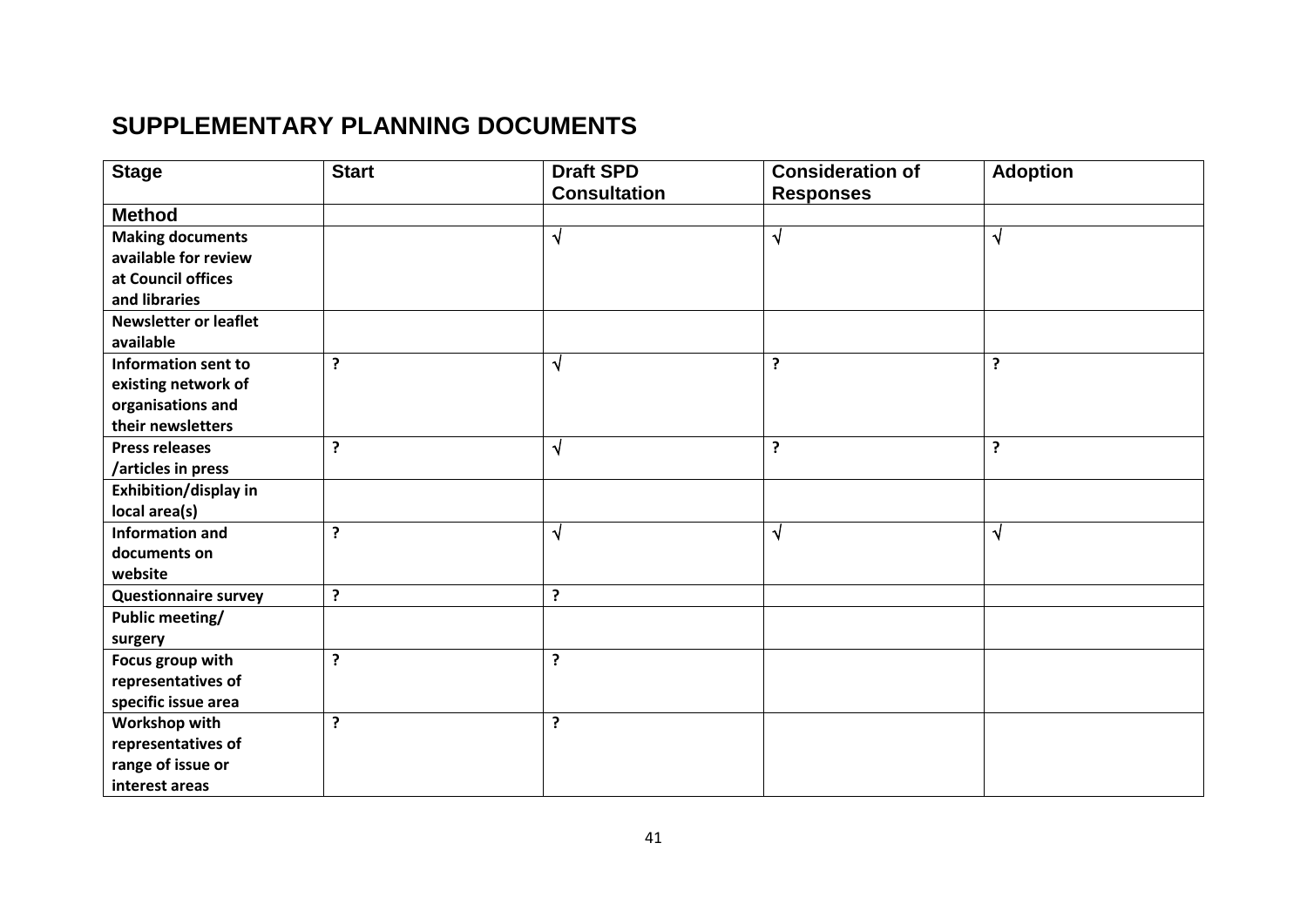| <b>Stage</b>             | <b>Start</b> | <b>Draft SPD</b><br><b>Consultation</b> | <b>Consideration of</b><br><b>Responses</b> | <b>Adoption</b> |
|--------------------------|--------------|-----------------------------------------|---------------------------------------------|-----------------|
| <b>Method</b>            |              |                                         |                                             |                 |
| Participative            |              |                                         |                                             |                 |
| planning activities      |              |                                         |                                             |                 |
| <b>Community liaison</b> |              |                                         |                                             |                 |
| group                    |              |                                         |                                             |                 |

# **KEY Consultation Method will be employed**

**? Consultation Method may be employed depending upon issue/topic**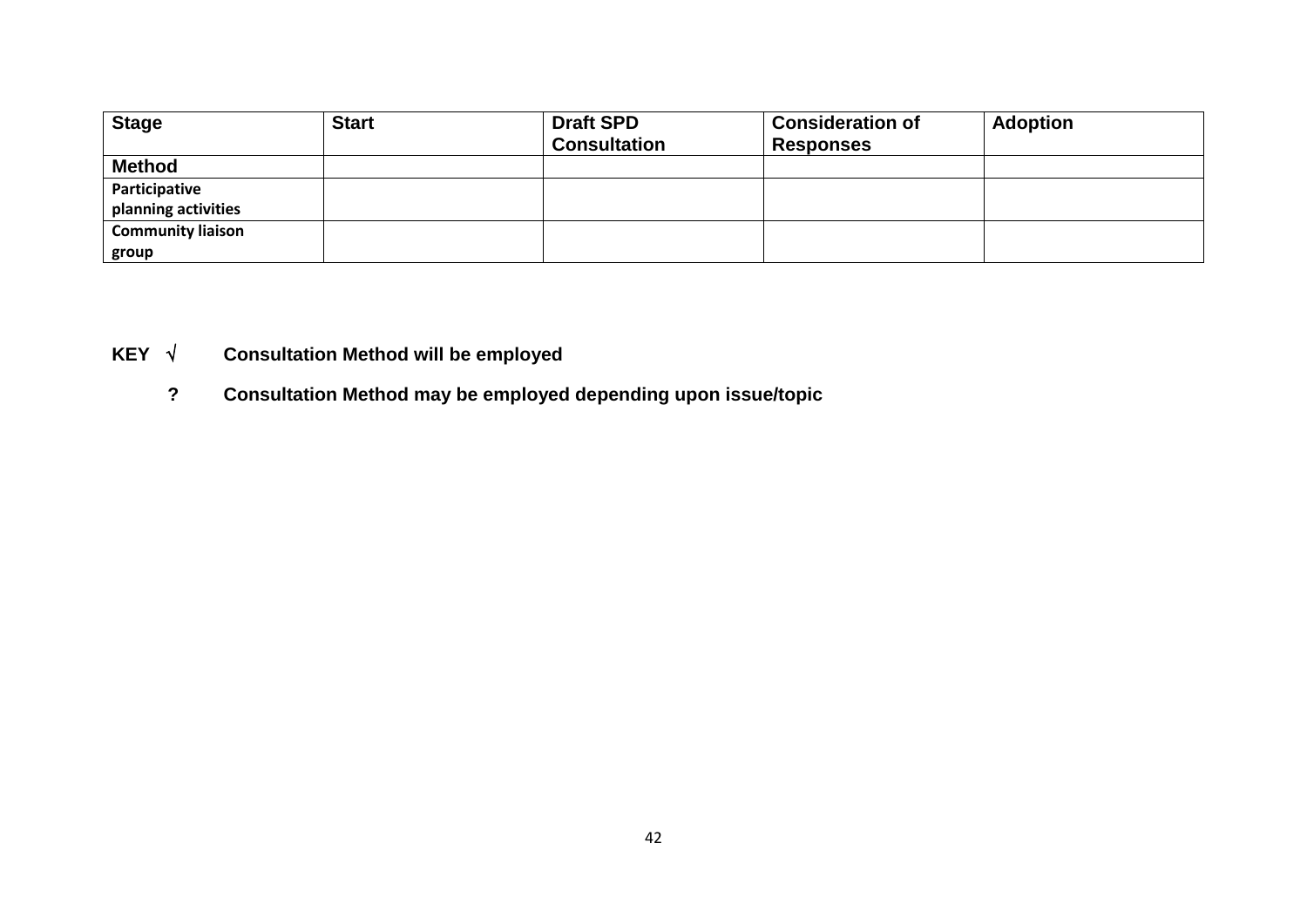**APPENDIX 4**

#### **DEVELOPMENT CONTROL CUSTOMER CHARTER**

## **THE DEVELOPMENT CONTROL SERVICE**

Planning is the positive means of enhancing and protecting our environment whilst at the same time allowing the development necessary for our economic and social well-being to take place in an appropriate way. Most people become involved in planning through the development control process, either as an applicant for planning permission or as someone affected by a development which is proposed or has taken place. It is important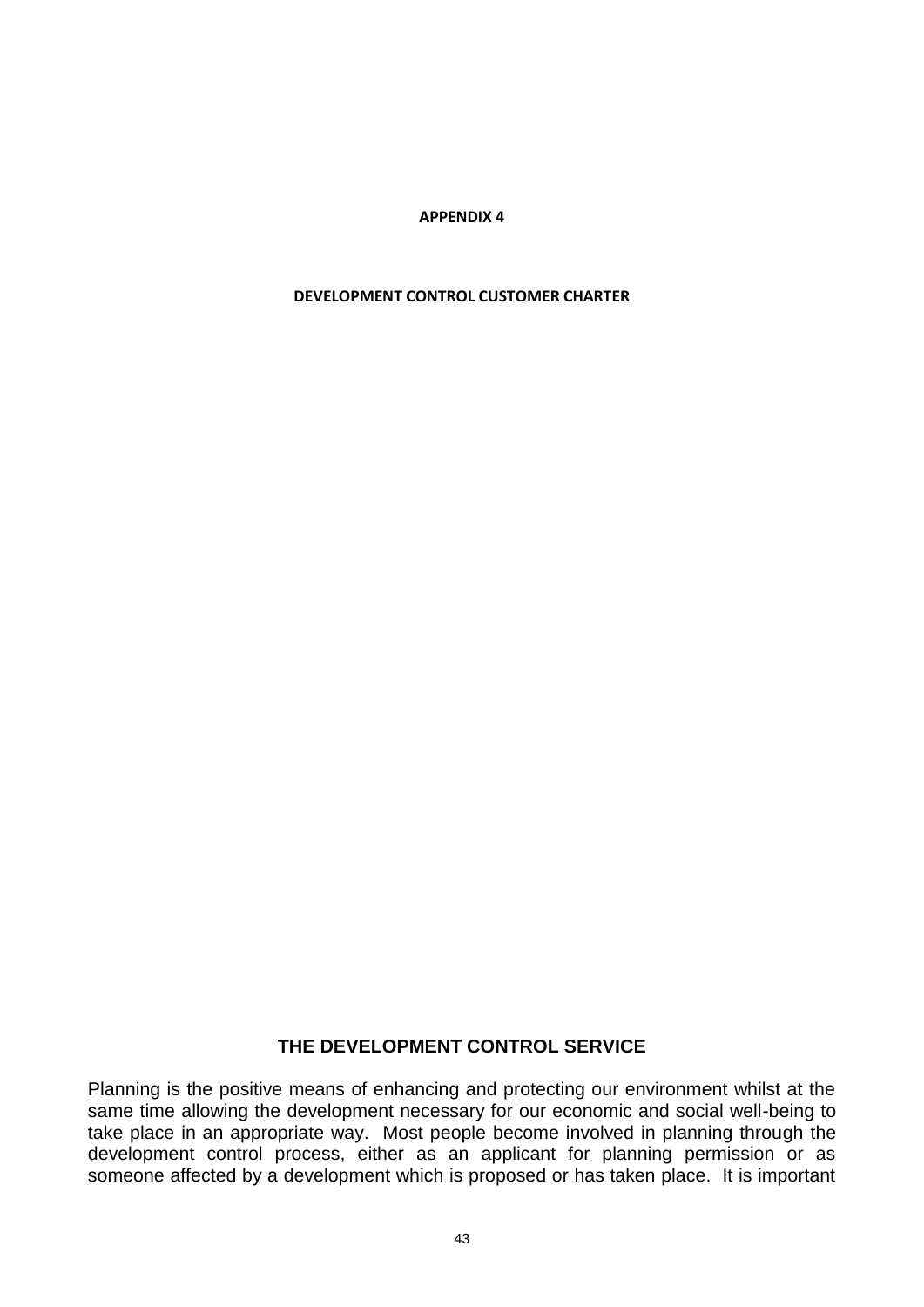that customers of this service understand what they can expect from it if they are to appreciate its value to their local community.

Development control is essentially a process which regulates the development and use of land in the public interest. It involves:

- Consideration of planning applications;
- Monitoring of development as it takes place:
- Enforcement action where breaches of control have taken place;
- Provision of information and advice about the system generally and individual proposals specifically.

It is a process governed by law and can be complex.

The community at large benefits from development control. The objective of the service is to ensure that changes to our physical surroundings – buildings and land – are right for their purpose and location. A framework for development is set out in Government guidance and the adopted Derbyshire Dales Local Plan. These are supplemented by nonstatutory policies and guidance approved by the Council.

Planning applications are considered against this framework, in particular the adopted Local Plan. Other material considerations must also be taken into account. Decisions on planning applications are, in most cases, made by the Council's Planning Committee, or by officers with delegated responsibility.

The development management service strives to be efficient and to provide early decisions but it is also concerned with achieving quality decisions which secure high quality development. The Derbyshire Dales contains over 1000 listed buildings and over 30 conservation areas. This recognition of the high quality environment in which we live and work poses additional considerations which can result in applications taking a little longer to process.

Our aim is therefore to make the best decision about each application, which in some cases may not necessarily be the quickest. This means taking into account the impact of a proposal upon the environment and on the interests of the community. It may also mean balancing the needs of the applicant against the effect a development may have on neighbours and other people living nearby.

Applicants, neighbours and the public generally are all customers of the development control service. Many have little or no experience of how the system works. This Charter sets out what we do and details the standard of service which you can expect when dealing with us, whether as an applicant, a person seeking advice, a consultee on a proposal, or as an individual or community group wishing to object to or support a specific application.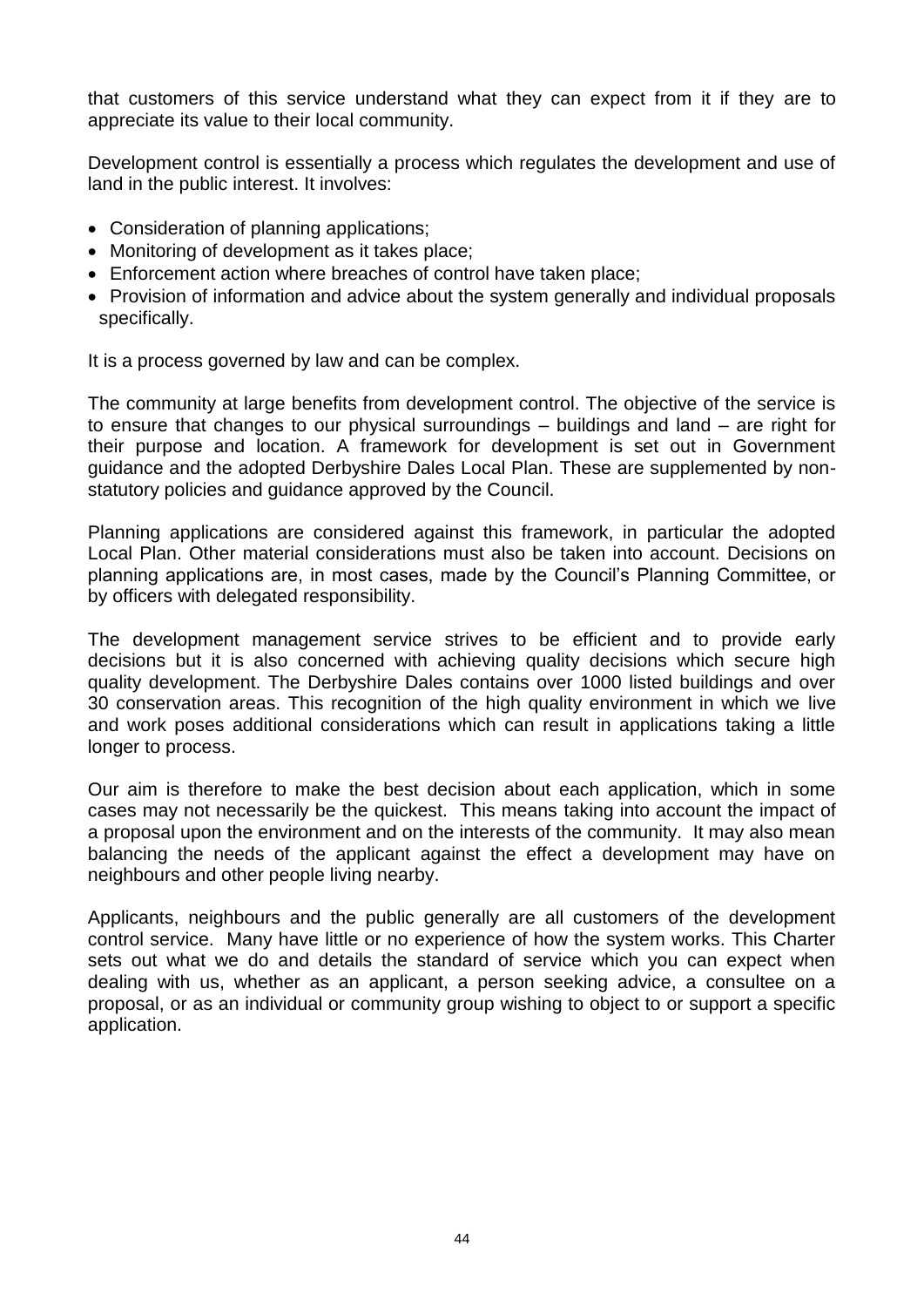We aim to provide a professional service which is courteous, efficient and consistent. We also aim to produce decisions that reflect both quality and speed.

# **PRE-APPLICATION ADVICE**

The Council encourages applicants to seek advice about their proposals before an application is made. Through these discussions it is possible to resolve any obvious problems and to encourage high quality applications. This ensures that applications, once submitted, can be dealt with effectively and efficiently.

The advice needs to be accurate and objective. On request and where possible from the details provided, advice will be given about the policies likely to be used in the consideration of any future application. Confidentiality within the Council will be respected at this pre-application stage. However, such advice is given without prejudice to the formal consideration of an application since other information may arise from consultations, representations or more detailed proposals which may result in a different view being taken.

## **Planning Services – Help and Advice**

General information and advice on planning applications is available during office hours from the Council's main reception, Town Hall, Matlock. An Officer will be available during office hours (9.00 a.m. – 12.00 noon Monday - Friday) to provide general information and advice both on the telephone and in person. It will, however, be helpful, particularly in the case of a specific proposal, to make an appointment and to submit draft proposals to the Planning Services Section a few days before the meeting to ensure that enquiries can be dealt with more promptly and effectively.

## **SERVICE STANDARDS**

# **Dealing with general enquiries, we will...........**

- Have a planning officer available Monday to Friday from 9.00 am to 12.00 noon to deal with enquiries both in person or on the telephone.
- Respond to enquiries at Council's Reception within 2 minutes where an appointment has been made and, otherwise, within 5 minutes.
- Respond to telephone calls within 30 seconds. If no-one is available to deal with your call immediately, we will return your call within one working day.
- Respond to written enquiries within 10 working days.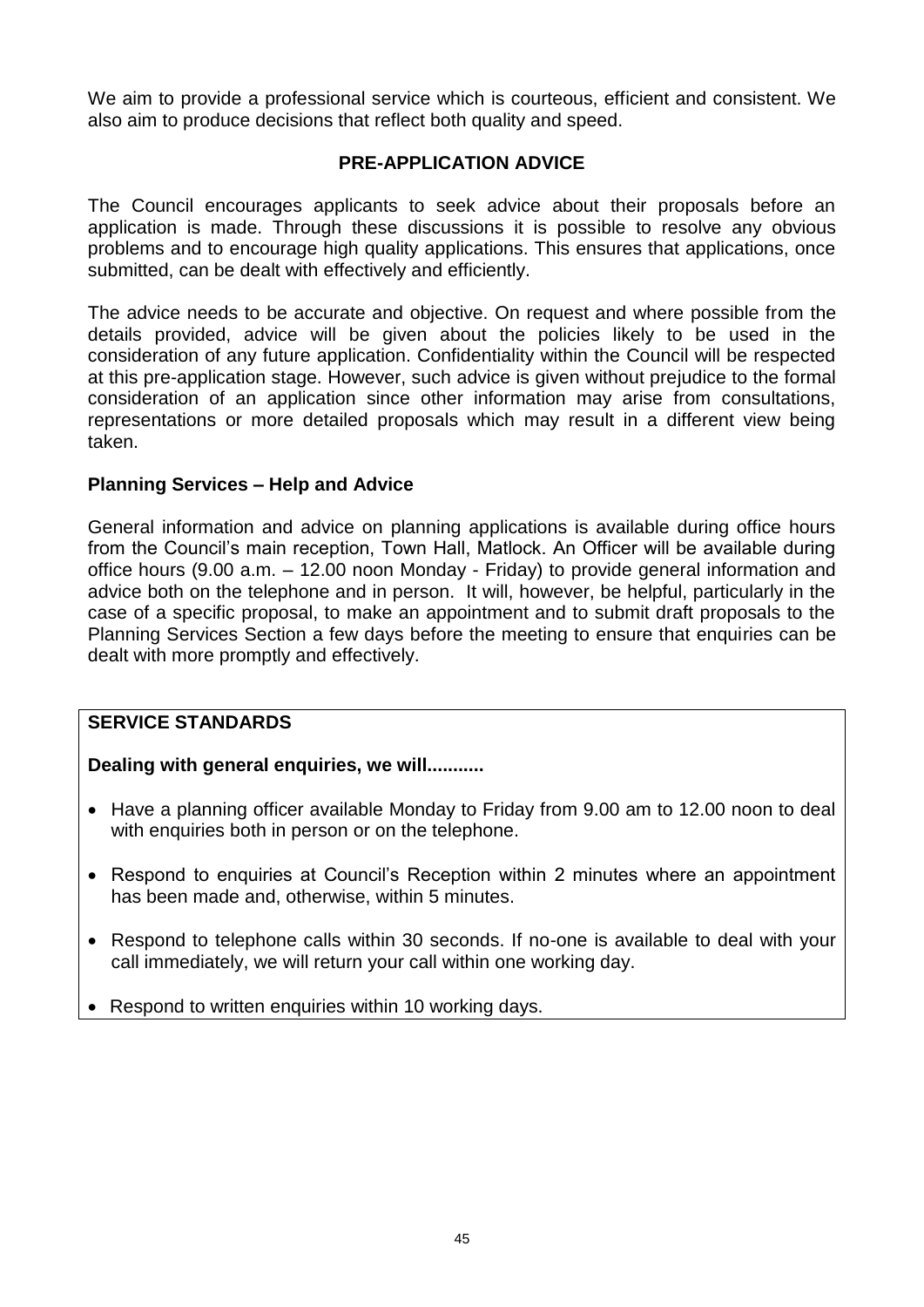# **Complex Proposals**

The Council particularly encourages applicants to seek advice on their major or more complicated proposals before an application is made. Such advice cannot be given by telephone. This advice helps applicants to take account of:-

- policies contained in the Local Plan;
- other relevant policies and quidance:
- the range and details of information which will be required;
- where other consents may be required, directly related to the planning process, e.g. listed building consent, conservation area consent.

Where a major proposal is being prepared, the potential applicant is encouraged to request advice in writing first enclosing draft plans where appropriate. The submission of sketch plans will allow for more focused consideration of the issues.

Depending on the complexity of the proposals a reply will be given in writing or a meeting arranged. Arrangements for a meeting will be made by the Development Manager. Reasons will be given for any refusal to hold a meeting.

It may be appropriate for Officers or consultees representing a variety of different specialisms to be approached at this stage for advice or participation in a pre-application advice meeting. It is our aim to provide, where possible a co-ordinated approach to development proposals within the Council and with key consultee organisations.

In the case of proposals which raise complex issues such as highways infrastructure, retail or environmental impact assessments or matters affecting large sites or listed buildings, it will nearly always be beneficial to have a meeting.

If a meeting is held, a note will be taken of the advice given and the recommendation for action. A copy will be sent to the potential applicant or their agent. In some cases, the applicant may wish to make their own note of the meeting. This will be recognised as a record of the meeting only if formally agreed by the Development Manager.

It is recognised that, at this stage, some proposals will need to be treated confidentially. Procedures have been introduced to respect this confidentiality, if requested.

## **SERVICE STANDARDS**

## **Dealing with pre-application advice, we will...........**

- Acknowledge written requests for pre-application advice within five working days of receipt.
- Convene a meeting as soon as possible after the receipt of relevant draft proposals.
- Arrange for a meeting of relevant specialists to be convened at the earliest possible opportunity to provide pre-application advice on complex proposals.
- Provide written confirmation of the advice provided at a pre-application meeting within 10 working days of the meeting.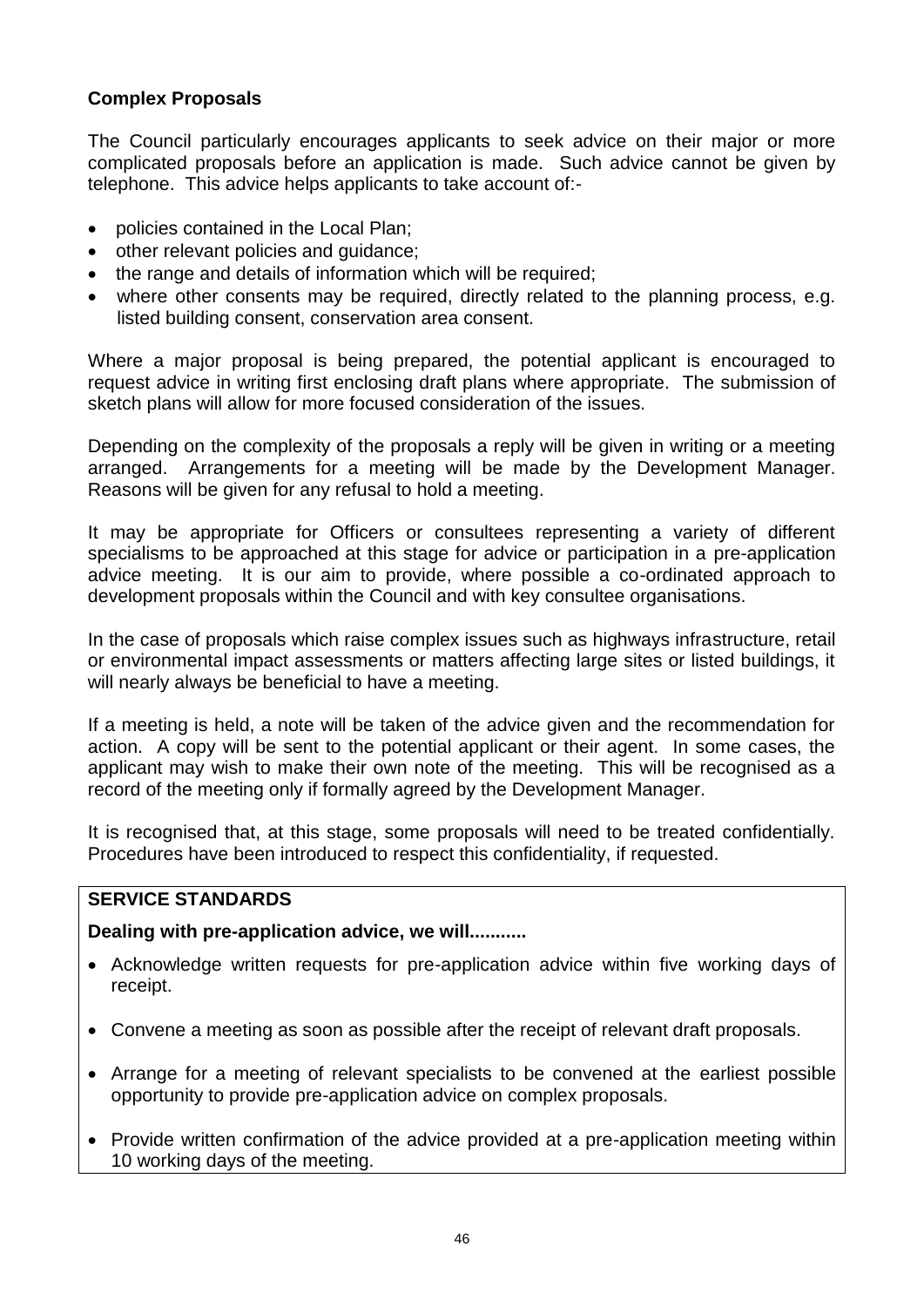## **Time-Bound Planning Advice**

It is recognised that, in certain cases, pre-application advice will be needed more quickly, e.g. where sites are being marketed or are the subject of auction. Whilst the Planning Services Section will endeavour to ensure that advice is given in sufficient time wherever possible, it cannot guarantee that advice will be given at short notice.

Every opportunity should be taken to ensure that sufficient time is available for informed discussion and comments on any proposal during the pre-application stage.

## **SUBMITTING A PLANNING APPLICATION**

It is the applicant's responsibility to make sure that the application is submitted correctly. When filling in the application forms, the applicant should carefully follow the advice given in the advice note on making an application. It should be noted that simple errors such as the omission of a signature or date will prevent the registration of an application.

Some applicants may prefer to use their own professional adviser or agent. In these cases, the Council will deal with the agent rather than the applicant in all discussions and negotiations.

Help and advice in submitting an application will be available if needed from the Planning Service. We can advise you of the appropriate fee to be paid and any procedural details relating to the accurate submission of an application.

Each application will be checked to ensure that the procedural requirements have been satisfied. If valid, the application will be registered and a receipt will be forwarded within 7 working days. Where an application is invalid or deficient in any respect, the applicant/agent will be notified of the deficiencies either by telephone or in writing within 4 working days. Incomplete applications will not be registered. It is, therefore, in the interests of the applicant to respond quickly with the necessary information.

If an application is valid, the applicant/agent will be notified of the name and telephone number of the Case Officer dealing with the application.

If the application is for a proposal which is permitted development or for which planning permission is not otherwise required, it will be returned to the applicant/agent and the fee will be refunded.

## **SERVICE STANDARDS**

## **Dealing with planning applications, we will...........**

- Register planning applications and acknowledge them within 7 working days of receipt or, where they are deficient in any respect, contact the applicant or agent to rectify the deficiency within 4 working days.
- Provide contact details of the case officer dealing with the application including direct dial telephone numbers.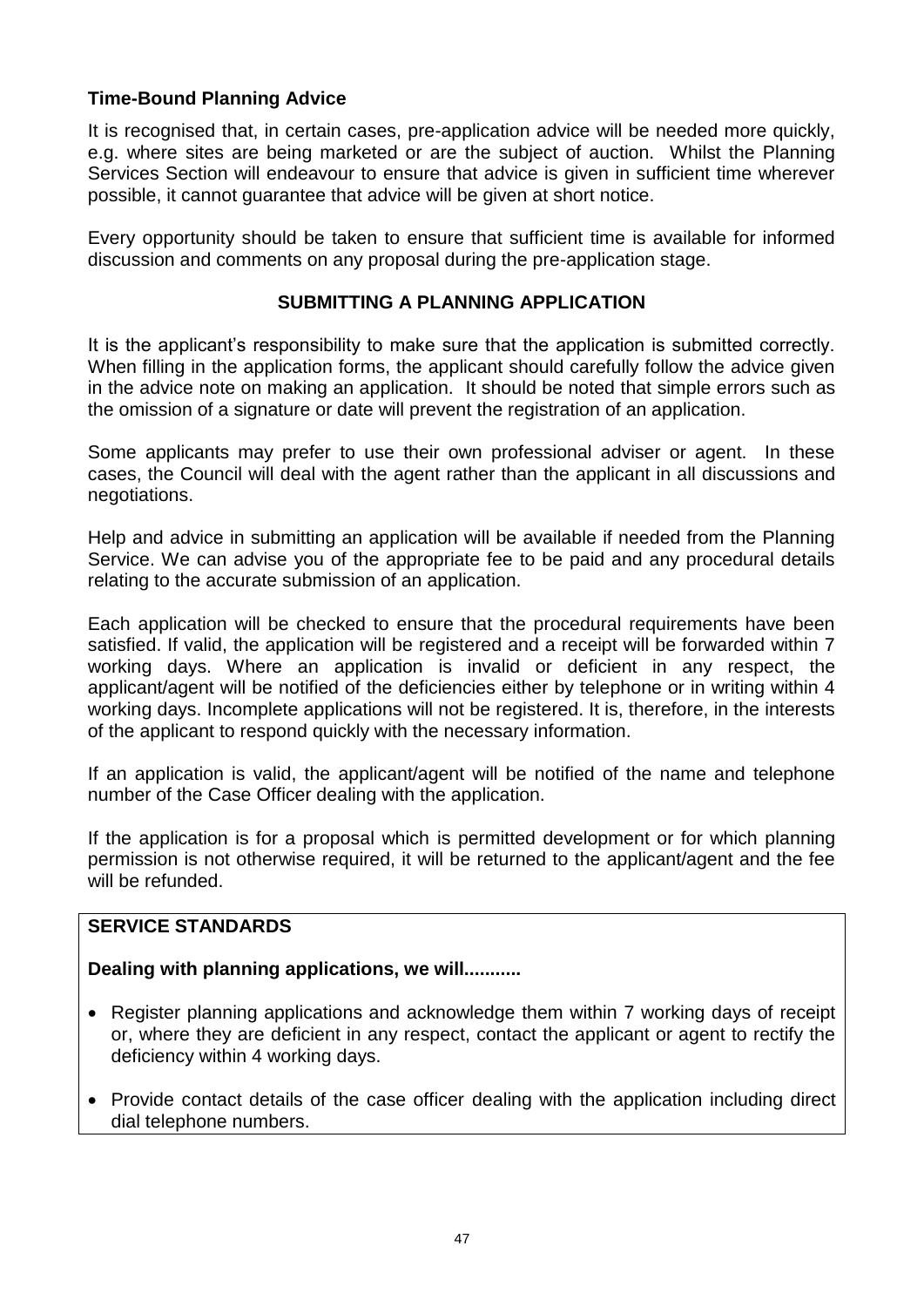## **PROCESSING A PLANNING APPLICATION**

The Case Officer is responsible for the processing of the application and will within 21 days of registration, visit the application site. Where the site visit does not require access to property, the applicant will not normally be notified of the visit.

The Council is required to consult various organisations on certain types of planning applications, and others have a statutory right to be consulted. In other cases, the Council will seek the views of consultees who, in our opinion may assist in the determination of an application. Those people notified about a specific planning application will be advised how they can make comments upon it, and will be allowed 21 days from the date of the notification in which to do so.

Where, on detailed consideration, it is found that certain information is missing or the proposal needs further clarification, the applicant will be notified in writing of the requirements and the reasons for them within 21 days of the registration of the application. It is in the applicant's interest to provide additional information as quickly as possible because the Council will be unable to make a decision until this information is received. A time limit for the submission of necessary information will be given and the implications of non-receipt will be explained. If the need for further information arises, (e.g. as a result of consultations or third party comments), while the application is being dealt with the applicant will be notified immediately of that need. The Council will only request additional information necessary for the determination process.

The Council has a statutory period of 8 weeks (13 weeks for major applications) in which to determine an application. If the proposal is unacceptable as submitted but minor amendments could be made to overcome its deficiencies, suggestions will be made to the applicant. Negotiations will be pursued to seek improvements or amendments if these can be concluded (including the receipt of satisfactory amended plans or details) without the need to re-advertise the application, to enable a decision to be made within the 8 or 13 week statutory period.

The Council will not entertain a process of continuing amendments which delays decision making beyond an agreed time period. We will not automatically agree to requests from applicants for the continuation of applications.

Applicants will be informed, on request, about the progress of applications and we encourage regular contact with Case Officers. If the application cannot be dealt with within the 8 or 13 week period, the reason for seeking more time will be explained to the applicant.

## **SERVICE STANDARDS**

**In processing planning applications, we will...........**

- Ensure that sites are visited by the case officer within 21 working days of registration.
- Allow 21 days from the date of notification for consultees to respond to applications.
- Notify of the need for further information within 21 days of registration.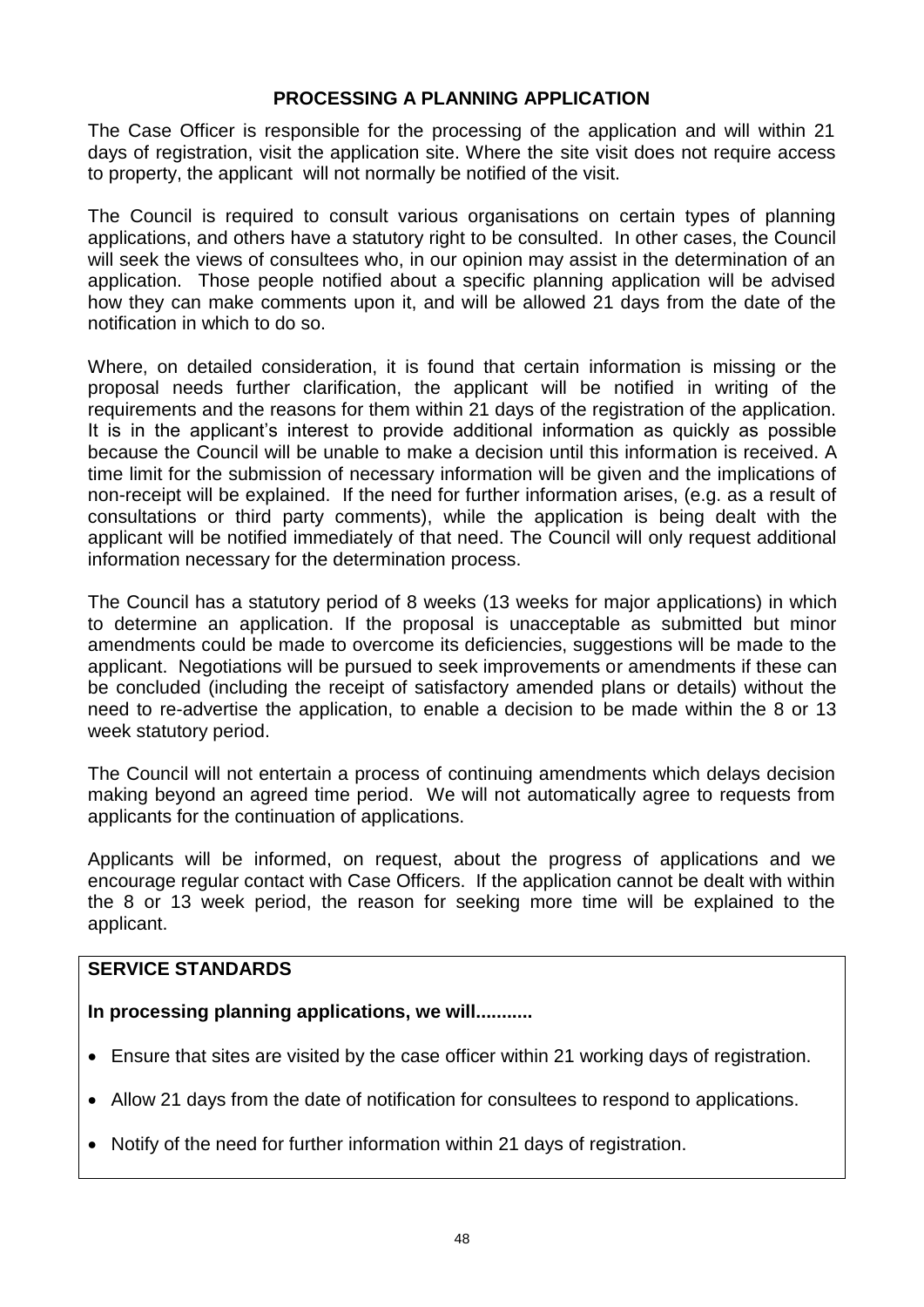Advise applicants/agents of the reasons for any delay in determination beyond the statutory 8 week period.

## **KEEPING THE COMMUNITY INFORMED**

There are various ways in which the wider community is kept informed about planning applications which have been submitted. An electronic planning register is maintained which lists all current planning applications and past decisions. The register of planning applications can be inspected via the Self-Serve PC at the Town Hall, Matlock from 9.00 am to 5.00 pm Monday to Friday (9.30 am to 5.00 pm on Wednesdays) and 9.00 a.m. to 5.00 p.m. Monday to Friday at the Leisure Centre, Ashbourne. Application case files can also be viewed via our online planning register.

Within 10 working days of the registration of a valid application, the Council will notify in writing immediate neighbours and a notice will be placed near the application site. Every two weeks a list of significant planning applications (excluding minor domestic applications) received during the preceding two weeks is published in the local press for public information. A full list of planning applications received during this period is available to view on the District Council's website.

During the 21 days following the registration of the planning application the views of other statutory consultees or interested organisations will also be sought. The only exceptions to these arrangements are applications where the determining authority is not Derbyshire Dales District Council, applications for power lines, applications for certificates of lawful use or development and prior notifications. Such bodies as Natural England will be allowed a longer period of time to comment on applications where this is prescribed by legislation.

A list of all new planning applications is forwarded to all relevant Town/Parish Councils and local Ward Members. Liaison is maintained between the Case Officer and Ward Member throughout the life of the application. Application documentation is also made available for public inspection via the self-serve PC at the Town Hall, Matlock and the Leisure Centre, Ashbourne during normal office hours. Copies of application documentation may be purchased (subject to copyright provisions) and will be provided either directly by the District Council or via the applicant/agent on payment of appropriate copying charges.

Planning application files, and any report to the Planning Committee, will be available for inspection by the public 5 clear working days before the meeting.

## **SERVICE STANDARDS**

## **In keeping the community informed, we will...........**

- Maintain a register of all planning applications and decisions which is available for public inspection during normal office hours.
- Notify immediate neighbours and post a notice on site within 10 working days of registration.
- Publish a notice in the local press describing the application within 10 working days of receipt.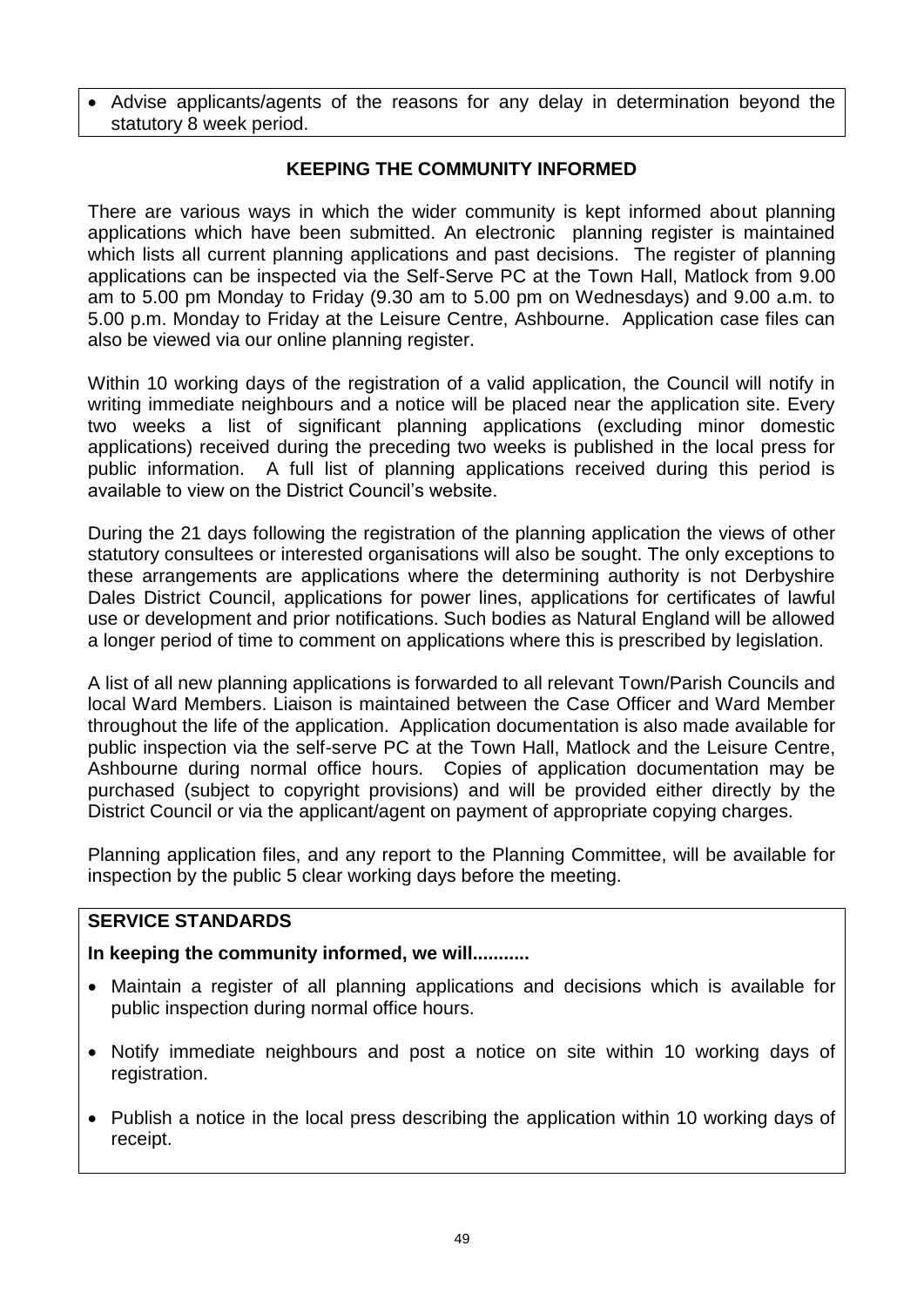- Have a copy of the application and any supporting documentation available for inspection at all times during normal office hours.
- Acknowledge all letters of representation within 5 working days of receipt.

# **DEALING WITH REPRESENTATIONS**

Representations can be made by any individual or organisation on any planning application. For the representation to be "material" it must comprise legitimate planning considerations if they are to be influential in the decision making process. The level of public support or opposition is not, in itself a basis for decision making. Valid planning considerations include matters like the effect on traffic or parking, the appearance of the proposal, overlooking or disturbance, loss of light or privacy, impact on the local environment and whether the proposed use is appropriate. We cannot take into account matters like the loss of property value, disruption or loss of views, personal disputes between neighbours, matters covered by leases of covenants or competition between different operators. For further information on valid planning considerations, please contact the Development Management Team.

Representations must be made in writing, should be signed and dated, and should clearly state the grounds on which the representation is made. Representations cannot be treated as confidential, this is because they form part of the background papers on which the decision is based. Anonymous representations will not be considered. Pre-printed form letters of representation will be accepted for consideration provided they are individually signed and dated.

Representations may be submitted in the form of petitions and will be considered, however acknowledgement and notification will only be made to the first name on the petition or the organiser if this is known.

# **Racist Representations**

In line with the Council's adopted policies on equal opportunities and advice from the Royal Town Planning Institute, the Planning Services Section operates a specific procedure for handling representations which include racist comments. While these are a rare occurrence, they do raise issues of concern for the Council. As such, the procedure followed is:-

• letters containing racist representation will not be considered, and the writer will be advised of the Council's concerns and asked to amend their representation, or it will be withdrawn.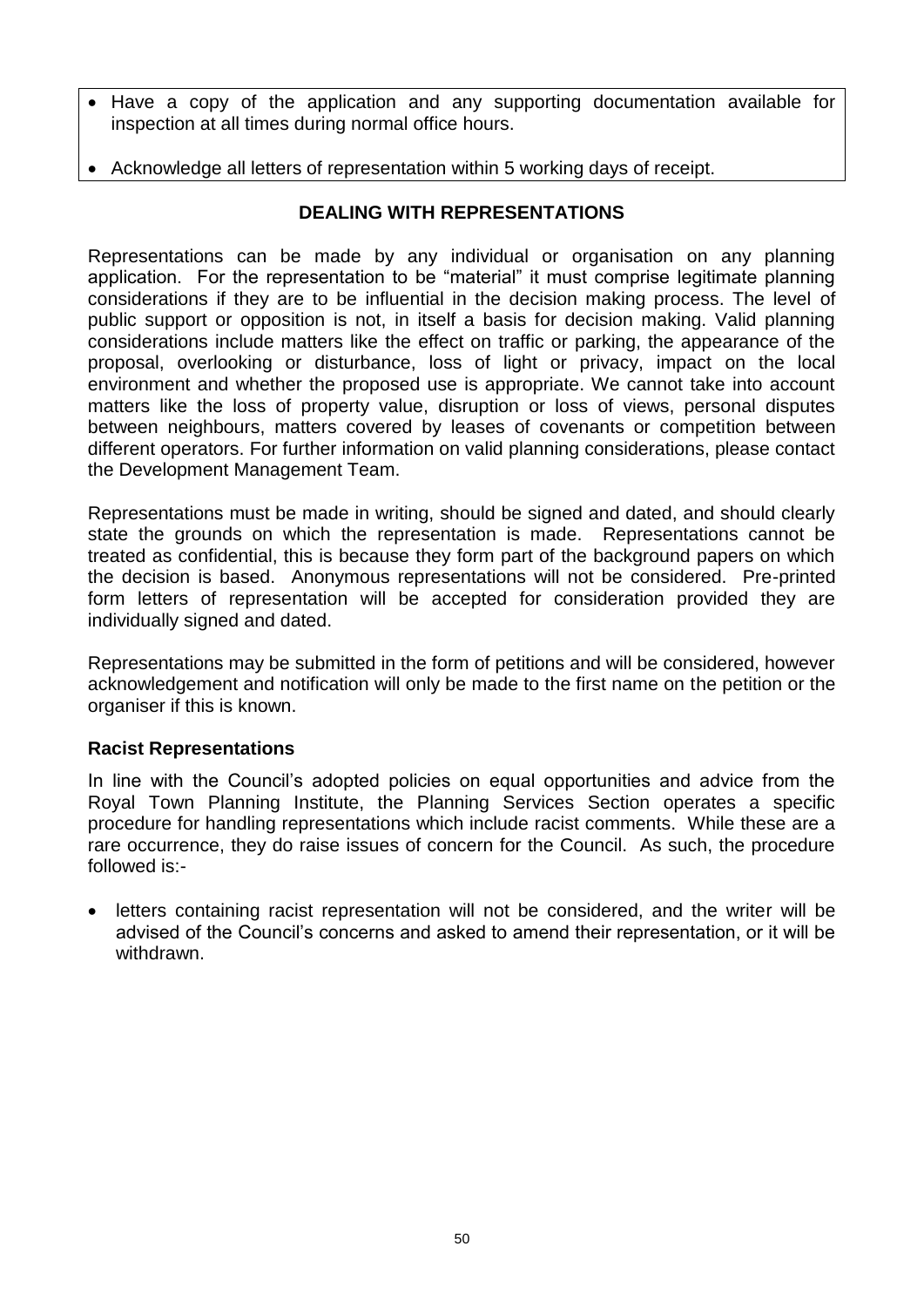## **SERVICE STANDARDS**

**In dealing with representations, we will...........**

- Provide advice and assistance to any person wishing to comment on a planning application.
- Not consider letters containing racist representation.

## **MAKING THE DECISION**

The Council will make a decision on a planning application by one of two different methods.

A significant proportion of applications which attract no objections from statutory consultees, and with the prior agreement of elected Ward Members are decided through the Council's Scheme of Delegation. Under this Scheme, a Senior Officer will act on behalf of the Council in accordance with clearly stated and published guidelines. This brings efficiency and effectiveness to the decision making process. Details of the delegation scheme for planning applications can be made available on request.

Planning applications which are to be considered by the Planning Committee will include those involving complex proposals, which are potentially controversial, which have attracted objections from statutory consultees or which conflict with the adopted planning policies of the Council.

Dates for the meetings of the Planning Committee and items on the agenda can be obtained from the Committee Administrator within the Council's Corporate Services Department. The Committee meetings are held during the evening and are public meetings. The Council operates a public participation scheme, whereby any person may address the Committee providing that they have notified the Committee Administrator in advance of the meeting. Details of this scheme are available on request.

Once a final decision has been made on a planning application, we will issue a decision notice within 2 working days. Any conditions attached to a permission, reasons for refusal and/or any additional information or advice will be set out clearly and the reasons for them explained. The notice will also explain the applicant's right of appeal against a decision to refuse planning permission or against conditions attached to a permission.

Where a decision has been made to refuse an application, changes or alternatives will be suggested, on request, if it is felt that these could lead to a favourable decision on a revised application.

Some decisions may not be made until the applicant and other relevant parties have entered into a planning obligation, e.g. a legal agreement. If an obligation is believed to be required, an applicant will be told at the earliest opportunity so that negotiations over the form and content of the agreement can be conducted concurrently with the processing of the application.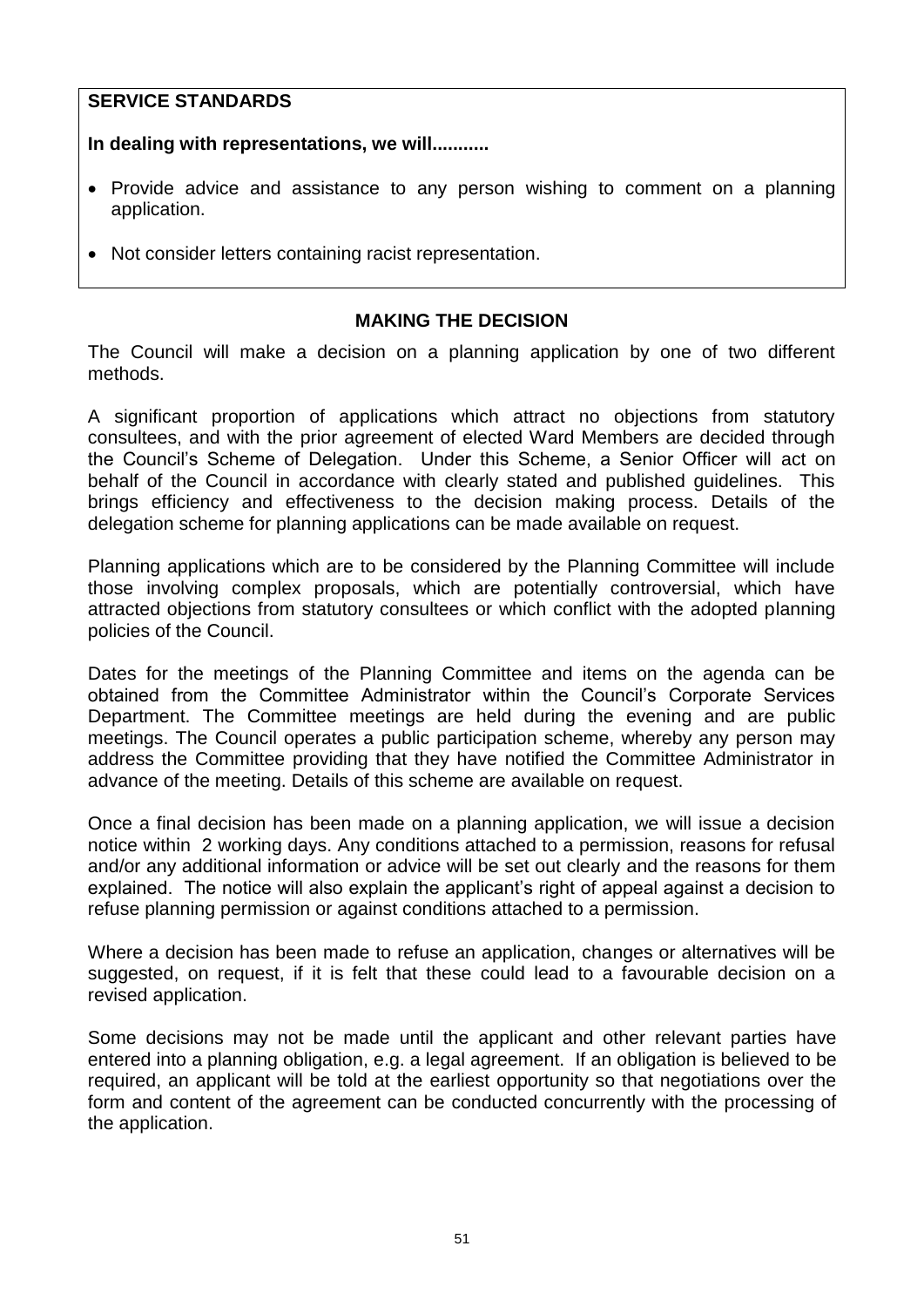# **SERVICE STANDARDS**

# **In making a decision, we will...........**

- Provide an opportunity for public participation on any application to be presented to a Planning Sub-Committee meeting.
- Issue a decision notice within 2 working days of the decision, except where the decision involves the completion of a legal agreement.
- Explain an applicant's rights of appeal against a decision to refuse planning permission or against conditions attached to a planning permission.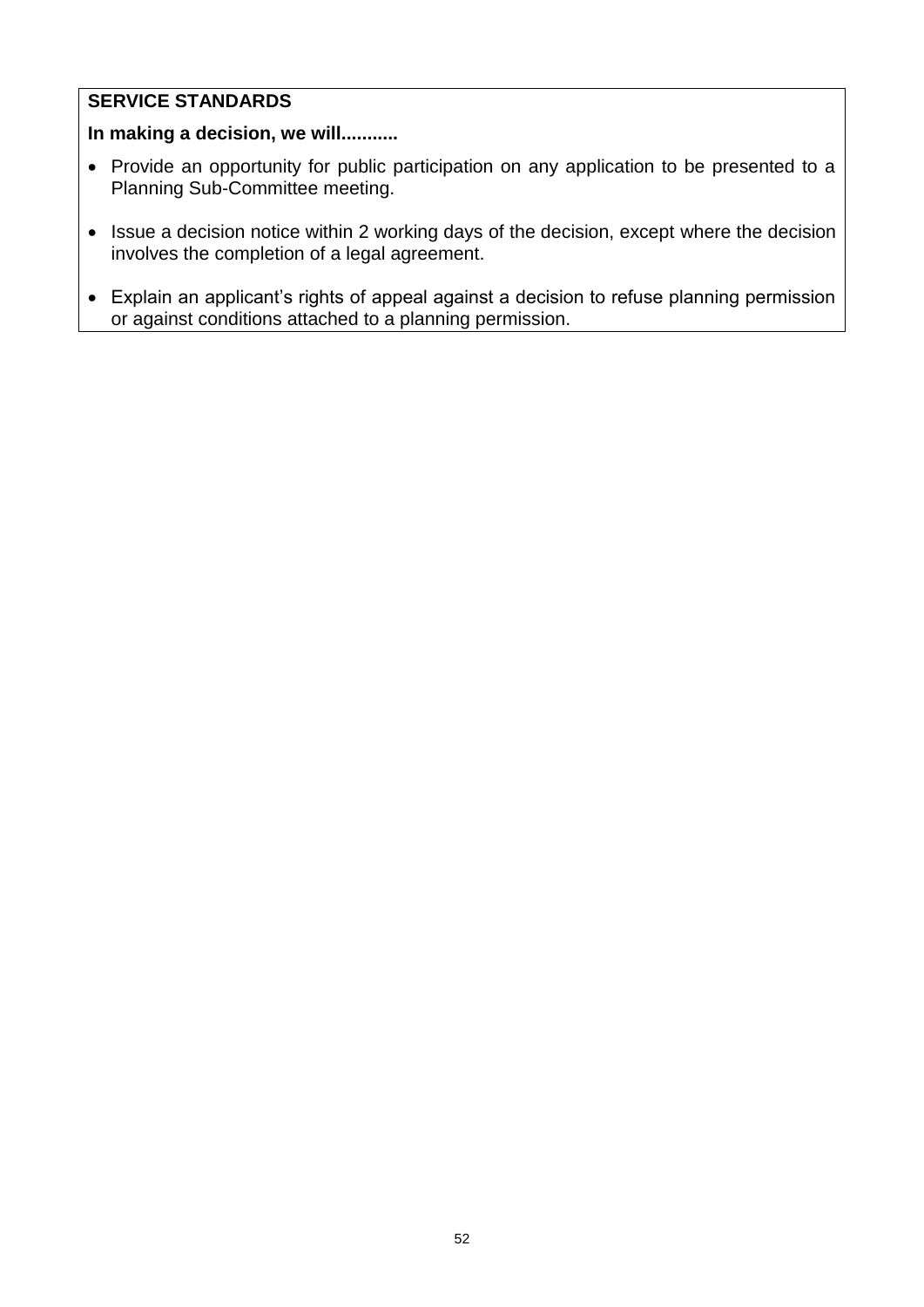**APPENDIX 5**

**STATUTORY PUBLICITY REQUIREMENTS AND DERBYSHIRE DALES PRACTICE**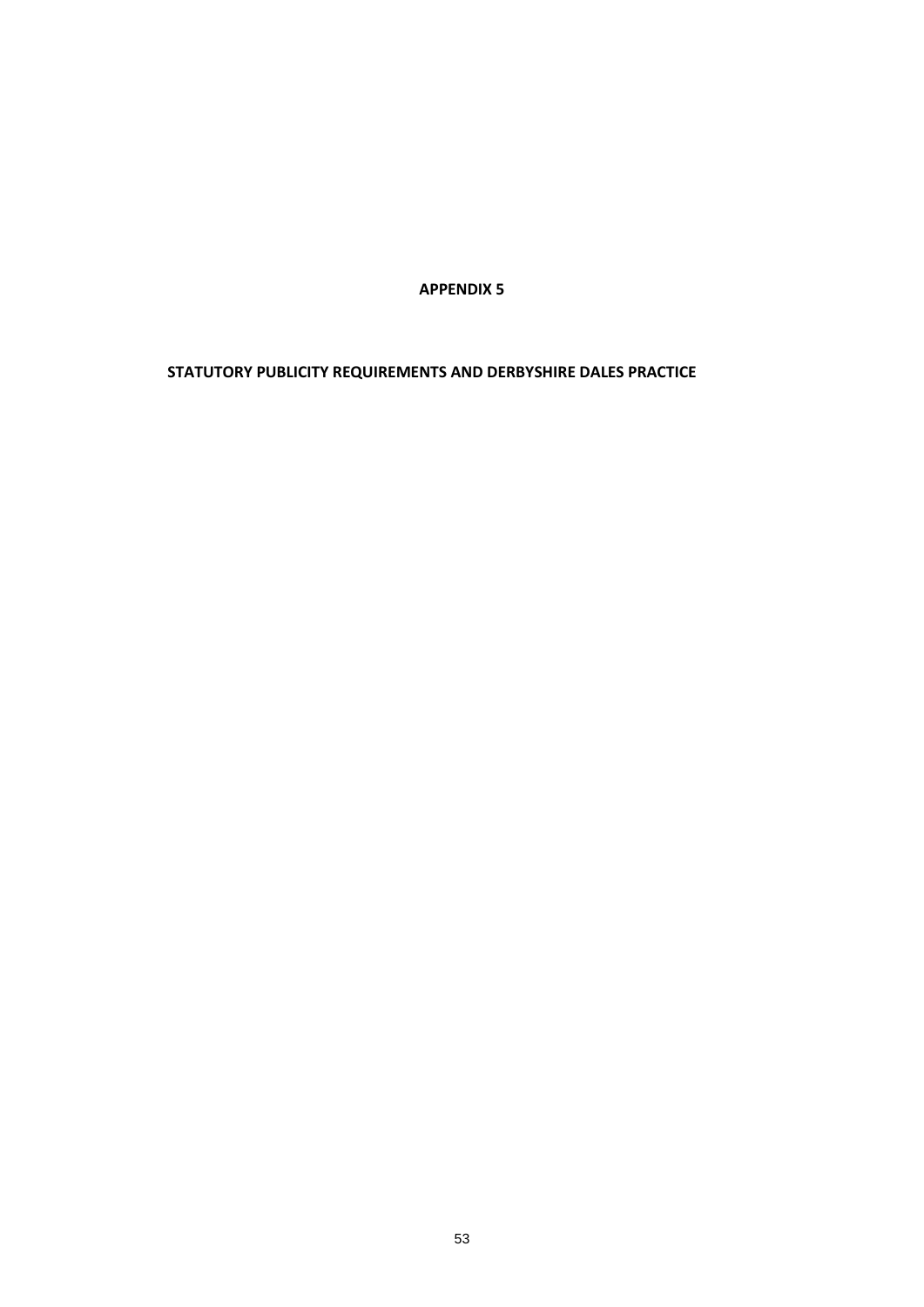| <b>Nature of Development</b>                                                                                                                                                                                                                                                                                                                                                                                                                                                                                                                                            | <b>Statutory Publicity</b>                                                                       | <b>Derbyshire Dales Policy</b>                                                                                 | <b>Statutory Provision</b>                                                                                      |
|-------------------------------------------------------------------------------------------------------------------------------------------------------------------------------------------------------------------------------------------------------------------------------------------------------------------------------------------------------------------------------------------------------------------------------------------------------------------------------------------------------------------------------------------------------------------------|--------------------------------------------------------------------------------------------------|----------------------------------------------------------------------------------------------------------------|-----------------------------------------------------------------------------------------------------------------|
| Development where application is accompanied<br>by an Environmental Statement                                                                                                                                                                                                                                                                                                                                                                                                                                                                                           | <b>Requirements</b><br>Press advertisement and site<br>notice                                    | Press advertisement and site<br>neighbour<br>notice<br>and<br>notification<br>website<br>and<br>advertisement. | Article 15 of the Town &<br>Planning<br>Country<br>(Development Management<br>Procedure (England) Order<br>2015 |
| Departures from the Development Plan                                                                                                                                                                                                                                                                                                                                                                                                                                                                                                                                    | Press advertisement and site<br>notice                                                           | Press advertisement and site<br>notice<br>and<br>neighbour<br>notification<br>website<br>and<br>advertisement. | Article 15 of the Town &<br>Country<br>Planning<br>(Development Management<br>Procedure (England) Order<br>2015 |
| Development affecting a public right of way                                                                                                                                                                                                                                                                                                                                                                                                                                                                                                                             | Press advertisement and site<br>notice                                                           | Press advertisement and site<br>notice<br>neighbour<br>and<br>website<br>notification<br>and<br>advertisement. | Article 15 of the Town &<br>Country<br>Planning<br>(Development Management<br>Procedure (England) Order<br>2015 |
| Major development<br>Defined as the provision of dwelling houses where;<br>the number of dwelling houses to be provided is 10<br>(i)<br>or more; or<br>the development is to be carried out on a site having<br>(iii)<br>an area of 0.5 hectare or more and it is not known<br>whether the development falls within (i) above;<br>the provision of a building or buildings where the<br>(iii)<br>floor space to be created by the development is<br>1,000 square metres or more; or<br>development carried out on a site having an area of<br>(iv)<br>1 hectare or more | advertisement<br>Press<br>and<br>either<br>site<br>notice<br><b>or</b><br>neighbour notification | Press advertisement and site<br>notice<br>neighbour<br>and<br>notification<br>website<br>and<br>advertisement. | Article 15 of the Town &<br>Country<br>Planning<br>(Development Management<br>Procedure (England) Order<br>2015 |
| Minor development                                                                                                                                                                                                                                                                                                                                                                                                                                                                                                                                                       | Site notice<br>neighbour<br>or<br>notification                                                   | Site notice<br>and neighbour<br>notification<br>website<br>and<br>advertisement.                               | Article 15 of the Town &<br>Country<br>Planning<br>(Development Management<br>Procedure (England) Order<br>2015 |
| Development affecting the setting of a listed<br>building                                                                                                                                                                                                                                                                                                                                                                                                                                                                                                               | Press<br>advertisement<br>and<br>site notice                                                     | Press advertisement and site<br>notice<br>neighbour<br>and<br>notification<br>website<br>and<br>advertisement. | Section 67 Planning (Listed<br><b>Buildings and Conservation</b><br>Areas) Act 1990                             |
| Development<br>affecting<br>the<br>character<br>or                                                                                                                                                                                                                                                                                                                                                                                                                                                                                                                      | Press<br>advertisement<br>and                                                                    | Press advertisement and site                                                                                   | Section 73 Planning (Listed                                                                                     |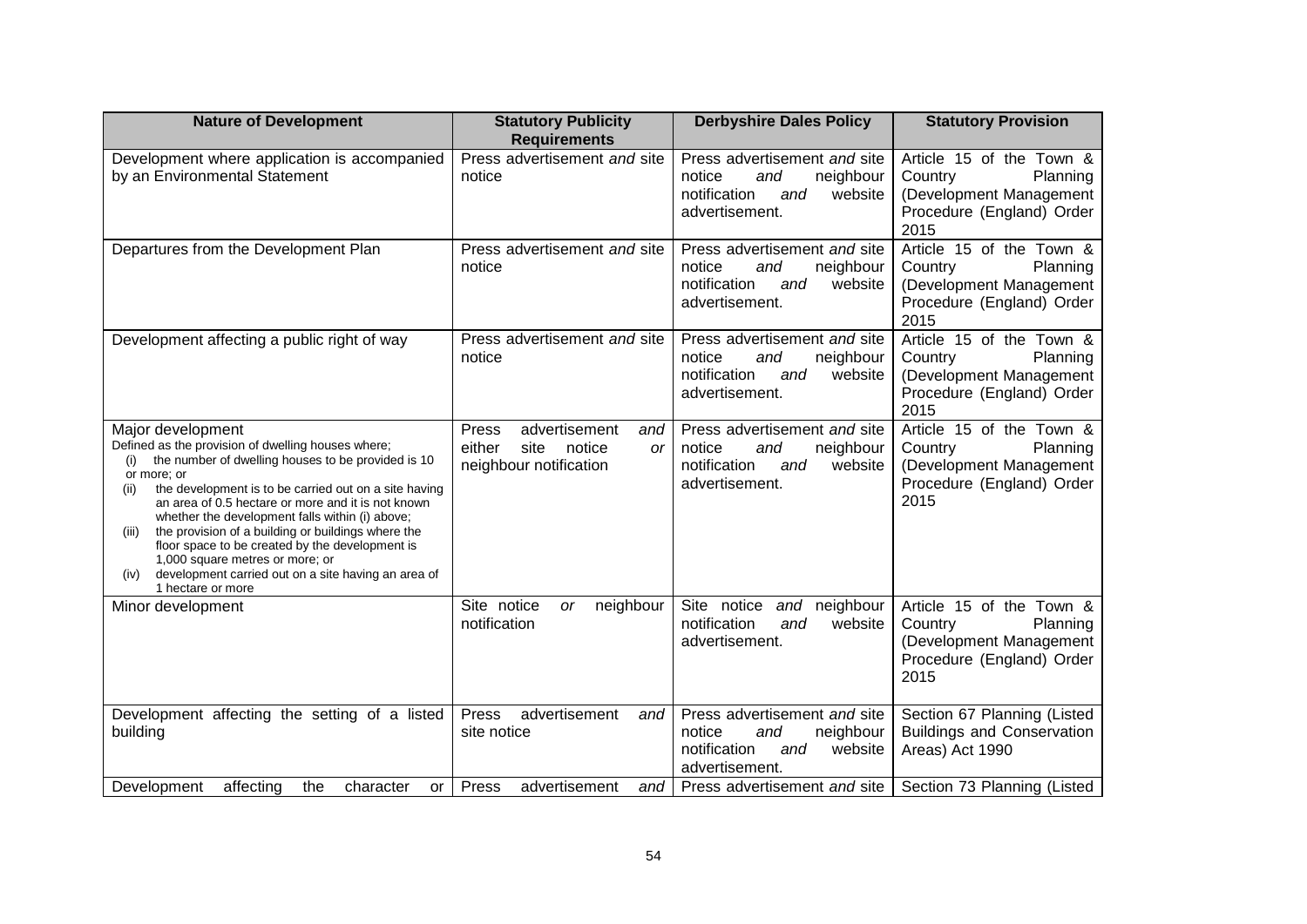|                           | appearance of a conservation area |           |       | site notice | neighbour<br>notice<br>and<br>and<br>notification<br>website<br>advertisement. | <b>Buildings and Conservation</b><br>Areas) Act 1990                                                          |
|---------------------------|-----------------------------------|-----------|-------|-------------|--------------------------------------------------------------------------------|---------------------------------------------------------------------------------------------------------------|
| Permitted<br>notification | development                       | requiring | prior | Site notice | Site notice                                                                    | Schedule<br>- &<br>Town<br>2<br>Country Planning (General<br>Development<br>Permitted<br>(England) Order 2015 |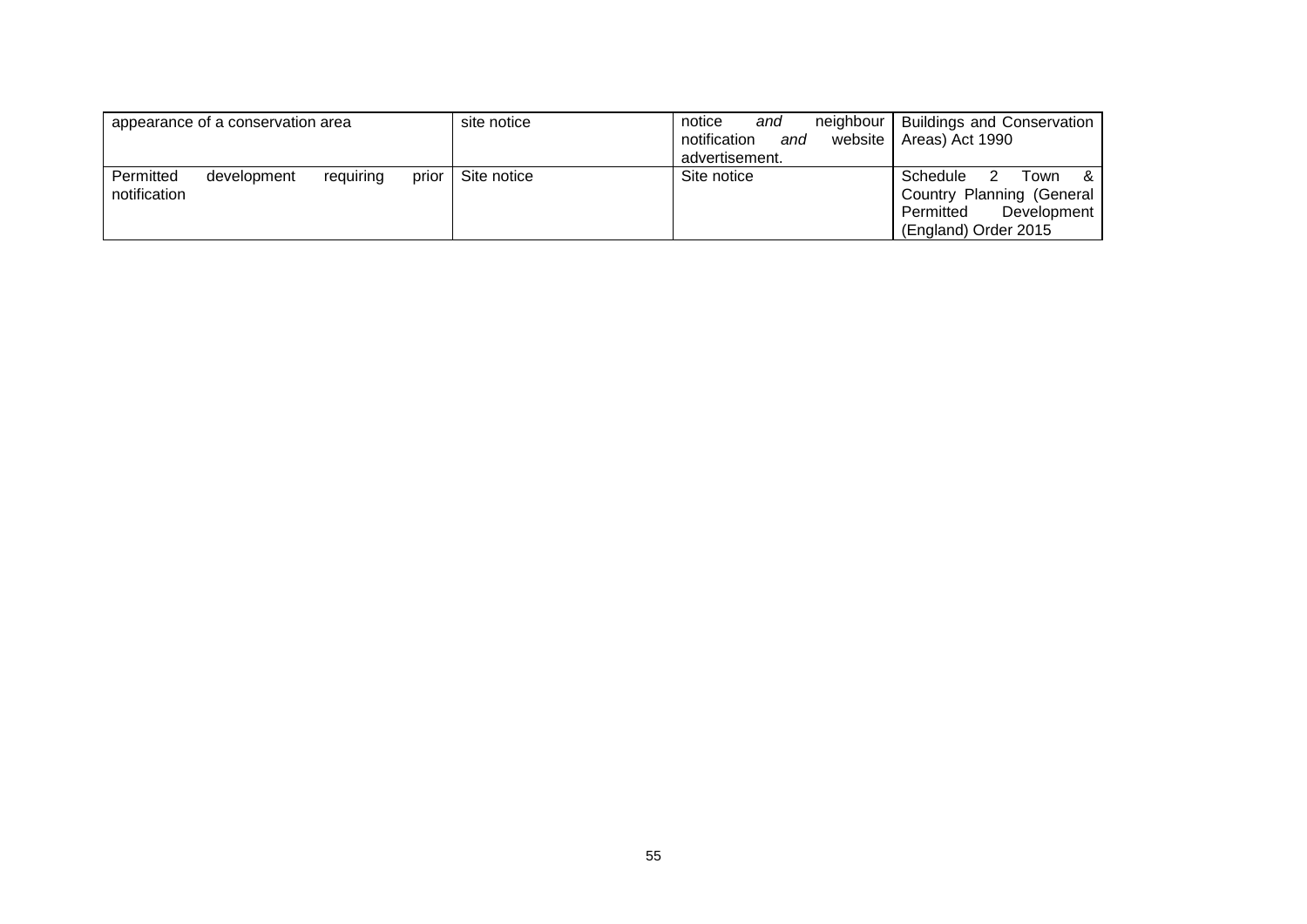**APPENDIX 6**

**PUBIC PARTICIPATION AT PLANNING MEETINGS & LOCAL PLAN ADVISORY COMMITTEE**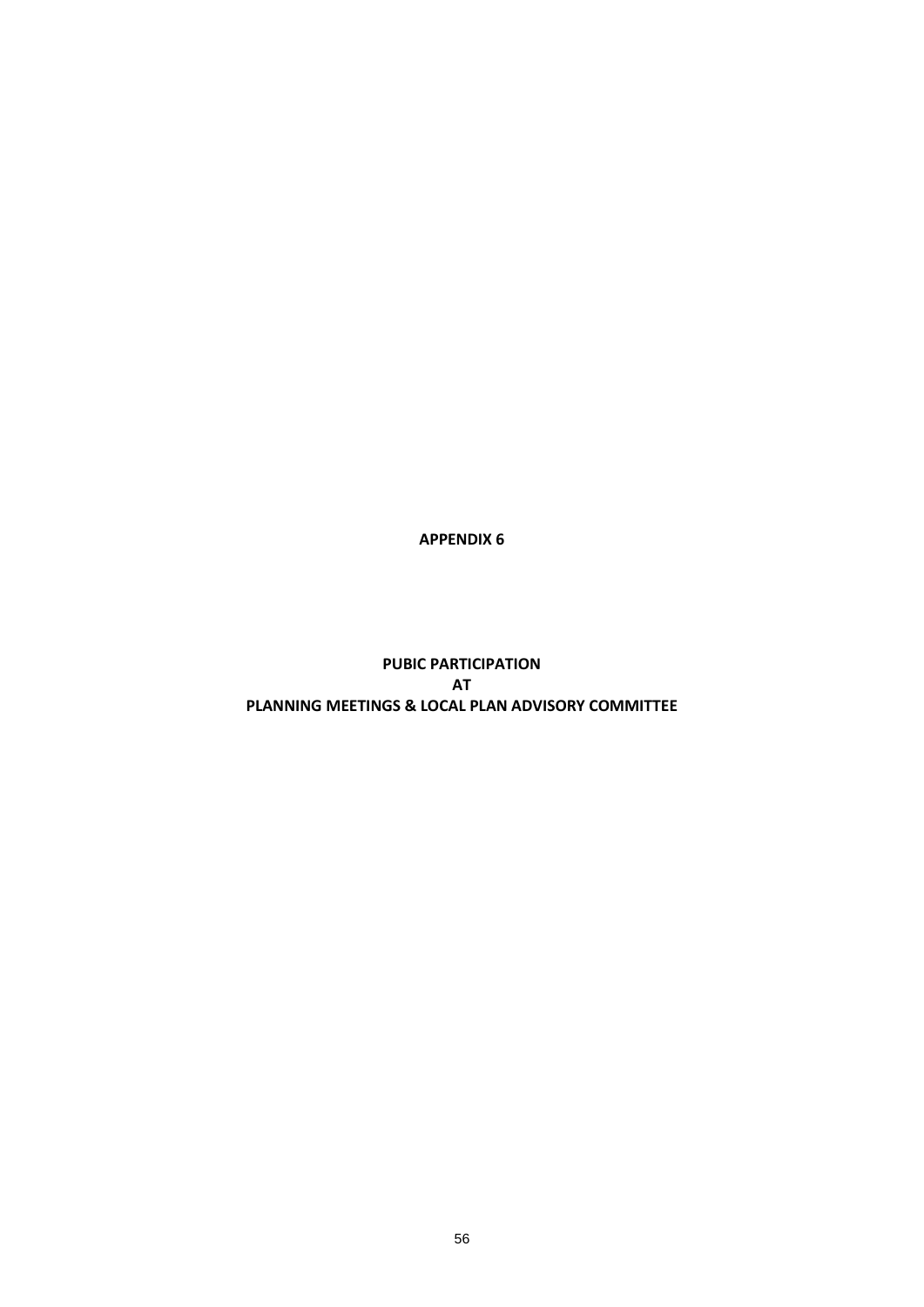## **At Planning Committees and meetings of the Local Plan Advisory**

Members of the public may make a statement, petition or ask questions relating to planning applications or other agenda items in the non-exempt section of an agenda at meetings where those matters are to be considered, and where the Council is the Local Planning Authority.

## **Procedure**

A member of the public may participate and ask a question or make a statement if notice has been given by electronic means, telephone or in writing to the Head of Democratic Services, no later than Midday on the working day prior to the meeting date. Each question or statement must give the name and address of the questioner, the subject matter to which it relates and the identity of the Councillor to whom it is to be put.

At any one meeting no person may submit more than 3 questions and no more than 1 such question may be asked on behalf of one organisation.

Petitions may be considered by an appropriate Committee in accordance with the Council's Scheme set out in Article 3 of the Constitution.

## **At Planning Committees and meetings of the Local Plan Advisory Group**

- a) Where it has been decided by the Council that a planning application will be dealt with by the Planning Committee, the applicant (or agent) and anyone who has made representations will be notified of the time and date of the Committee meeting.
- b) An agenda listing the items to be discussed at meetings of the Planning Committee and the Local Plan Advisory Group will be posted on the District Council's web site and at the offices of the Town hall, Matlock, 5 clear days before the meeting.
- c) Public Participation will be limited to one hour per meeting, with the discretion to extend exercised by the Committee Chairman (in consultation) in advance of the meeting. On line information points will make that clear in advance of registration to speak.
- d) Anyone wishing to make representations at a meeting must notify the Committee Section before Midday on the working day prior to the relevant meeting. At this time they will be asked to indicate to which item of business their representation relates, whether they are supporting or opposing the proposal and whether they are representing a town or parish council, a local resident or interested party.
- e) Those who indicate that they wish to make representations will be advised of the time that they need to arrive at the meeting venue so that the